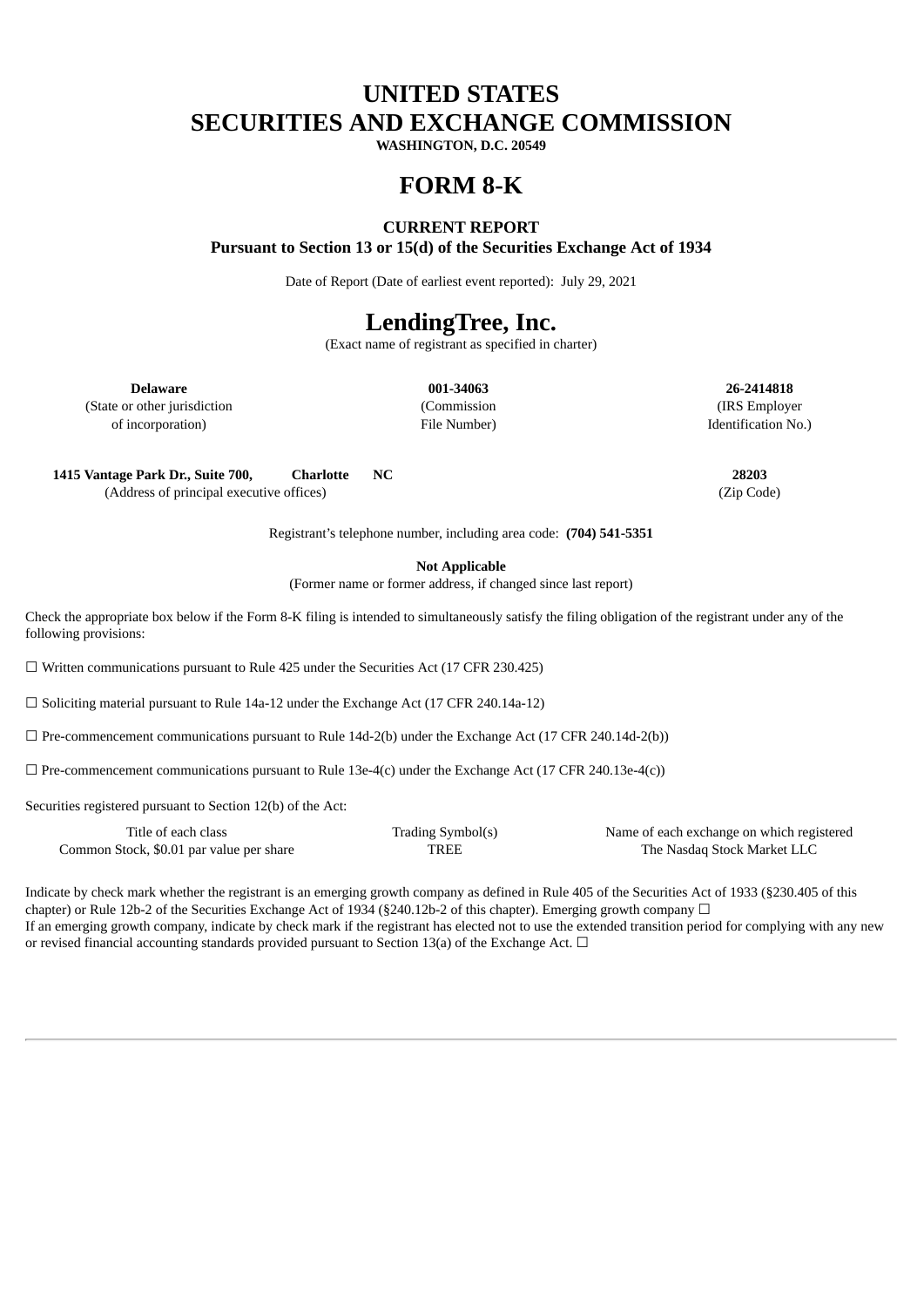#### **Item 2.02.** *Results of Operations and Financial Condition.*

On July 29, 2021, LendingTree, Inc. (the "Registrant") announced financial results for the quarter ended June 30, 2021. A copy of the related press release is furnished as Exhibit 99.1 and a copy of the related Shareholder Letter is attached hereto as Exhibit 99.2 and is incorporated herein by reference.

The information contained in this Current Report shall not be deemed to be "filed" for purposes of Section 18 of the Securities Exchange Act of 1934 (the "Exchange Act") or otherwise subject to the liabilities of that section, nor shall it be incorporated by reference into a filing under the Securities Act of 1933, or the Exchange Act, except as shall be expressly set forth by specific reference in such a filing.

#### **Item 9.01.** *Financial Statements and Exhibits*.

| Exhibit No. | <b>Exhibit Description</b>                                                                                                  |
|-------------|-----------------------------------------------------------------------------------------------------------------------------|
| 99.1        | Press Release, dated July 29, 2021, with respect to the Registrant's financial results for the quarter ended June 30, 2021. |
| 99.2        | Shareholder Letter, dated July 29, 2021                                                                                     |
| 104         | Cover Page Interactive Data File (embedded within the Inline XBRL document)                                                 |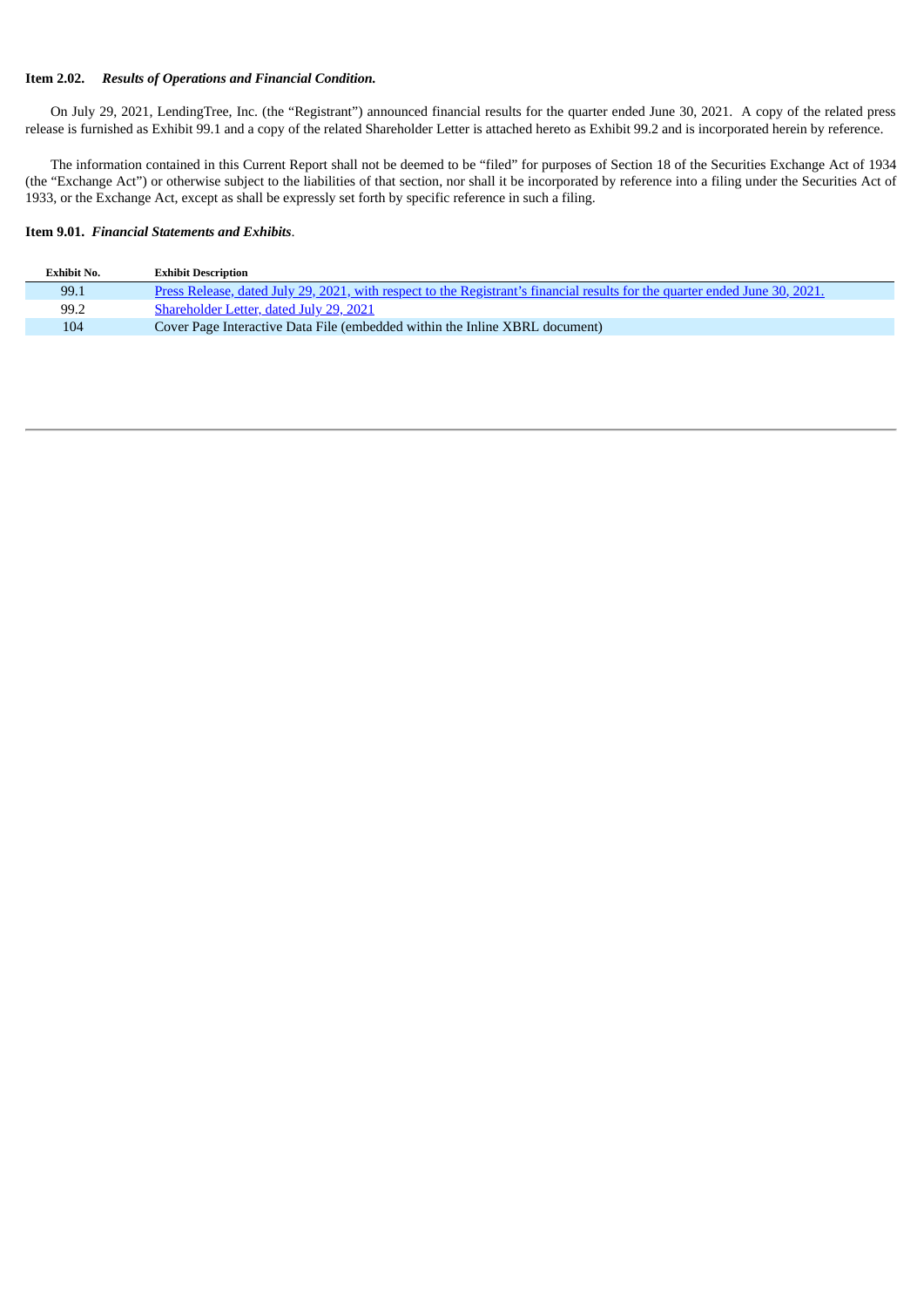### **SIGNATURE**

Pursuant to the requirements of the Securities Exchange Act of 1934, the Registrant has duly caused this report to be signed on its behalf by the undersigned hereunto duly authorized.

July 29, 2021

### **LENDINGTREE, INC.**

By: /s/ Trent Ziegler Trent Ziegler

Chief Financial Officer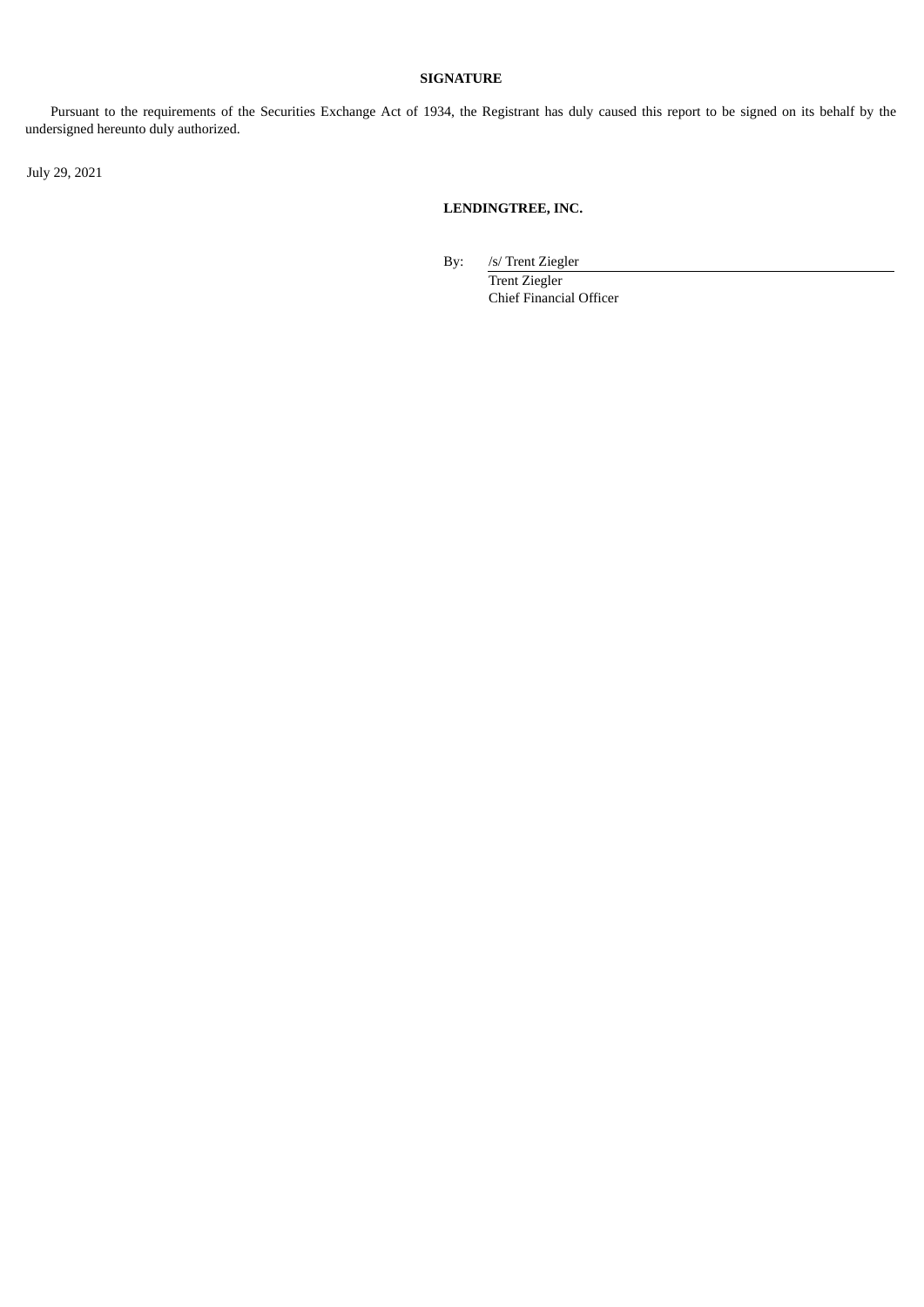**Exhibit 99.1**



### **LENDINGTREE REPORTS SECOND QUARTER 2021 RESULTS**

Consumer segment recovery gains momentum as Home and Insurance remain strong

- <span id="page-3-0"></span>• Consolidated revenue of \$270.0 million
- GAAP net income from continuing operations of \$9.8 million or \$0.71 per diluted share
- Variable marketing margin of \$98.4 million
- Adjusted EBITDA of \$38.2 million
- Adjusted net income per share of \$0.76

CHARLOTTE, NC - July 29, 2021 - LendingTree, Inc. (NASDAQ: TREE), operator of LendingTree.com, the nation's leading online financial services marketplace, today announced results for the quarter ended June 30, 2021.

The company has posted a letter to shareholders on the company's website at investors.lendingtree.com.

"Our second quarter results demonstrate clear evidence of increasing momentum at the company," said Doug Lebda, Chairman and CEO. "Our financial performance is rebounding in a meaningful way as those businesses hit hardest by the pandemic continue their return to health. Our recent leadership re-alignment has largely taken shape, and our priorities are becoming clear. Our people are returning to our offices across the country with renewed enthusiasm and focus, and we're executing on our mission to enable consumers to make the smartest financial decisions at the most critical times in their lives."

Trent Ziegler, CFO, added, "The recovery in our Consumer segment is encouraging, and its impact to the overall profitability of the Company is a clear highlight from the quarter's results. Combined with sustained strength in Home and Insurance, the fundamentals of our core businesses are solidifying, enabling us to continue executing against our strategic growth initiatives. Our path back to pre-COVID levels of performance and beyond is becoming more visible, and we look forward to continued progress in the back half of the year."

### **Second Quarter 2021 Business Highlights**

- Home segment revenue of \$104.9 million grew 42% over second quarter 2020 and produced segment profit of \$39.0 million, up 1% over the same period. Segment profit climbed to 37% of revenue vs 30% in the preceding quarter.
	- Within Home, mortgage products revenue of \$87.5 million grew 31% over the prior year period.
- Consumer segment revenue of \$75.7 million grew 104% over second quarter 2020 as trends continued to improve in credit card and personal loans. Segment profit improved to \$33.4 million, up 72% year-over-year.
	- Personal loans revenue of \$25.2 million increased 70% over first quarter 2021.
	- Within Consumer, credit card revenue of \$22.4 million grew 27% over first quarter 2021.
- Insurance segment revenue of \$89.3 million grew 22% over second quarter 2020 and translated into Insurance segment profit of \$33.2 million, up 10% over the same period.
- Through June 30, 2021, 18.9 million consumers have signed up for My LendingTree.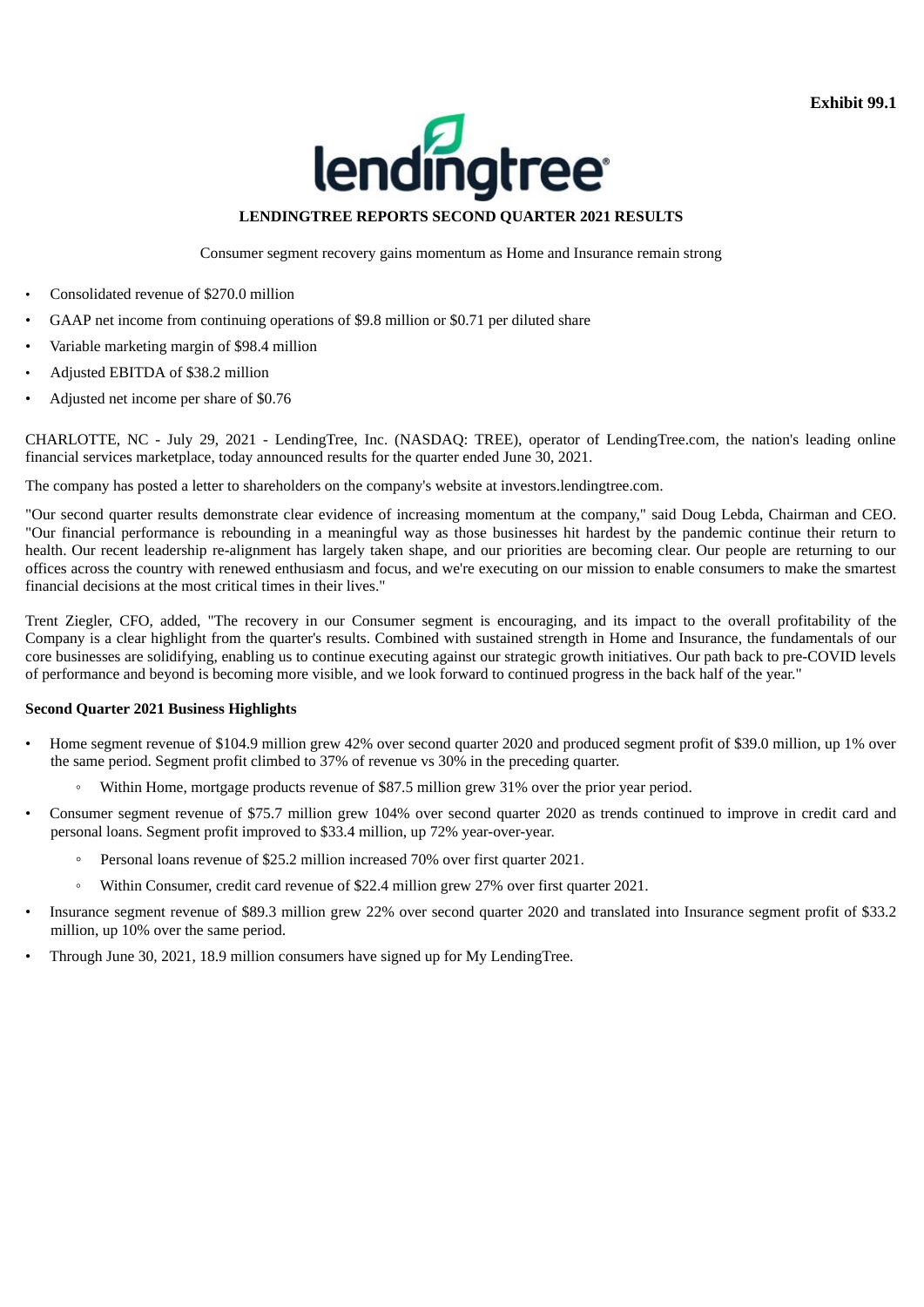|                                                              | <b>LendingTree Summary Financial Metrics</b><br>(In millions, except per share amounts) |                             |                         |         |          |                         |                                        |                         |  |  |  |  |
|--------------------------------------------------------------|-----------------------------------------------------------------------------------------|-----------------------------|-------------------------|---------|----------|-------------------------|----------------------------------------|-------------------------|--|--|--|--|
|                                                              |                                                                                         | Three Months Ended June 30, |                         |         | Y/Y      |                         | <b>Three Months Ended</b><br>March 31, | $\mathbf{Q}/\mathbf{Q}$ |  |  |  |  |
|                                                              |                                                                                         | 2021                        |                         | 2020    | % Change |                         | 2021                                   | % Change                |  |  |  |  |
| <b>Total revenue</b>                                         | \$                                                                                      | 270.0                       | \$                      | 184.3   | 47 %     | \$                      | 272.8                                  | $(1)\%$                 |  |  |  |  |
| Income (loss) before income taxes                            | \$                                                                                      | 0.7                         | \$                      | (12.5)  | 106 %    | \$                      | 28.0                                   | $(98)$ %                |  |  |  |  |
| Income tax benefit (expense)                                 | \$                                                                                      | 9.1                         |                         | 3.9     | 133 %    | \$                      | (8.7)                                  | 205 %                   |  |  |  |  |
| Net income (loss) from continuing operations                 | $\overline{\$}$                                                                         | 9.8                         | $rac{1}{5}$             | (8.6)   | 214 %    | $\overline{\mathbf{s}}$ | 19.3                                   | (49)%                   |  |  |  |  |
| Net income (loss) from continuing operations %<br>of revenue |                                                                                         | 4 %                         |                         | $(5)$ % |          |                         | 7 %                                    |                         |  |  |  |  |
| Income (loss) per share from continuing<br>operations        |                                                                                         |                             |                         |         |          |                         |                                        |                         |  |  |  |  |
| <b>Basic</b>                                                 | \$                                                                                      | 0.74                        | \$                      | (0.66)  | 212 %    | \$                      | 1.48                                   | $(50) \%$               |  |  |  |  |
| Diluted                                                      | \$                                                                                      | 0.71                        | \$                      | (0.66)  | 208 %    | \$                      | 1.37                                   | $(48) \%$               |  |  |  |  |
| Variable marketing margin                                    |                                                                                         |                             |                         |         |          |                         |                                        |                         |  |  |  |  |
| Total revenue                                                | \$                                                                                      | 270.0                       | \$                      | 184.3   | 47 %     | \$                      | 272.8                                  | $(1)\%$                 |  |  |  |  |
| Variable marketing expense (1)(2)                            | \$                                                                                      | (171.6)                     | \$                      | (101.8) | 69 %     | \$                      | (183.8)                                | $(7) \%$                |  |  |  |  |
| Variable marketing margin <sup>(2)</sup>                     | $\overline{\mathbf{s}}$                                                                 | 98.4                        | $\overline{\mathbf{s}}$ | 82.5    | 19 %     | \$                      | 89.0                                   | 11 %                    |  |  |  |  |
| Variable marketing margin % of revenue (2)                   |                                                                                         | 36 %                        |                         | 45 %    |          |                         | 33 %                                   |                         |  |  |  |  |
| <b>Adjusted EBITDA<sup>(2)</sup></b>                         | \$                                                                                      | 38.2                        | \$                      | 30.8    | 24 %     | \$                      | 30.7                                   | 24 %                    |  |  |  |  |
| Adjusted EBITDA % of revenue <sup>(2)</sup>                  |                                                                                         | 14 %                        |                         | 17%     |          |                         | 11 %                                   |                         |  |  |  |  |
| Adjusted net income <sup>(2)</sup>                           | \$                                                                                      | 10.4                        | \$                      | 6.4     | 63 %     | \$                      | 2.5                                    | 316 %                   |  |  |  |  |
| Adjusted net income per share (2)                            | \$                                                                                      | 0.76                        | \$                      | 0.46    | 65 %     | \$                      | 0.18                                   | 322 %                   |  |  |  |  |
|                                                              |                                                                                         |                             |                         |         |          |                         |                                        |                         |  |  |  |  |

(1) Represents the portion of selling and marketing expense attributable to variable costs paid for advertising, direct marketing and related expenses. Excludes overhead, fixed costs and personnel-related expenses.

(2) Variable marketing expense, variable marketing margin, variable marketing margin % of revenue, adjusted EBITDA, adjusted EBITDA % of revenue, adjusted net income and adjusted net income per share are non-GAAP measures. Please see "LendingTree's Reconciliation of Non-GAAP Measures to GAAP" and "LendingTree's Principles of Financial Reporting" below for more information.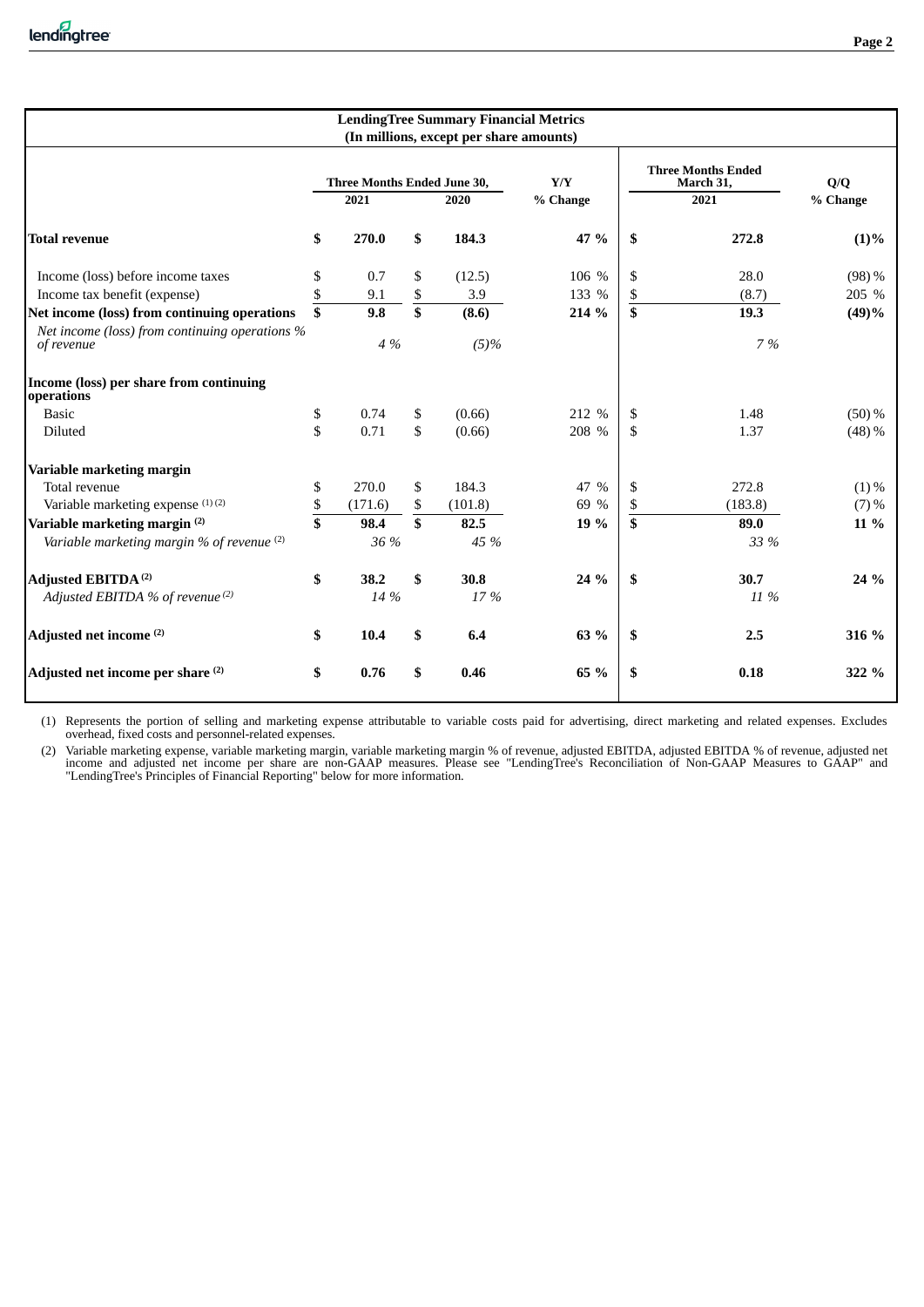|                                        |                             | <b>LendingTree Segment Results</b> |           |    |                                        |          |
|----------------------------------------|-----------------------------|------------------------------------|-----------|----|----------------------------------------|----------|
|                                        |                             | (In millions)                      |           |    |                                        |          |
|                                        | Three Months Ended June 30, |                                    | Y/Y       |    | <b>Three Months Ended</b><br>March 31, | Q/Q      |
|                                        | 2021                        | 2020                               | % Change  |    | 2021                                   | % Change |
| Home $(1)$                             |                             |                                    |           |    |                                        |          |
| Revenue                                | \$<br>104.9                 | \$<br>74.1                         | 42 %      | \$ | 128.1                                  | $(18)\%$ |
| Segment profit                         | \$<br>39.0                  | \$<br>38.7                         | 1 %       | \$ | 39.0                                   | $-$ %    |
| Segment profit % of revenue            | 37 %                        | 52 %                               |           |    | 30 %                                   |          |
| Consumer <sup>(2)</sup>                |                             |                                    |           |    |                                        |          |
| Revenue                                | \$<br>75.7                  | \$<br>37.1                         | 104 %     | \$ | 57.9                                   | 31 %     |
| Segment profit                         | \$<br>33.4                  | \$<br>19.4                         | 72 %      | S. | 24.6                                   | 36 %     |
| Segment profit % of revenue            | 44 %                        | 52 %                               |           |    | 42 %                                   |          |
| Insurance <sup>(3)</sup>               |                             |                                    |           |    |                                        |          |
| Revenue                                | \$<br>89.3                  | \$<br>72.9                         | 22 %      | \$ | 86.6                                   | 3 %      |
| Segment profit                         | \$<br>33.2                  | \$<br>30.1                         | 10 %      | \$ | 32.8                                   | $1 \ \%$ |
| Segment profit % of revenue            | 37 %                        | 41 %                               |           |    | 38 %                                   |          |
| Other <sup>(4)</sup>                   |                             |                                    |           |    |                                        |          |
| Revenue                                | \$<br>0.2                   | \$<br>0.2                          | $-$ %     | S. | 0.1                                    | 100 %    |
| Profit (loss)                          | \$                          | \$<br>0.1                          | $(100)\%$ | \$ | (0.1)                                  | 100 %    |
| Total revenue                          | \$<br>270.0                 | \$<br>184.3                        | 47 %      | \$ | 272.8                                  | $(1)\%$  |
| <b>Total segment profit</b>            | \$<br>105.6                 | \$<br>88.3                         | 20 %      | \$ | 96.3                                   | 10 %     |
| Brand marketing expense (5)            | \$<br>(7.2)                 | \$<br>(5.8)                        | 24 %      | \$ | (7.3)                                  | $(1)\%$  |
| Variable marketing margin              | \$<br>98.4                  | \$<br>82.5                         | 19 %      | \$ | 89.0                                   | 11 %     |
| Variable marketing margin % of revenue | 36 %                        | 45 %                               |           |    | 33 %                                   |          |

(1) The Home segment includes the following products: purchase mortgage, refinance mortgage, home equity loans and lines of credit, reverse mortgage loans, and real estate.

(2) The Consumer segment includes the following products: credit cards, personal loans, small business loans, student loans, auto loans, deposit accounts, and other credit products such as credit repair and debt settlement.

(3) The Insurance segment consists of insurance quote products.

(4) The Other category primarily includes marketing revenue and related expenses not allocated to a specific segment.

(5) Brand marketing expense represents the portion of selling and marketing expense attributable to variable costs paid for advertising, direct marketing and related expenses that are not assignable to the segments' products. This measure excludes overhead, fixed costs and personnel-related expenses.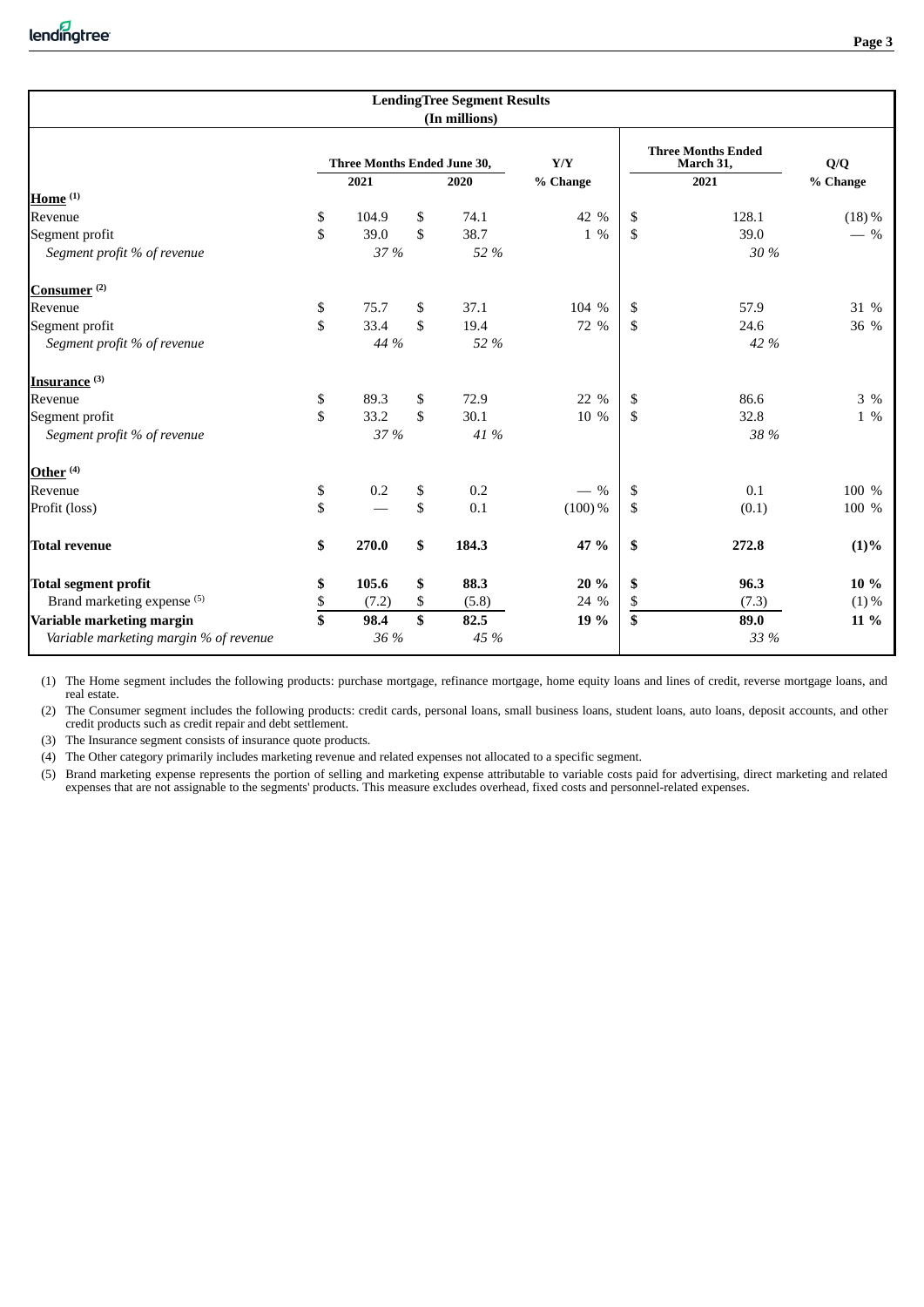### **Financial Outlook**

Today we're issuing an outlook for the third quarter 2021. Our assumptions reflect current trends, although we continue to acknowledge the difficulty in forecasting the recovery of our Consumer segment and the effects of volatile interest rate movements in our Home segment.

Our guidance for Q3 assumes the following:

- We expect Home to remain resilient, generally extending the trends we observed in O2.
- In Consumer, we expect the elevated pace of recovery in key products to continue.
- Top-line growth should continue in Insurance, while segment margins continue to contract modestly to the mid-thirties as a percent of revenue.
- Non-variable costs are expected to increase materially over Q2 as we added 115 employees in Q2 and continue to add staffing in Q3 to support key initiatives, particularly our Medicare agency.

### **Q3 2021 Outlook:**

- Revenue: \$285 \$298 million
- Variable Marketing Margin: \$99 \$107 million
- Adjusted EBITDA: \$35 \$40 million

LendingTree is not able to provide a reconciliation of projected variable marketing margin or adjusted EBITDA to the most directly comparable expected GAAP results due to the unknown effect, timing and potential significance of the effects of legal matters, tax considerations, and income and expense from changes in fair value of contingent consideration from acquisitions. Expenses associated with legal matters, tax consequences, and income and expense from changes in fair value of contingent consideration from acquisitions have in the past, and may in the future, significantly affect GAAP results in a particular period.

### **Quarterly Conference Call**

A conference call to discuss LendingTree's second quarter 2021 financial results will be webcast live today, July 29, 2021 at 9:00 AM Eastern Time (ET). The live audiocast is open to the public and will be available on LendingTree's investor relations website at investors.lendingtree.com. The call may also be accessed toll-free via phone at (877) 606-1416. Callers outside the United States and Canada may dial (707) 287-9313. Following completion of the call, a recorded replay of the webcast will be available on LendingTree's investor relations website until 12:00 PM ET on Friday, August 6, 2021. To listen to the telephone replay, call toll-free (855) 859-2056 with passcode #1538029. Callers outside the United States and Canada may dial (404) 537-3406 with passcode #1538029.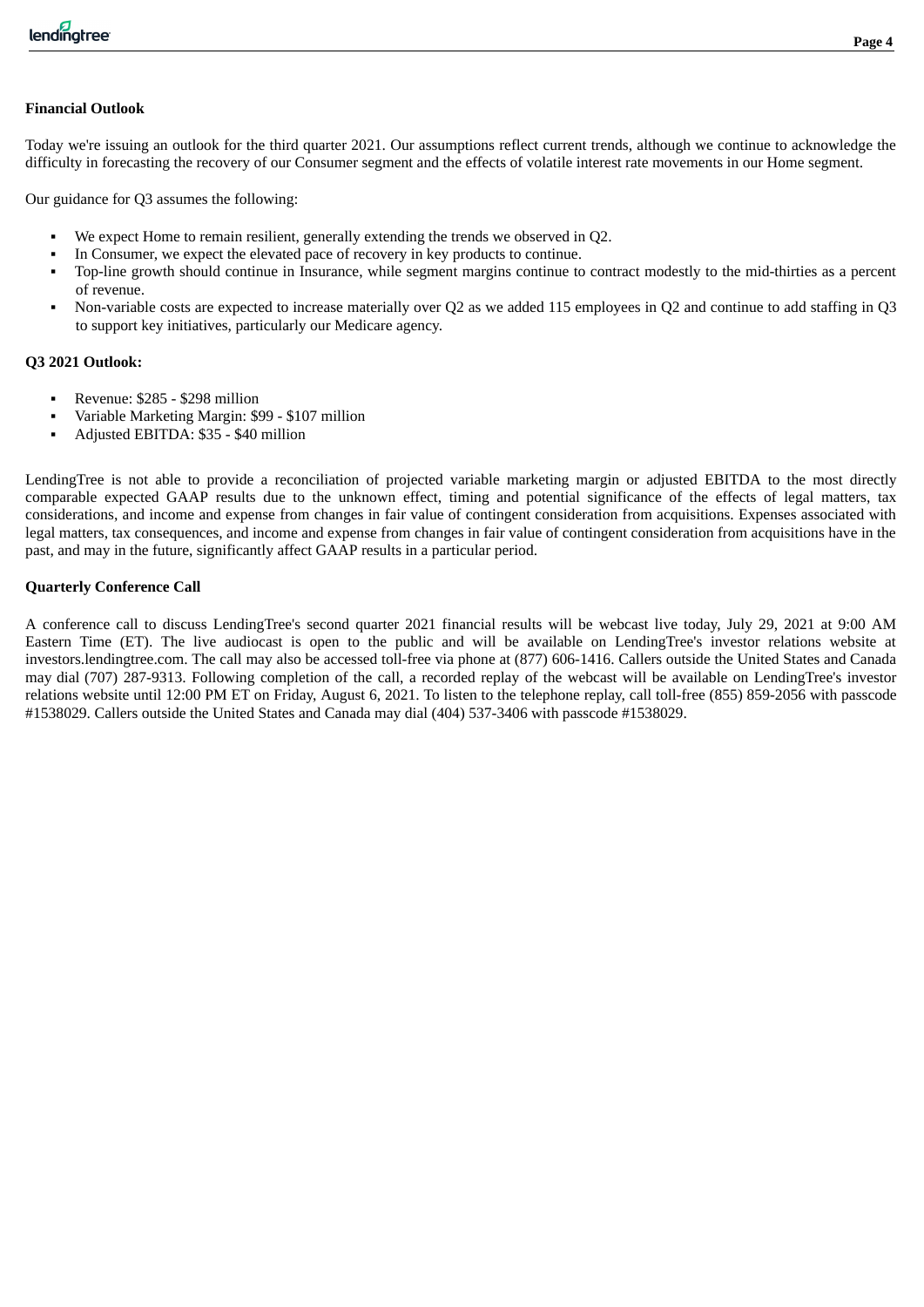**(Unaudited)**

|                                                                                                         | <b>Three Months Ended</b><br><b>June 30.</b> |             |                           |             |                           | <b>Six Months Ended</b><br><b>June 30.</b> |    |           |
|---------------------------------------------------------------------------------------------------------|----------------------------------------------|-------------|---------------------------|-------------|---------------------------|--------------------------------------------|----|-----------|
|                                                                                                         |                                              | 2021        |                           | 2020        |                           | 2021                                       |    | 2020      |
|                                                                                                         |                                              |             |                           |             |                           | (in thousands, except per share amounts)   |    |           |
| <b>Revenue</b>                                                                                          | \$                                           | 270.014     | $\mathbf{s}$              | 184,326     | <sup>\$</sup>             | 542,764                                    | \$ | 467,410   |
| Costs and expenses:                                                                                     |                                              |             |                           |             |                           |                                            |    |           |
| Cost of revenue (exclusive of depreciation and amortization shown separately<br>$below)$ <sup>(1)</sup> |                                              | 13,934      |                           | 13,464      |                           | 27,829                                     |    | 27,716    |
| Selling and marketing expense $(1)$                                                                     |                                              | 185,206     |                           | 113,921     |                           | 382,668                                    |    | 309,459   |
| General and administrative expense <sup>(1)</sup>                                                       |                                              | 39,811      |                           | 28,489      |                           | 74,800                                     |    | 60,571    |
| Product development <sup>(1)</sup>                                                                      |                                              | 13,290      |                           | 10,812      |                           | 25,758                                     |    | 21,775    |
| Depreciation                                                                                            |                                              | 4,443       |                           | 3,550       |                           | 8,161                                      |    | 6,928     |
| Amortization of intangibles                                                                             |                                              | 11,310      |                           | 13,756      |                           | 22,622                                     |    | 27,513    |
| Change in fair value of contingent consideration                                                        |                                              | (8,850)     |                           | 9.175       |                           | (8,053)                                    |    | 1,053     |
| Severance                                                                                               |                                              |             |                           | 32          |                           |                                            |    | 190       |
| Litigation settlements and contingencies                                                                |                                              | 322         |                           | (1,325)     |                           | 338                                        |    | (996)     |
| <b>Total costs and expenses</b>                                                                         |                                              | 259,466     |                           | 191,874     |                           | 534,123                                    |    | 454,209   |
| <b>Operating income (loss)</b>                                                                          |                                              | 10,548      |                           | (7,548)     |                           | 8,641                                      |    | 13,201    |
| Other (expense) income, net:                                                                            |                                              |             |                           |             |                           |                                            |    |           |
| Interest expense, net                                                                                   |                                              | (9,840)     |                           | (4,955)     |                           | (20, 055)                                  |    | (9,789)   |
| Other income                                                                                            |                                              |             |                           | 7           |                           | 40,072                                     |    | 7         |
| Income (loss) before income taxes                                                                       |                                              | 708         |                           | (12, 496)   |                           | 28,658                                     |    | 3,419     |
| Income tax benefit                                                                                      |                                              | 9,092       |                           | 3,880       |                           | 454                                        |    | 6,941     |
| Net income (loss) from continuing operations                                                            |                                              | 9,800       |                           | (8,616)     |                           | 29,112                                     |    | 10,360    |
| Loss from discontinued operations, net of tax                                                           |                                              | (3, 199)    |                           | (21, 141)   |                           | (3,462)                                    |    | (25, 716) |
| Net income (loss) and comprehensive income (loss)                                                       | \$                                           | 6,601       | $\mathbf{\$}$             | (29,757)    | \$                        | 25,650                                     | \$ | (15, 356) |
|                                                                                                         |                                              |             |                           |             |                           |                                            |    |           |
| Weighted average shares outstanding:                                                                    |                                              |             |                           |             |                           |                                            |    |           |
| <b>Basic</b>                                                                                            |                                              | 13,243      |                           | 12,984      |                           | 13,157                                     |    | 12,971    |
| Diluted                                                                                                 |                                              | 13,719      |                           | 12,984      |                           | 13,913                                     |    | 13,954    |
| Income (loss) per share from continuing operations:                                                     |                                              |             |                           |             |                           |                                            |    |           |
| <b>Basic</b>                                                                                            | \$                                           | 0.74        | \$                        | $(0.66)$ \$ |                           | 2.21                                       | \$ | 0.80      |
| Diluted                                                                                                 | \$                                           | 0.71        | - \$                      | $(0.66)$ \$ |                           | 2.09                                       | \$ | 0.74      |
| Loss per share from discontinued operations:                                                            |                                              |             |                           |             |                           |                                            |    |           |
| <b>Basic</b>                                                                                            | \$                                           | $(0.24)$ \$ |                           | (1.63)      | \$                        | (0.26)                                     | \$ | (1.98)    |
| <b>Diluted</b>                                                                                          | \$                                           | $(0.23)$ \$ |                           | $(1.63)$ \$ |                           | $(0.25)$ \$                                |    | (1.84)    |
| Net income (loss) per share:                                                                            |                                              |             |                           |             |                           |                                            |    |           |
| <b>Basic</b>                                                                                            | \$                                           | 0.50        | $\boldsymbol{\mathsf{S}}$ | (2.29)      | \$                        | 1.95                                       | \$ | (1.18)    |
| Diluted                                                                                                 | \$                                           | 0.48        | \$                        | (2.29)      | \$                        | 1.84                                       | \$ | (1.10)    |
|                                                                                                         |                                              |             |                           |             |                           |                                            |    |           |
| <sup>(1)</sup> Amounts include non-cash compensation, as follows:                                       |                                              |             |                           |             |                           |                                            |    |           |
| Cost of revenue                                                                                         | \$                                           | 463         | $\mathfrak{F}$            | 333         | $\boldsymbol{\mathsf{S}}$ | 860                                        | \$ | 575       |
| Selling and marketing expense                                                                           |                                              | 1,976       |                           | 1,597       |                           | 3,778                                      |    | 2,753     |
| General and administrative expense                                                                      |                                              | 13,254      |                           | 9,729       |                           | 25,425                                     |    | 18,852    |
| Product development                                                                                     |                                              | 2,601       |                           | 1,499       |                           | 4,667                                      |    | 2,895     |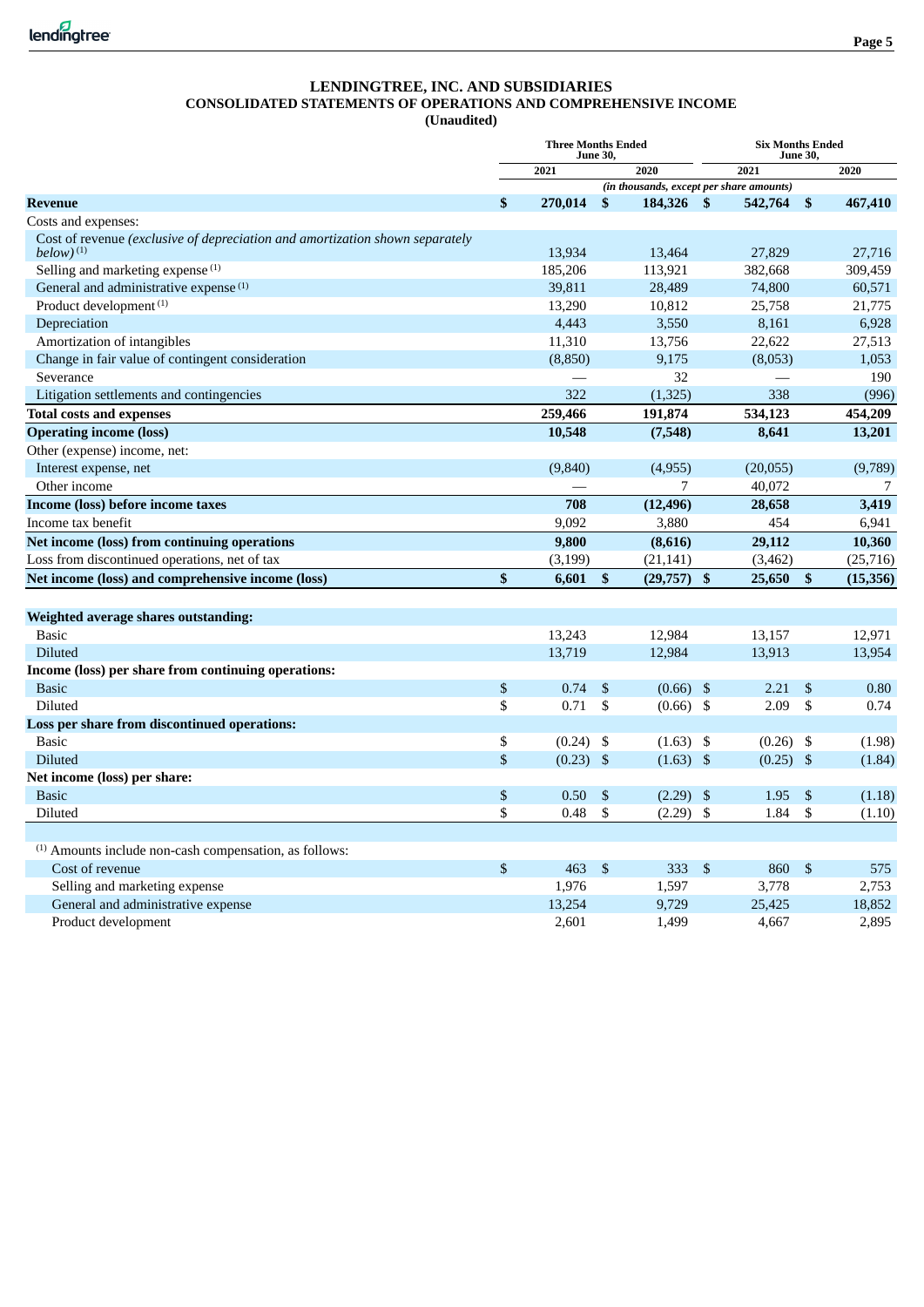|                                                                                                                                                                                      | <b>June 30,</b><br>2021                   |                           | <b>December 31, 2020</b> |
|--------------------------------------------------------------------------------------------------------------------------------------------------------------------------------------|-------------------------------------------|---------------------------|--------------------------|
|                                                                                                                                                                                      | (in thousands, except par value and share | amounts)                  |                          |
| <b>ASSETS:</b>                                                                                                                                                                       |                                           |                           |                          |
| Cash and cash equivalents                                                                                                                                                            | \$<br>203,164                             | S.                        | 169,932                  |
| Restricted cash and cash equivalents                                                                                                                                                 | 83                                        |                           | 117                      |
| Accounts receivable, net                                                                                                                                                             | 124,076                                   |                           | 89.841                   |
| Prepaid and other current assets                                                                                                                                                     | 18,211                                    |                           | 27,949                   |
| Current assets of discontinued operations                                                                                                                                            |                                           |                           | 8,570                    |
| <b>Total current assets</b>                                                                                                                                                          | 345,534                                   |                           | 296,409                  |
| Property and equipment, net                                                                                                                                                          | 74,701                                    |                           | 62,381                   |
| Operating lease right-of-use assets                                                                                                                                                  | 79,967                                    |                           | 84,109                   |
| Goodwill                                                                                                                                                                             | 420,139                                   |                           | 420,139                  |
| Intangible assets, net                                                                                                                                                               | 105,880                                   |                           | 128,502                  |
| Deferred income tax assets                                                                                                                                                           | 96,679                                    |                           | 96,224                   |
| <b>Equity investment</b>                                                                                                                                                             | 121,253                                   |                           | 80,000                   |
| Other non-current assets                                                                                                                                                             | 5,440                                     |                           | 5,334                    |
| Non-current assets of discontinued operations                                                                                                                                        | 17,044                                    |                           | 15,892                   |
| <b>Total assets</b>                                                                                                                                                                  | \$<br>1,266,637                           | \$                        | 1,188,990                |
|                                                                                                                                                                                      |                                           |                           |                          |
| <b>LIABILITIES:</b>                                                                                                                                                                  |                                           |                           |                          |
| Current portion of long-term debt                                                                                                                                                    | \$<br>161,723                             | $\boldsymbol{\mathsf{S}}$ |                          |
| Accounts payable, trade                                                                                                                                                              | 6,623                                     |                           | 10,111                   |
| Accrued expenses and other current liabilities                                                                                                                                       | 106,376                                   |                           | 101,196                  |
| Current contingent consideration                                                                                                                                                     | 196                                       |                           |                          |
| Current liabilities of discontinued operations                                                                                                                                       | 4,933                                     |                           | 536                      |
| <b>Total current liabilities</b>                                                                                                                                                     | 279,851                                   |                           | 111,843                  |
| Long-term debt                                                                                                                                                                       | 465,876                                   |                           | 611,412                  |
| Operating lease liabilities                                                                                                                                                          | 100,153                                   |                           | 92,363                   |
| Non-current contingent consideration                                                                                                                                                 |                                           |                           | 8,249                    |
| Other non-current liabilities                                                                                                                                                        | 389                                       |                           | 362                      |
| <b>Total liabilities</b>                                                                                                                                                             | 846,269                                   |                           | 824,229                  |
| Commitments and contingencies                                                                                                                                                        |                                           |                           |                          |
| <b>SHAREHOLDERS' EQUITY:</b>                                                                                                                                                         |                                           |                           |                          |
| Preferred stock \$.01 par value; 5,000,000 shares authorized; none issued or outstanding                                                                                             |                                           |                           |                          |
| Common stock \$.01 par value; 50,000,000 shares authorized; 15,955,742 and 15,766,193 shares issued, respectively,<br>and 13,314,424 and 13,124,875 shares outstanding, respectively | 160                                       |                           | 158                      |
| Additional paid-in capital                                                                                                                                                           | 1,218,628                                 |                           | 1,188,673                |
| Accumulated deficit                                                                                                                                                                  | (615, 259)                                |                           | (640, 909)               |
| Treasury stock; 2,641,318 shares                                                                                                                                                     | (183, 161)                                |                           | (183, 161)               |
| <b>Total shareholders' equity</b>                                                                                                                                                    | 420,368                                   |                           | 364,761                  |
| Total liabilities and shareholders' equity                                                                                                                                           | \$<br>1,266,637                           | \$                        | 1,188,990                |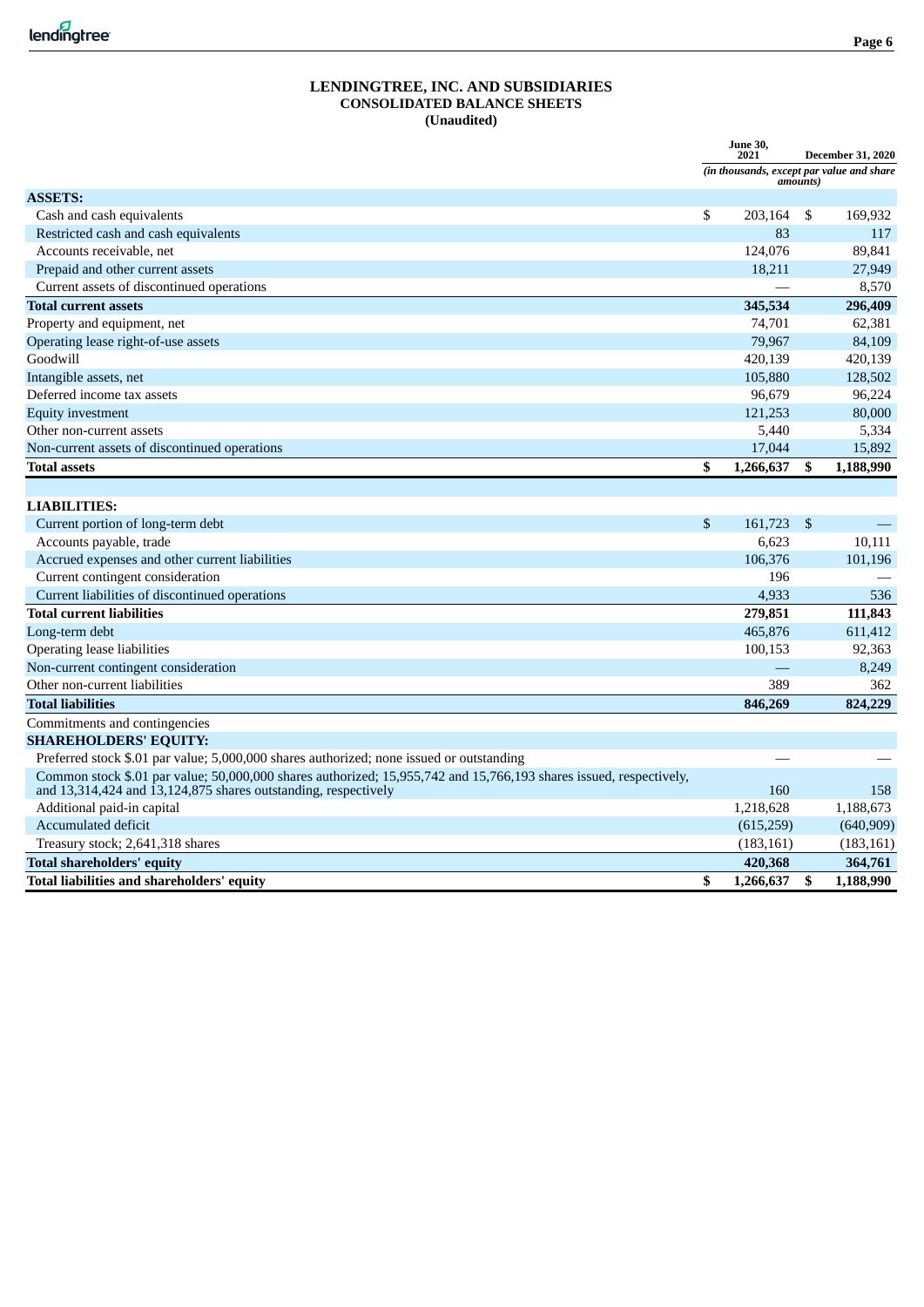#### **LENDINGTREE, INC. AND SUBSIDIARIES CONSOLIDATED STATEMENTS OF CASH FLOWS (Unaudited)**

|                                                                                                                                                   |    | <b>Six Months Ended</b> |    |           |
|---------------------------------------------------------------------------------------------------------------------------------------------------|----|-------------------------|----|-----------|
|                                                                                                                                                   |    | 2021                    |    | 2020      |
|                                                                                                                                                   |    | (in thousands)          |    |           |
| Cash flows from operating activities attributable to continuing operations:                                                                       |    |                         |    |           |
| Net income (loss) and comprehensive income (loss)                                                                                                 | \$ | 25,650                  | \$ | (15,356)  |
| Less: Loss from discontinued operations, net of tax                                                                                               |    | 3,462                   |    | 25,716    |
| Income from continuing operations                                                                                                                 |    | 29,112                  |    | 10,360    |
| Adjustments to reconcile income from continuing operations to net cash provided by operating activities attributable to<br>continuing operations: |    |                         |    |           |
| Loss on impairments and disposal of assets                                                                                                        |    | 1,400                   |    | 552       |
| Amortization of intangibles                                                                                                                       |    | 22,622                  |    | 27,513    |
| Depreciation                                                                                                                                      |    | 8,161                   |    | 6,928     |
| Non-cash compensation expense                                                                                                                     |    | 34,730                  |    | 25,075    |
| Deferred income taxes                                                                                                                             |    | (455)                   |    | (7,000)   |
| Change in fair value of contingent consideration                                                                                                  |    | (8,053)                 |    | 1,053     |
| Unrealized gain on investments                                                                                                                    |    | (40,072)                |    |           |
| Bad debt expense                                                                                                                                  |    | 1,145                   |    | 949       |
| Amortization of debt issuance costs                                                                                                               |    | 2,547                   |    | 1,158     |
| Amortization of convertible debt discount                                                                                                         |    | 14,670                  |    | 6,250     |
| Reduction in carrying amount of ROU asset, offset by change in operating lease liabilities                                                        |    | 11,079                  |    | 1,956     |
| Changes in current assets and liabilities:                                                                                                        |    |                         |    |           |
| Accounts receivable                                                                                                                               |    | (35, 381)               |    | 35,501    |
| Prepaid and other current assets                                                                                                                  |    | (680)                   |    | 1,369     |
| Accounts payable, accrued expenses and other current liabilities                                                                                  |    | 3,845                   |    | (19, 134) |
| Current contingent consideration                                                                                                                  |    |                         |    | (2,670)   |
| Income taxes receivable                                                                                                                           |    | 10,322                  |    | 63        |
| Other, net                                                                                                                                        |    | (412)                   |    | (2,007)   |
| Net cash provided by operating activities attributable to continuing operations                                                                   |    | 54,580                  |    | 87,916    |
| Cash flows from investing activities attributable to continuing operations:                                                                       |    |                         |    |           |
| Capital expenditures                                                                                                                              |    | (23, 585)               |    | (9, 108)  |
| <b>Equity investment</b>                                                                                                                          |    | (1,180)                 |    | (80,000)  |
| Net cash used in investing activities attributable to continuing operations                                                                       |    | (24, 765)               |    | (89, 108) |
| Cash flows from financing activities attributable to continuing operations:                                                                       |    |                         |    |           |
| Payments related to net-share settlement of stock-based compensation, net of proceeds from exercise of stock options                              |    | (4,771)                 |    | (6,068)   |
| Net proceeds from revolving credit facility                                                                                                       |    |                         |    | 55,000    |
| Payment of debt issuance costs                                                                                                                    |    | (168)                   |    | (306)     |
| Contingent consideration payments                                                                                                                 |    |                         |    | (3,330)   |
| Other financing activities                                                                                                                        |    | (31)                    |    | (14)      |
| Net cash (used in) provided by financing activities attributable to continuing operations                                                         |    | (4,970)                 |    | 45,282    |
| Total cash provided by continuing operations                                                                                                      |    | 24,845                  |    | 44,090    |
| Discontinued operations:                                                                                                                          |    |                         |    |           |
| Net cash provided by (used in) operating activities attributable to discontinued operations                                                       |    | 8,353                   |    | (2,571)   |
| Total cash provided by (used in) discontinued operations                                                                                          |    | 8,353                   |    | (2,571)   |
| Net increase in cash, cash equivalents, restricted cash and restricted cash equivalents                                                           |    | 33,198                  |    | 41,519    |
| Cash, cash equivalents, restricted cash and restricted cash equivalents at beginning of period                                                    |    | 170,049                 |    | 60,339    |
| Cash, cash equivalents, restricted cash and restricted cash equivalents at end of period                                                          | \$ | 203,247                 | \$ | 101,858   |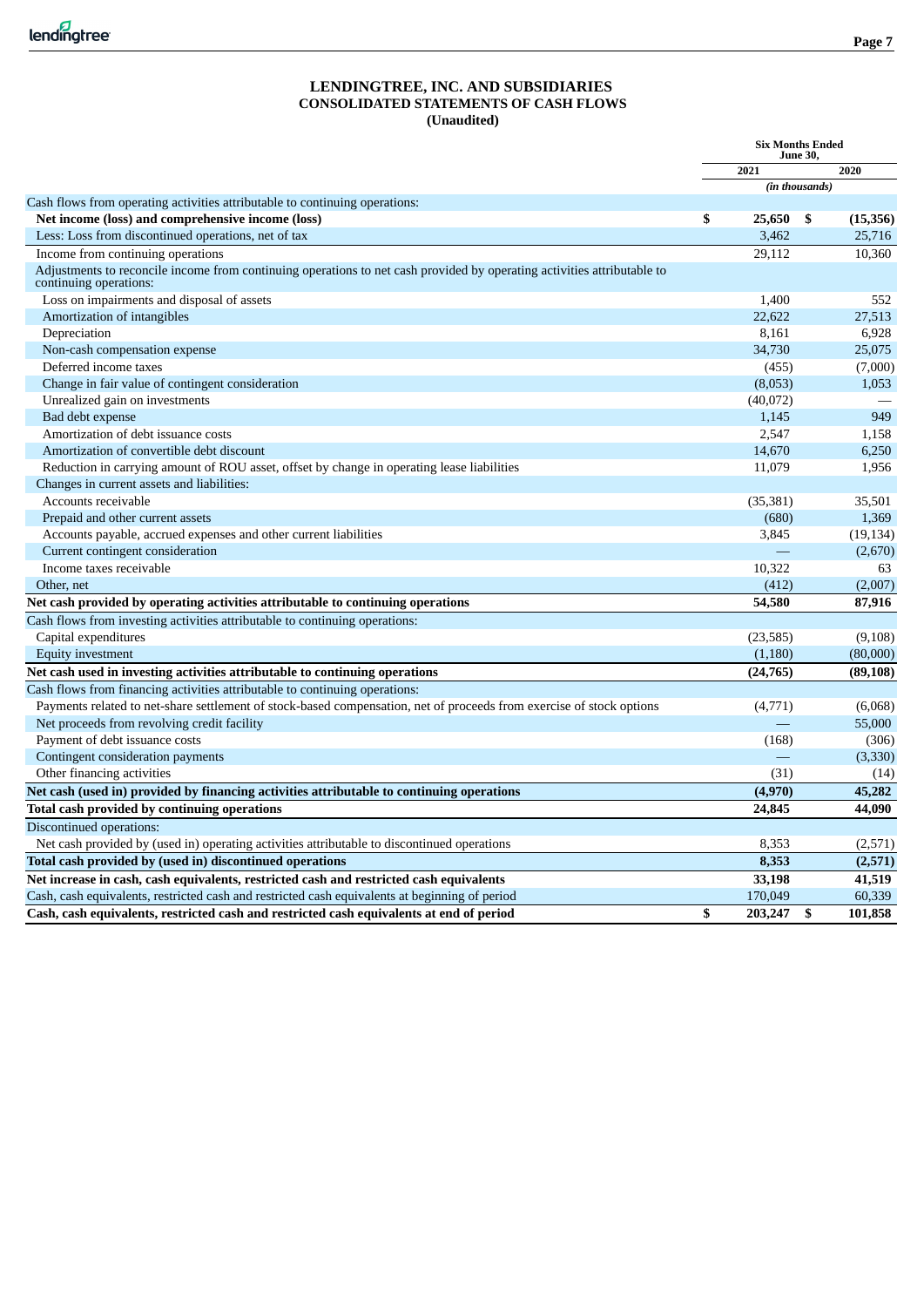### **Variable Marketing Expense**

Below is a reconciliation of selling and marketing expense to variable marketing expense. See "LendingTree's Principles of Financial Reporting" for further discussion of the Company's use of this non-GAAP measure.

|                                                           | <b>Three Months Ended</b> |                   |  |                         |  |  |  |  |
|-----------------------------------------------------------|---------------------------|-------------------|--|-------------------------|--|--|--|--|
|                                                           | <b>June 30,</b><br>2021   | March 31.<br>2021 |  | <b>June 30,</b><br>2020 |  |  |  |  |
|                                                           |                           | (in thousands)    |  |                         |  |  |  |  |
| Selling and marketing expense                             | 185,206 \$                | 197,462           |  | 113,921                 |  |  |  |  |
| Non-variable selling and marketing expense <sup>(1)</sup> | (13,610)                  | (13,760)          |  | (12,091)                |  |  |  |  |
| Variable marketing expense                                | 171,596 \$                | 183,702           |  | 101,830                 |  |  |  |  |

(1) Represents the portion of selling and marketing expense not attributable to variable costs paid for advertising, direct marketing and related expenses. Includes overhead, fixed costs and personnel-related expenses.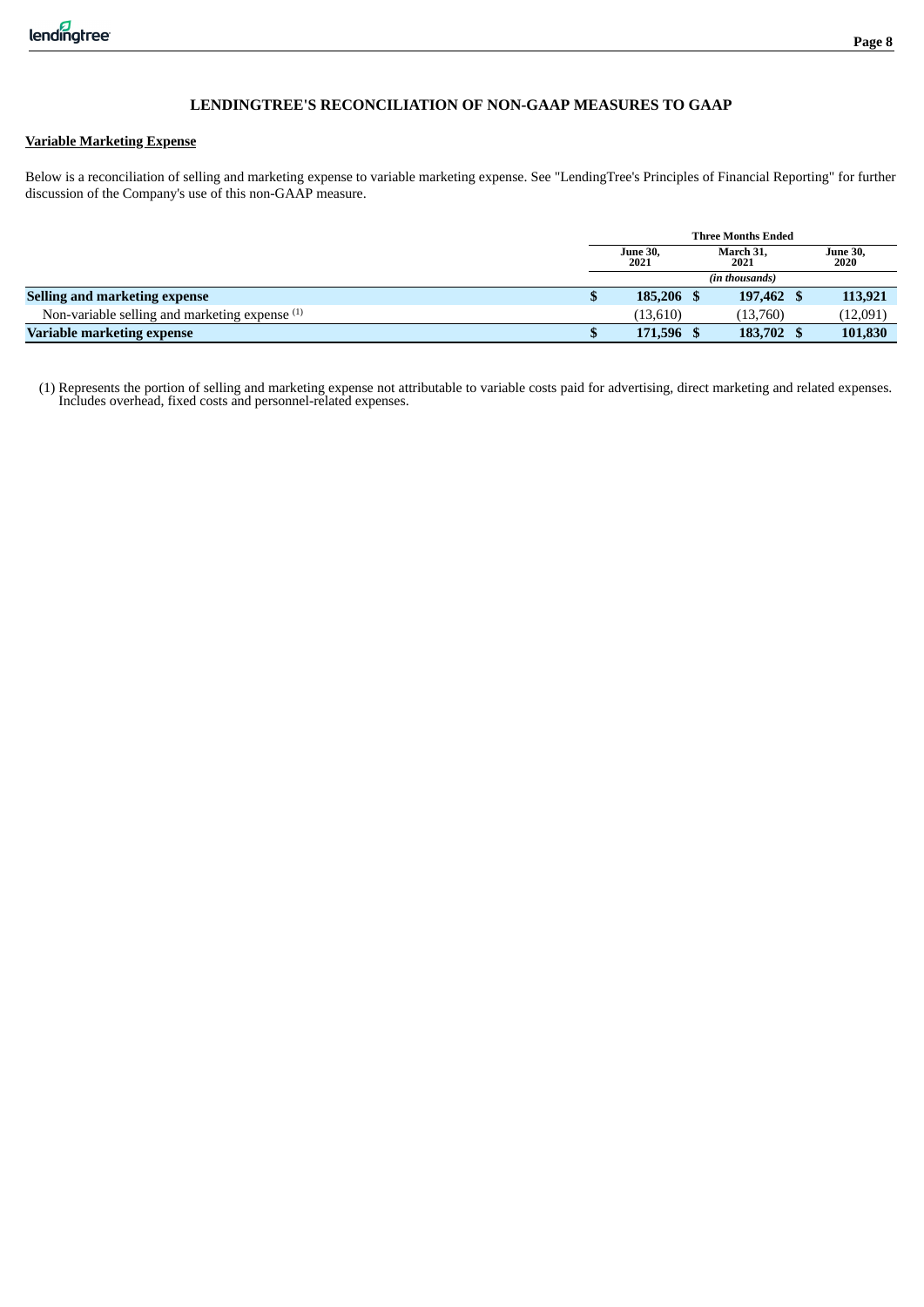### **Page 9**

### **LENDINGTREE'S RECONCILIATION OF NON-GAAP MEASURES TO GAAP**

#### **Variable Marketing Margin**

Below is a reconciliation of net income (loss) from continuing operations to variable marketing margin and net income (loss) from continuing operations % of revenue to variable marketing margin % of revenue. See "LendingTree's Principles of Financial Reporting" for further discussion of the Company's use of these non-GAAP measures.

|                                                           |    |                         | <b>Three Months Ended</b>          |                         |
|-----------------------------------------------------------|----|-------------------------|------------------------------------|-------------------------|
|                                                           |    | <b>June 30,</b><br>2021 | March 31,<br>2021                  | <b>June 30,</b><br>2020 |
|                                                           |    |                         | (in thousands, except percentages) |                         |
| Net income (loss) from continuing operations              | S  | 9,800 S                 | 19,312 \$                          | (8,616)                 |
| Net income (loss) from continuing operations % of revenue |    | 4%                      | 7%                                 | $(5)\%$                 |
|                                                           |    |                         |                                    |                         |
| Adjustments to reconcile to variable marketing margin:    |    |                         |                                    |                         |
| Cost of revenue                                           |    | 13,934                  | 13,895                             | 13,464                  |
| Non-variable selling and marketing expense (1)            |    | 13,610                  | 13,760                             | 12,091                  |
| General and administrative expense                        |    | 39,811                  | 34,989                             | 28,489                  |
| Product development                                       |    | 13,290                  | 12,468                             | 10,812                  |
| Depreciation                                              |    | 4,443                   | 3,718                              | 3,550                   |
| Amortization of intangibles                               |    | 11,310                  | 11,312                             | 13,756                  |
| Change in fair value of contingent consideration          |    | (8,850)                 | 797                                | 9,175                   |
| Severance                                                 |    |                         |                                    | 32                      |
| Litigation settlements and contingencies                  |    | 322                     | 16                                 | (1,325)                 |
| Interest expense, net                                     |    | 9,840                   | 10,215                             | 4,955                   |
| Other income                                              |    |                         | (40,072)                           | (7)                     |
| Income tax (benefit) expense                              |    | (9,092)                 | 8,638                              | (3,880)                 |
| Variable marketing margin                                 | \$ | 98,418 \$               | 89,048 \$                          | 82,496                  |
| Variable marketing margin % of revenue                    |    | 36%                     | 33%                                | 45%                     |

(1) Represents the portion of selling and marketing expense not attributable to variable costs paid for advertising, direct marketing and related expenses. Includes overhead, fixed costs and personnel-related expenses.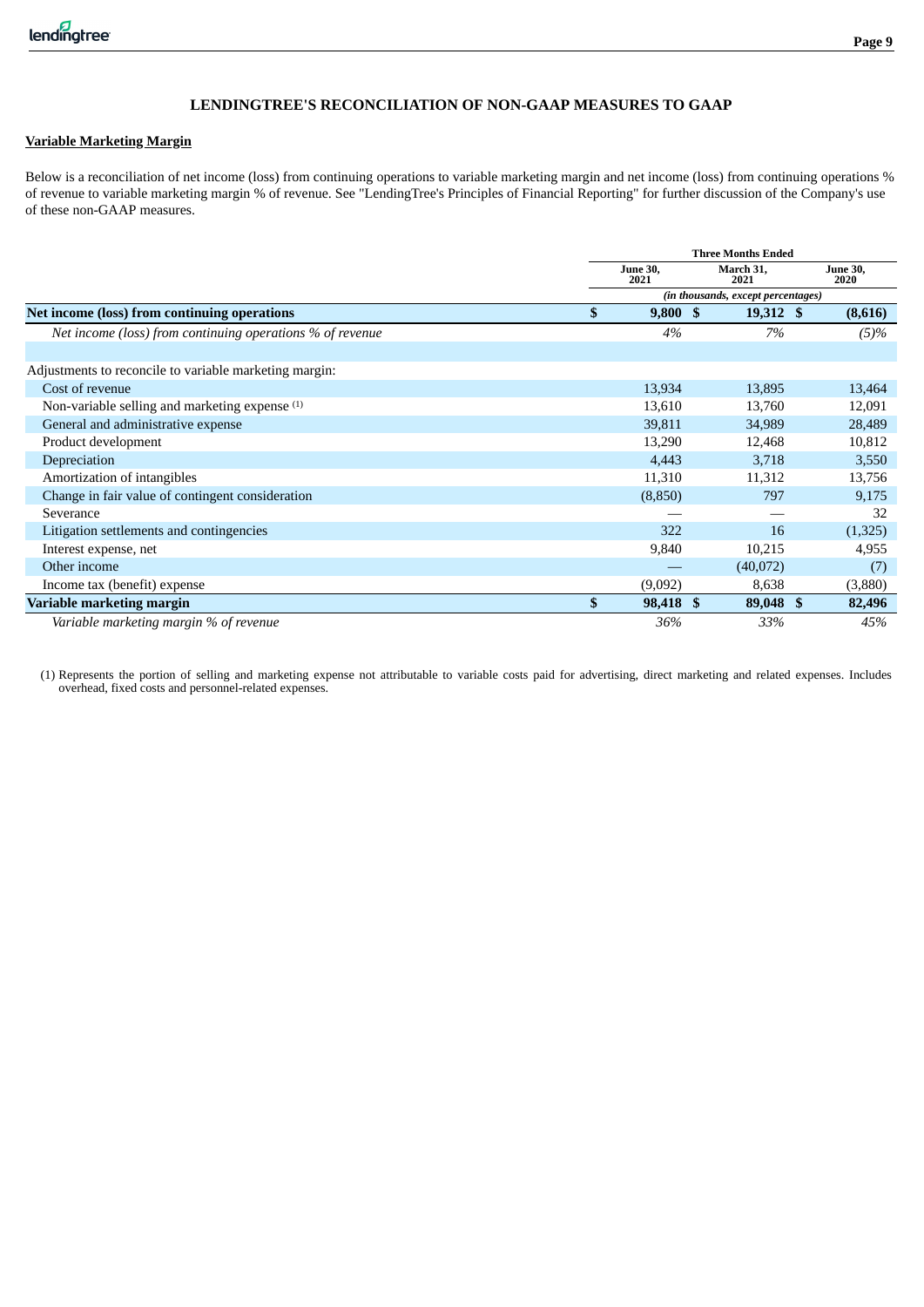### **Page 10**

#### **LENDINGTREE'S RECONCILIATION OF NON-GAAP MEASURES TO GAAP**

### **Adjusted EBITDA**

Below is a reconciliation of net income (loss) from continuing operations to adjusted EBITDA and net income (loss) from continuing operations % of revenue to adjusted EBITDA % of revenue. See "LendingTree's Principles of Financial Reporting" for further discussion of the Company's use of these non-GAAP measures.

|                                                           |    |                                    |  | <b>Three Months Ended</b> |  |                         |  |  |
|-----------------------------------------------------------|----|------------------------------------|--|---------------------------|--|-------------------------|--|--|
|                                                           |    | <b>June 30,</b><br>2021            |  | March 31,<br>2021         |  | <b>June 30,</b><br>2020 |  |  |
|                                                           |    | (in thousands, except percentages) |  |                           |  |                         |  |  |
| Net income (loss) from continuing operations              | -S | 9,800S                             |  | $19,312 \text{ }$ \$      |  | (8,616)                 |  |  |
| Net income (loss) from continuing operations % of revenue |    | 4%                                 |  | 7%                        |  | $(5)\%$                 |  |  |
| Adjustments to reconcile to adjusted EBITDA:              |    |                                    |  |                           |  |                         |  |  |
| Amortization of intangibles                               |    | 11,310                             |  | 11,312                    |  | 13,756                  |  |  |
| Depreciation                                              |    | 4,443                              |  | 3,718                     |  | 3,550                   |  |  |
| Severance                                                 |    |                                    |  |                           |  | 32                      |  |  |
| Loss on impairments and disposal of assets                |    | 1,052                              |  | 348                       |  | 22                      |  |  |
| Unrealized gain on investments                            |    |                                    |  | (40,072)                  |  |                         |  |  |
| Non-cash compensation                                     |    | 18,294                             |  | 16,436                    |  | 13,158                  |  |  |
| Change in fair value of contingent consideration          |    | (8,850)                            |  | 797                       |  | 9,175                   |  |  |
| <b>Acquisition expense</b>                                |    | 1,110                              |  | 29                        |  | 20                      |  |  |
| Litigation settlements and contingencies                  |    | 322                                |  | 16                        |  | (1,325)                 |  |  |
| Interest expense, net                                     |    | 9,840                              |  | 10,215                    |  | 4,955                   |  |  |
| Income tax (benefit) expense                              |    | (9,092)                            |  | 8,638                     |  | (3,880)                 |  |  |
| <b>Adjusted EBITDA</b>                                    | \$ | 38,229 \$                          |  | 30,749 \$                 |  | 30,847                  |  |  |
| Adjusted EBITDA % of revenue                              |    | 14%                                |  | 11%                       |  | 17%                     |  |  |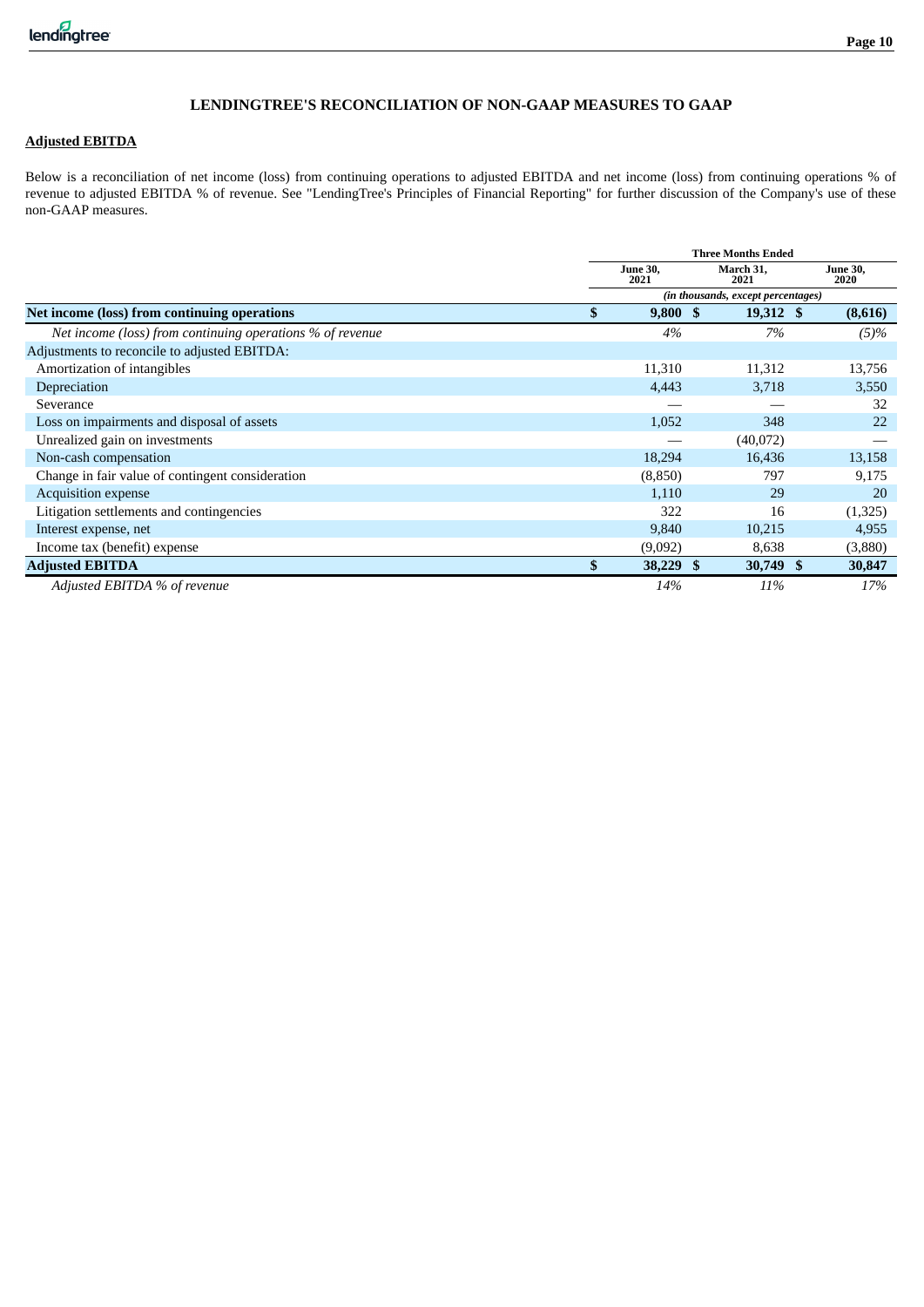### **Page 11**

### **LENDINGTREE'S RECONCILIATION OF NON-GAAP MEASURES TO GAAP**

#### **Adjusted Net Income**

Below is a reconciliation of net income (loss) from continuing operations to adjusted net income and net income (loss) per diluted share from continuing operations to adjusted net income per share. See "LendingTree's Principles of Financial Reporting" for further discussion of the Company's use of these non-GAAP measures.

|                                                                                              | <b>Three Months Ended</b> |                         |  |                                          |  |                         |  |
|----------------------------------------------------------------------------------------------|---------------------------|-------------------------|--|------------------------------------------|--|-------------------------|--|
|                                                                                              |                           | <b>June 30.</b><br>2021 |  | March 31,<br>2021                        |  | <b>June 30,</b><br>2020 |  |
|                                                                                              |                           |                         |  | (in thousands, except per share amounts) |  |                         |  |
| Net income (loss) from continuing operations                                                 | <sup>\$</sup>             | 9,800S                  |  | 19,312 \$                                |  | (8,616)                 |  |
| Adjustments to reconcile to adjusted net income:                                             |                           |                         |  |                                          |  |                         |  |
| Severance                                                                                    |                           |                         |  |                                          |  | 32                      |  |
| Loss on impairments and disposal of assets                                                   |                           | 1,052                   |  | 348                                      |  | 22                      |  |
| Unrealized gain on investments                                                               |                           |                         |  | (40,072)                                 |  |                         |  |
| Non-cash compensation                                                                        |                           | 18,294                  |  | 16,436                                   |  | 13,158                  |  |
| Change in fair value of contingent consideration                                             |                           | (8, 850)                |  | 797                                      |  | 9,175                   |  |
| Acquisition expense                                                                          |                           | 1,110                   |  | 29                                       |  | 20                      |  |
| Litigation settlements and contingencies                                                     |                           | 322                     |  | 16                                       |  | (1,325)                 |  |
| Income tax (benefit) expense from adjusted items                                             |                           | (3,024)                 |  | 5,699                                    |  | (5,357)                 |  |
| Excess tax benefit on stock compensation                                                     |                           | (8,261)                 |  | (32)                                     |  | (753)                   |  |
| <b>Adjusted net income</b>                                                                   | \$                        | $10,443$ \$             |  | $2,533$ \$                               |  | 6,356                   |  |
|                                                                                              |                           |                         |  |                                          |  |                         |  |
| Net income (loss) per diluted share from continuing operations                               | \$                        | 0.71S                   |  | 1.37S                                    |  | (0.66)                  |  |
| Adjustments to reconcile net income (loss) from continuing operations to adjusted net income |                           | 0.05                    |  | (1.19)                                   |  | 1.15                    |  |
| Adjustments to reconcile effect of dilutive securities                                       |                           |                         |  |                                          |  | (0.03)                  |  |
| Adjusted net income per share                                                                | $\mathbf{s}$              | 0.76 <sup>5</sup>       |  | 0.18 <sup>5</sup>                        |  | 0.46                    |  |
|                                                                                              |                           |                         |  |                                          |  |                         |  |
| Adjusted weighted average diluted shares outstanding                                         |                           | 13,719                  |  | 14,119                                   |  | 13,814                  |  |
| Effect of dilutive securities                                                                |                           |                         |  |                                          |  | 830                     |  |
| Weighted average diluted shares outstanding                                                  |                           | 13,719                  |  | 14,119                                   |  | 12,984                  |  |
| Effect of dilutive securities                                                                |                           | 476                     |  | 1,049                                    |  |                         |  |
| Weighted average basic shares outstanding                                                    |                           | 13,243                  |  | 13,070                                   |  | 12,984                  |  |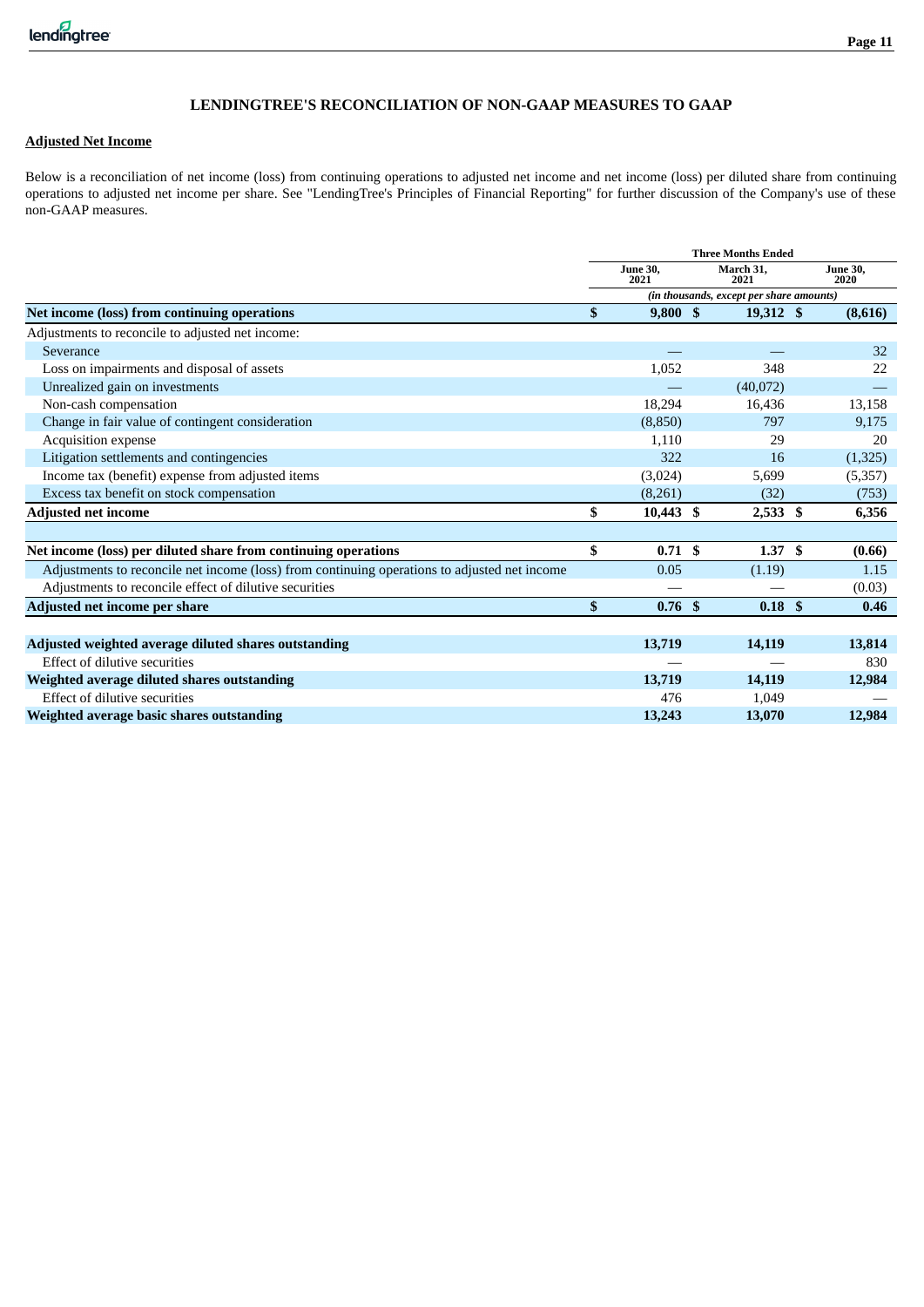### **LENDINGTREE'S PRINCIPLES OF FINANCIAL REPORTING**

LendingTree reports the following non-GAAP measures as supplemental to GAAP:

- Variable marketing margin, including variable marketing expense
- Variable marketing margin % of revenue
- Earnings Before Interest, Taxes, Depreciation and Amortization, as adjusted for certain items discussed below ("Adjusted EBITDA")
- Adjusted EBITDA % of revenue
- Adjusted net income
- Adjusted net income per share

Variable marketing margin is a measure of the efficiency of the Company's operating model, measuring revenue after subtracting variable marketing and advertising costs that directly influence revenue. The Company's operating model is highly sensitive to the amount and efficiency of variable marketing expenditures, and the Company's proprietary systems are able to make rapidly changing decisions concerning the deployment of variable marketing expenditures (primarily but not exclusively online and mobile advertising placement) based on proprietary and sophisticated analytics. Variable marketing margin and variable marketing margin % of revenue are primary metrics by which the Company measures the effectiveness of its marketing efforts.

Adjusted EBITDA and adjusted EBITDA % of revenue are primary metrics by which LendingTree evaluates the operating performance of its businesses, on which its marketing expenditures and internal budgets are based and, in the case of adjusted EBITDA, by which management and many employees are compensated in most years.

Adjusted net income and adjusted net income per share supplement GAAP income from continuing operations and GAAP income per diluted share from continuing operations by enabling investors to make period to period comparisons of those components of the nearest comparable GAAP measures that management believes better reflect the underlying financial performance of the Company's business operations during particular financial reporting periods. Adjusted net income and adjusted net income per share exclude certain amounts, such as non-cash compensation, non-cash asset impairment charges, gain/loss on disposal of assets, gain/loss on investments, severance, litigation settlements and contingencies, acquisition and disposition income or expenses including with respect to changes in fair value of contingent consideration, gain/loss on extinguishment of debt, one-time items which are recognized and recorded under GAAP in particular periods but which might be viewed as not necessarily coinciding with the underlying business operations for the periods in which they are so recognized and recorded, the effects to income taxes of the aforementioned adjustments and any excess tax benefit or expense associated with stock-based compensation recorded in net income in conjunction with FASB pronouncement ASU 2016-09. LendingTree believes that adjusted net income and adjusted net income per share are useful financial indicators that provide a different view of the financial performance of the Company than adjusted EBITDA (the primary metric by which LendingTree evaluates the operating performance of its businesses) and the GAAP measures of net income from continuing operations and GAAP income per diluted share from continuing operations.

These non-GAAP measures should be considered in addition to results prepared in accordance with GAAP, but should not be considered a substitute for or superior to GAAP results. LendingTree provides and encourages investors to examine the reconciling adjustments between the GAAP and non-GAAP measures set forth above.

### **Definition of LendingTree's Non-GAAP Measures**

Variable marketing margin is defined as revenue less variable marketing expense. Variable marketing expense is defined as the expense attributable to variable costs paid for advertising, direct marketing and related expenses, and excluding overhead, fixed costs and personnelrelated expenses. The majority of these variable advertising costs are expressly intended to drive traffic to our websites and these variable advertising costs are included in selling and marketing expense on the Company's consolidated statements of operations and consolidated income.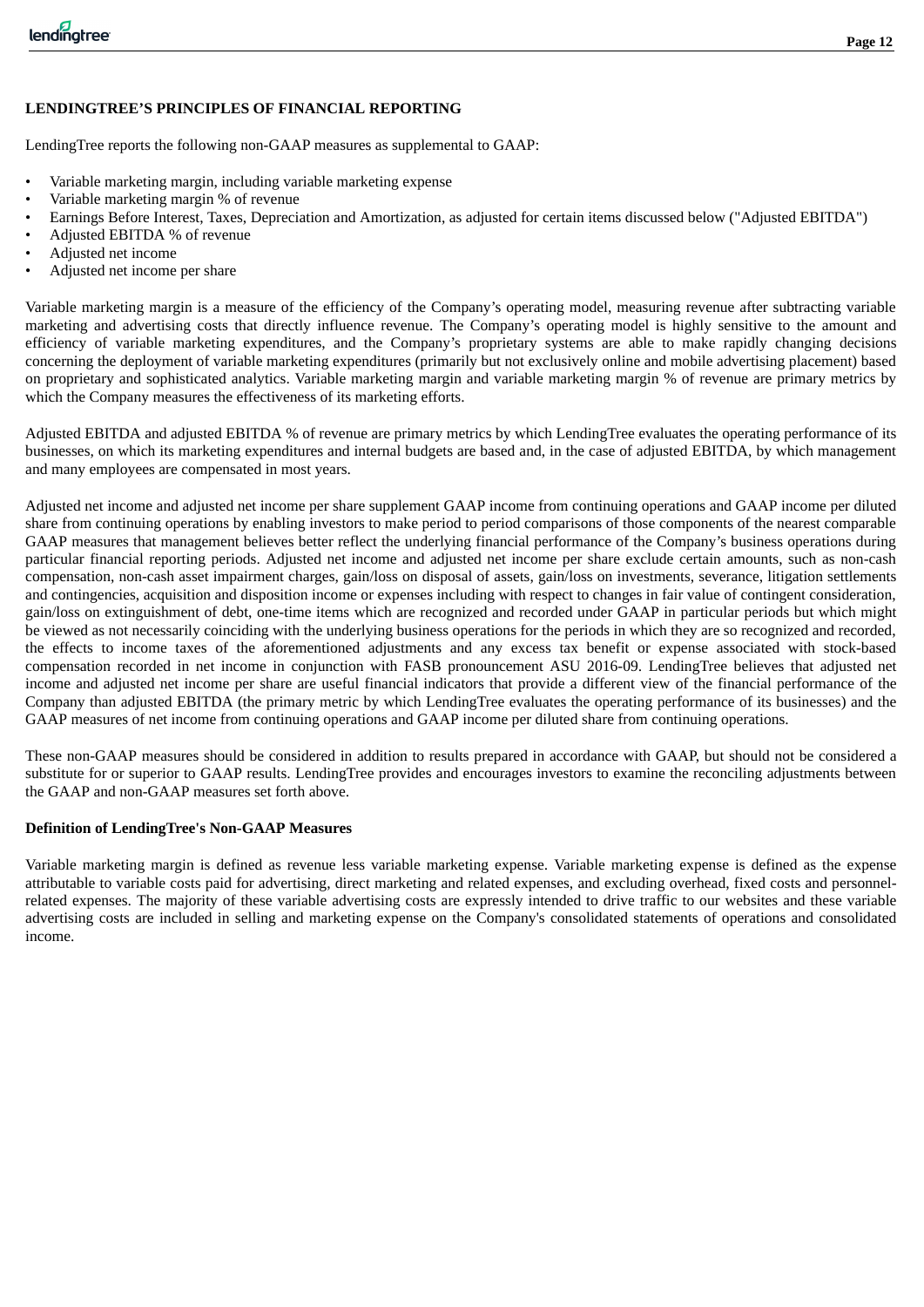EBITDA is defined as net income from continuing operations excluding interest, income taxes, amortization of intangibles and depreciation.

Adjusted EBITDA is defined as EBITDA excluding (1) non-cash compensation expense, (2) non-cash impairment charges, (3) gain/loss on disposal of assets, (4) gain/loss on investments, (5) restructuring and severance expenses, (6) litigation settlements and contingencies, (7) acquisitions and dispositions income or expense (including with respect to changes in fair value of contingent consideration), and (8) onetime items.

Adjusted net income is defined as net income (loss) from continuing operations excluding (1) non-cash compensation expense, (2) non-cash impairment charges, (3) gain/loss on disposal of assets, (4) gain/loss on investments, (5) restructuring and severance expenses, (6) litigation settlements and contingencies, (7) acquisitions and dispositions income or expense (including with respect to changes in fair value of contingent consideration), (8) gain/loss on extinguishment of debt, (9) one-time items, (10) the effects to income taxes of the aforementioned adjustments, and (11) any excess tax benefit or expense associated with stock-based compensation recorded in net income in conjunction with FASB pronouncement ASU 2016-09.

Adjusted net income per share is defined as adjusted net income divided by the adjusted weighted average diluted shares outstanding. For periods which the Company reports GAAP loss from continuing operations, the effects of potentially dilutive securities are excluded from the calculation of net loss per diluted share from continuing operations because their inclusion would have been anti-dilutive. In periods where the Company reports GAAP loss from continuing operations but reports positive non-GAAP adjusted net income, the effects of potentially dilutive securities are included in the denominator for calculating adjusted net income per share.

LendingTree endeavors to compensate for the limitations of these non-GAAP measures by also providing the comparable GAAP measures with equal or greater prominence and descriptions of the reconciling items, including quantifying such items, to derive the non-GAAP measures. These non-GAAP measures may not be comparable to similarly titled measures used by other companies.

### **One-Time Items**

Adjusted EBITDA and adjusted net income are adjusted for one-time items, if applicable. Items are considered one-time in nature if they are non-recurring, infrequent or unusual, and have not occurred in the past two years or are not expected to recur in the next two years, in accordance with SEC rules. For the periods presented in this report, there are no adjustments for one-time items.

#### **Non-Cash Expenses That Are Excluded From LendingTree's Adjusted EBITDA and Adjusted Net Income**

Non-cash compensation expense consists principally of expense associated with the grants of restricted stock, restricted stock units and stock options. These expenses are not paid in cash and LendingTree includes the related shares in its calculations of fully diluted shares outstanding. Upon settlement of restricted stock units, exercise of certain stock options or vesting of restricted stock awards, the awards may be settled on a net basis, with LendingTree remitting the required tax withholding amounts from its current funds. Cash expenditures for employer payroll taxes on non-cash compensation are included within adjusted EBITDA and adjusted net income.

Amortization of intangibles are non-cash expenses relating primarily to acquisitions. At the time of an acquisition, the intangible assets of the acquired company, such as purchase agreements, technology and customer relationships, are valued and amortized over their estimated lives. Amortization of intangibles are only excluded from adjusted EBITDA.

### **Safe Harbor Statement Under the Private Securities Litigation Reform Act of 1995**

The matters contained in the discussion above may be considered to be "forward-looking statements" within the meaning of the Securities Act of 1933 and the Securities Exchange Act of 1934, as amended by the Private Securities Litigation Reform Act of 1995. Those statements include statements regarding the intent, belief or current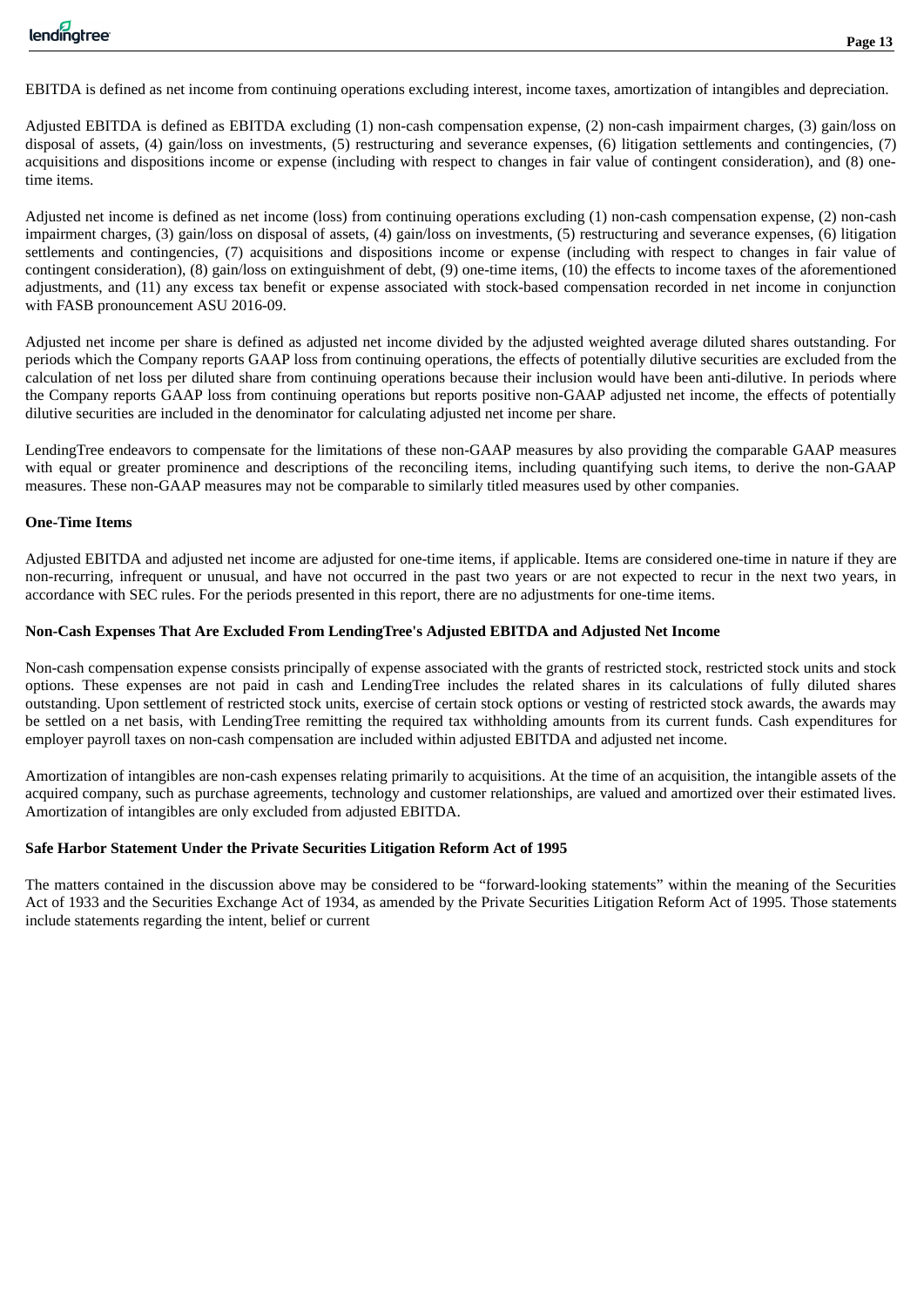expectations or anticipations of LendingTree and members of our management team. Factors currently known to management that could cause actual results to differ materially from those in forward-looking statements include the following: uncertainty regarding the duration and scope of the coronavirus referred to as COVID-19 pandemic; actions governments and businesses take in response to the pandemic, including actions that could affect levels of advertising activity; the impact of the pandemic and actions taken in response to the pandemic on national and regional economies and economic activity; the pace of recovery when the COVID-19 pandemic subsides; adverse conditions in the primary and secondary mortgage markets and in the economy, particularly interest rates; default rates on loans, particularly unsecured loans; demand by investors for unsecured personal loans; the effect of such demand on interest rates for personal loans and consumer demand for personal loans; seasonality of results; potential liabilities to secondary market purchasers; changes in the Company's relationships with network lenders, including dependence on certain key network lenders; breaches of network security or the misappropriation or misuse of personal consumer information; failure to provide competitive service; failure to maintain brand recognition; ability to attract and retain consumers in a cost-effective manner; the effects of potential acquisitions of other businesses, including the ability to integrate them successfully with LendingTree's existing operations; accounting rules related to contingent consideration and excess tax benefits or expenses on stock-based compensation that could materially affect earnings in future periods; ability to develop new products and services and enhance existing ones; competition; allegations of failure to comply with existing or changing laws, rules or regulations, or to obtain and maintain required licenses; failure of network lenders or other affiliated parties to comply with regulatory requirements; failure to maintain the integrity of systems and infrastructure; liabilities as a result of privacy regulations; failure to adequately protect intellectual property rights or allegations of infringement of intellectual property rights; and changes in management. These and additional factors to be considered are set forth under "Risk Factors" in our Annual Report on Form 10-K for the period ended December 31, 2020, in our Quarterly Report on Form 10-Q for the period ended March 31, 2021, and in our other filings with the Securities and Exchange Commission. LendingTree undertakes no obligation to update or revise forward-looking statements to reflect changed assumptions, the occurrence of unanticipated events or changes to future operating results or expectations.

### **About LendingTree, Inc.**

LendingTree, Inc. is the parent of LendingTree, LLC and several companies owned by LendingTree, LLC (collectively, "LendingTree" or the "Company").

LendingTree operates what it believes to be the leading online consumer platform that connects consumers with the choices they need to be confident in their financial decisions. The Company offers consumers tools and resources, including free credit scores, that facilitate comparison-shopping for mortgage loans, home equity loans and lines of credit, reverse mortgage loans, auto loans, credit cards, deposit accounts, personal loans, student loans, small business loans, insurance quotes and other related offerings. The Company primarily seeks to match in-market consumers with multiple providers on its marketplace who can provide them with competing quotes for loans, deposit products, insurance or other related offerings they are seeking. The Company also serves as a valued partner to partners and other providers seeking an efficient, scalable and flexible source of customer acquisition with directly measurable benefits, by matching the consumer inquiries it generates with these providers.

LendingTree, Inc. is headquartered in Charlotte, NC. For more information, please visit *www.lendingtree.com*.

**Investor Relations:** investors@lendingtree.com

**Media Relations:** press@lendingtree.com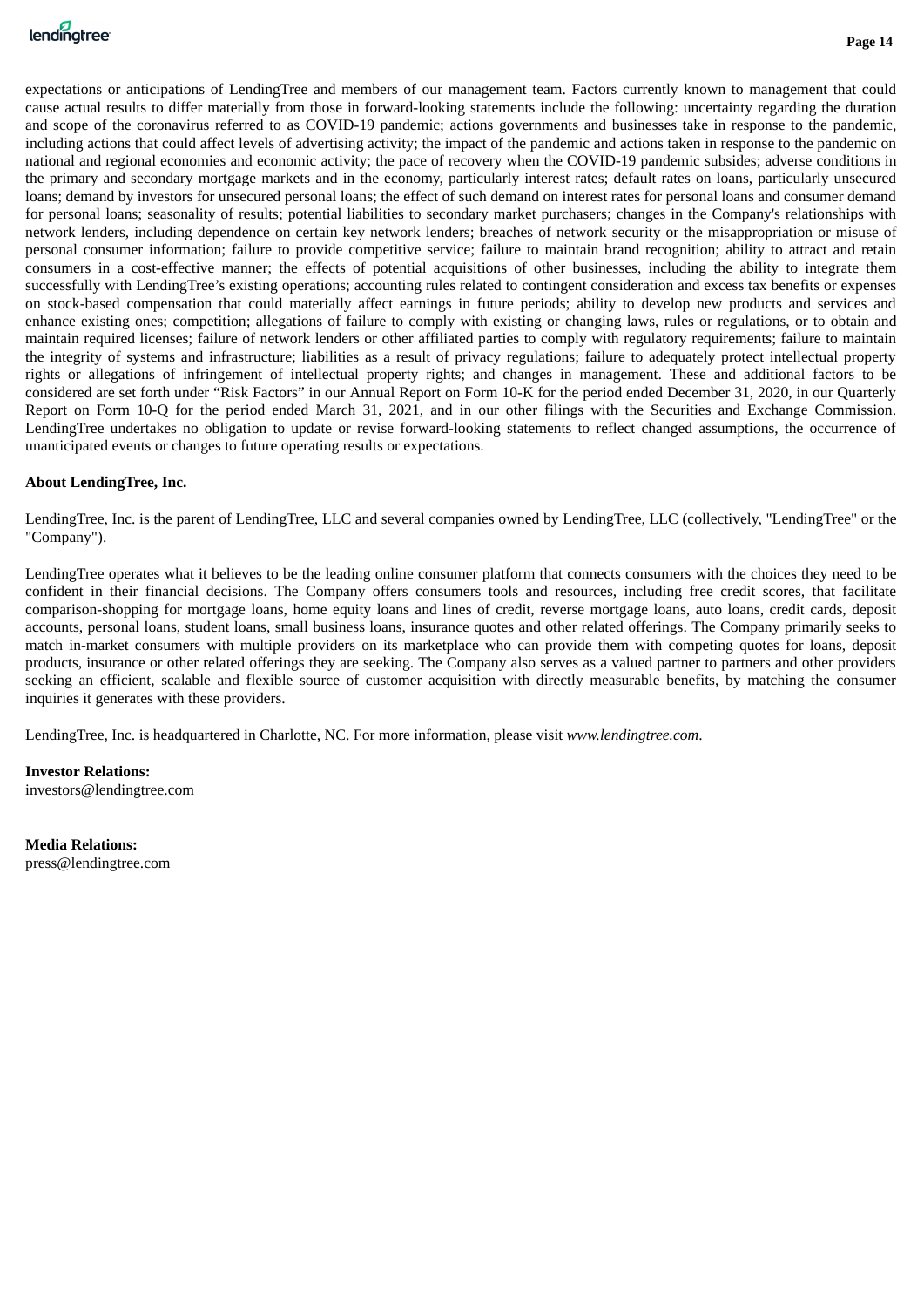

<span id="page-17-0"></span>July 29, 2021

### **Fellow Shareholders:**

Our second quarter results represent sustained momentum at the Company as our business continues its recovery from the effects of the pandemic. Our Home segment is proving incredibly resilient, posting segment profit near record levels despite slowing refinance activity in the broader market. The Consumer segment continued its strong recovery with segment revenue and profit growing 31% and 36%, respectively, over the prior quarter. And Insurance recorded solid growth while the business continues to focus on ongoing diversification. In aggregate, we have largely returned to pre-COVID levels of revenue and Variable Marketing Margin. We are particularly pleased with this quarter's results, and we're increasingly confident in continued growth as we progress into the back half of the year.

The re-alignment of our leadership team that was announced last quarter is moving along according to plan, and the broader organizations have been further defined. Strategic priorities are becoming clearer, and we're tackling important initiatives with renewed focus and accountability.

Our unique ability to leverage our industry-leading marketplace assets positions us incredibly well as we continue to grow and evolve the logged-in experience through differentiated capabilities, re-invented shopping experiences, and deepened relationships with both consumers and our partners. Our efforts to syndicate these assets through partnerships are also becoming a source of increasing strength as we grow existing partnerships and build the pipeline of prospects.

As we reflect on the last fifteen months, we're especially proud of the fact that we have once again proven this Company's resiliency. The diversification of our business and the inherent flexibility of our marketplace model have enabled us to withstand this difficult period, and our company is emerging stronger. We are encouraged by the pace of recovery, and we look forward to brighter days ahead.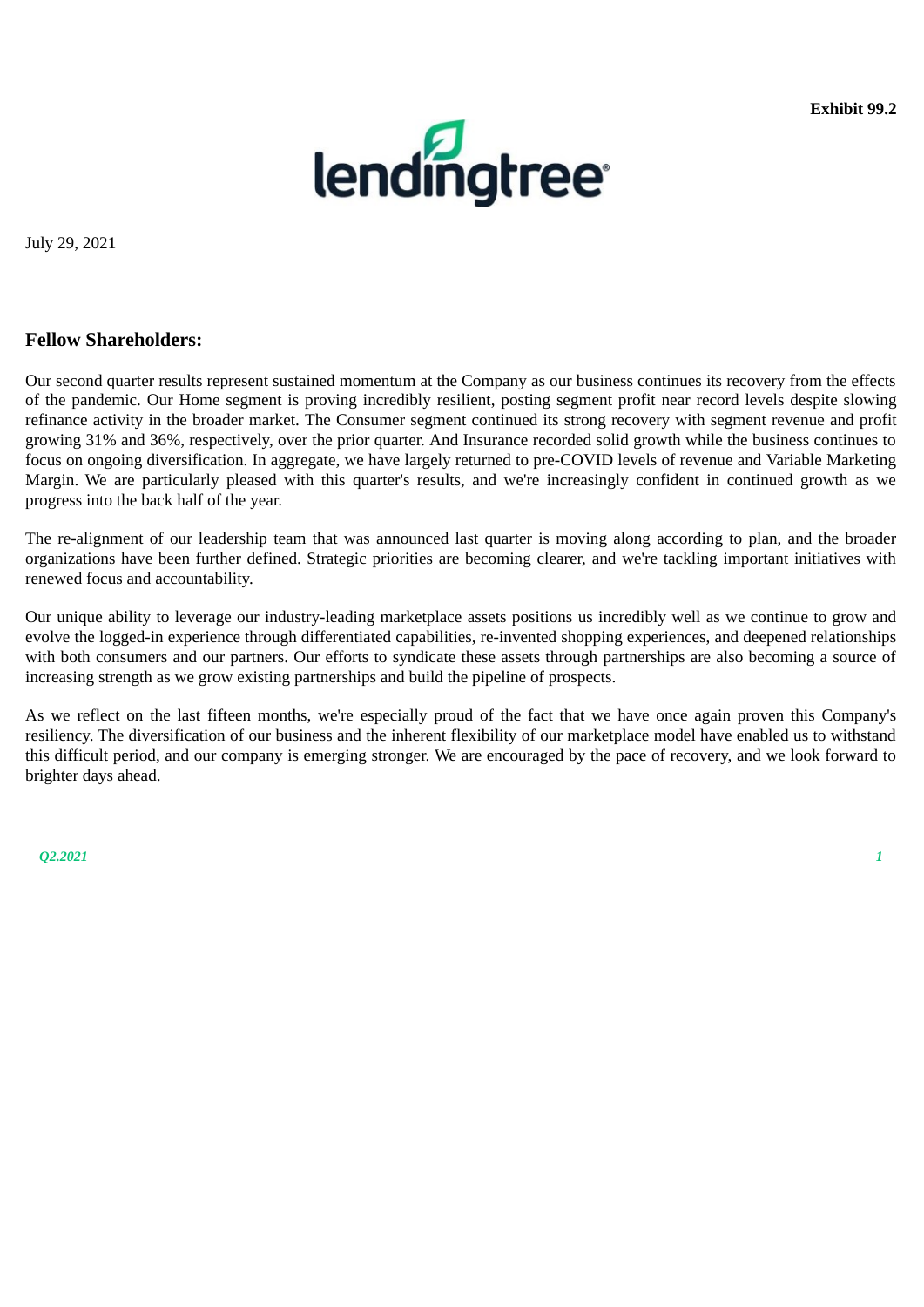| <b>SUMMARY CONSOLIDATED FINANCIALS</b>                       |              |                |                |                |               |                |               |         |     |                |          |
|--------------------------------------------------------------|--------------|----------------|----------------|----------------|---------------|----------------|---------------|---------|-----|----------------|----------|
| (millions, except per share amounts)                         |              |                |                | 2020           |               |                |               | 2021    | Y/Y |                |          |
|                                                              |              | Q <sub>2</sub> |                | O <sub>3</sub> |               | Q <sub>4</sub> |               | Q1      |     | Q <sub>2</sub> | % Change |
| <b>Total revenue</b>                                         | \$           | 184.3          | $\mathbf{s}$   | 220.3          | \$            | 222.3          | \$            | 272.8   | \$  | 270.0          | 47%      |
| (Loss) income before income taxes                            | \$           | (12.5)         | $\mathbb{S}$   | (32.7)         | \$            | (13.2)         | \$            | 28.0    | \$  | 0.7            | 106%     |
| Income tax benefit (expense)                                 | \$           | 3.9            | \$             | 7.9            | \$            | 5.1            | \$            | (8.7)   | \$  | 9.1            | 133%     |
| Net (loss) income from continuing operations                 | \$           | (8.6)          | \$             | (24.8)         | \$            | (8.1)          | \$            | 19.3    | \$  | 9.8            | 214%     |
| Net (loss) income from continuing operations<br>% of revenue |              | $(5)\%$        |                | (11)%          |               | (4)%           |               | 7%      |     | 4%             |          |
| (Loss) income per share from continuing operations           |              |                |                |                |               |                |               |         |     |                |          |
| <b>Basic</b>                                                 | \$           | (0.66)         | $\mathbb{S}$   | (1.90)         | \$            | (0.62)         | \$            | 1.48    | \$  | 0.74           | 212%     |
| <b>Diluted</b>                                               | \$           | (0.66)         | $\mathcal{S}$  | (1.90)         | $\mathcal{S}$ | (0.62)         | \$            | 1.37    | \$  | 0.71           | 208%     |
| Variable marketing margin                                    |              |                |                |                |               |                |               |         |     |                |          |
| Total revenue                                                | \$           | 184.3          | $\mathfrak{F}$ | 220.3          | $\mathcal{S}$ | 222.3          | \$            | 272.8   | \$  | 270.0          | 47%      |
| Variable marketing expense (1)(2)                            | \$           | (101.8)        | $\mathbb{S}$   | (142.2)        | \$            | (140.0)        | $\mathbb{S}$  | (183.8) | S   | (171.6)        | 69%      |
| Variable marketing margin <sup>(2)</sup>                     | $\mathbf{s}$ | 82.5           | $\mathbf{s}$   | 78.1           | $\mathbf{s}$  | 82.3           | $\mathbf{\$}$ | 89.0    | \$  | 98.4           | 19%      |
| Variable marketing margin % of revenue $(2)$                 |              | 45%            |                | 35%            |               | 37%            |               | 33%     |     | 36%            |          |
| Adjusted EBITDA <sup>(2)</sup>                               | $\mathbf{s}$ | 30.8           | $\mathbf{s}$   | 21.7           | $\mathbf{s}$  | 26.3           | $\mathbf{s}$  | 30.7    | \$  | 38.2           | 24%      |
| Adjusted EBITDA % of revenue (2)                             |              | 17%            |                | 10%            |               | 12%            |               | 11%     |     | 14%            |          |
| Adjusted net income (loss) <sup>(2)</sup>                    | \$           | 6.4            | <sup>\$</sup>  | (3.4)          | $\mathbf{s}$  | 1.8            | $\mathbf{s}$  | 2.5     | \$  | 10.4           | 63%      |
| Adjusted net income (loss) per share <sup>(2)</sup>          | \$           | 0.46           |                | (0.26)         | \$            | 0.13           | \$            | 0.18    | \$  | 0.76           | 65%      |

*(1) Represents the portion of selling and marketing expense attributable to variable costs paid for advertising, direct marketing and related expenses. Excludes overhead, fixed costs and personnel-related expenses.*

*(2) Variable marketing expense, variable marketing margin, variable marketing margin % of revenue, adjusted EBITDA, adjusted EBITDA % of revenue, adjusted net income and adjusted net income per share are non-GAAP measures. Please see "LendingTree's Reconciliation of Non-GAAP Measures to GAAP" and "LendingTree's Principles of Financial Reporting" below for more information.*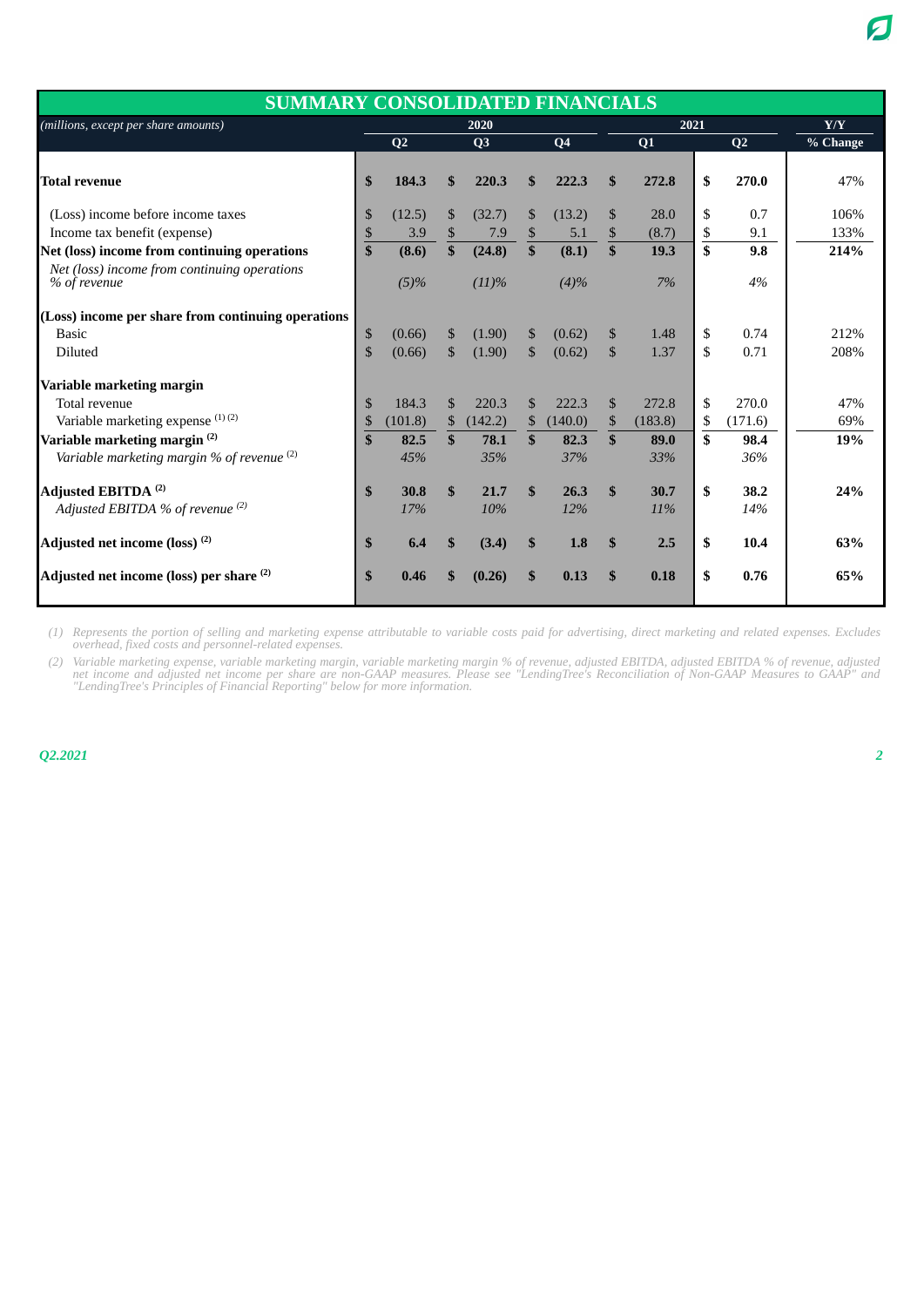

### **Q2 2021 CONSOLIDATED RESULTS**

Our consolidated results for the second quarter were very strong, exceeding our prior guidance as we continue to see momentum accelerate across our business.

Consolidated revenue of \$270.0 million was near the top end of our previous guidance and improved 47% over second quarter 2020 as Home and Insurance remained robust, and the recovery in Consumer continued to materialize.

Variable Marketing Margin of \$98.4 million exceeded the high end of our previous guidance materially and improved significantly over the prior quarter with much of the upside driven by significant margin expansion in Home and accelerating recovery in the high-margin personal loans business.

Adjusted EBITDA of \$38.2 million also exceeded the high end of our prior guidance due to favorable Variable Marketing Margin and a continued focus on managing non-marketing expenses.

GAAP net income from continuing operations was \$9.8 million, or \$0.71 per diluted share.

Adjusted net income of \$10.4 million translates to \$0.76 per share.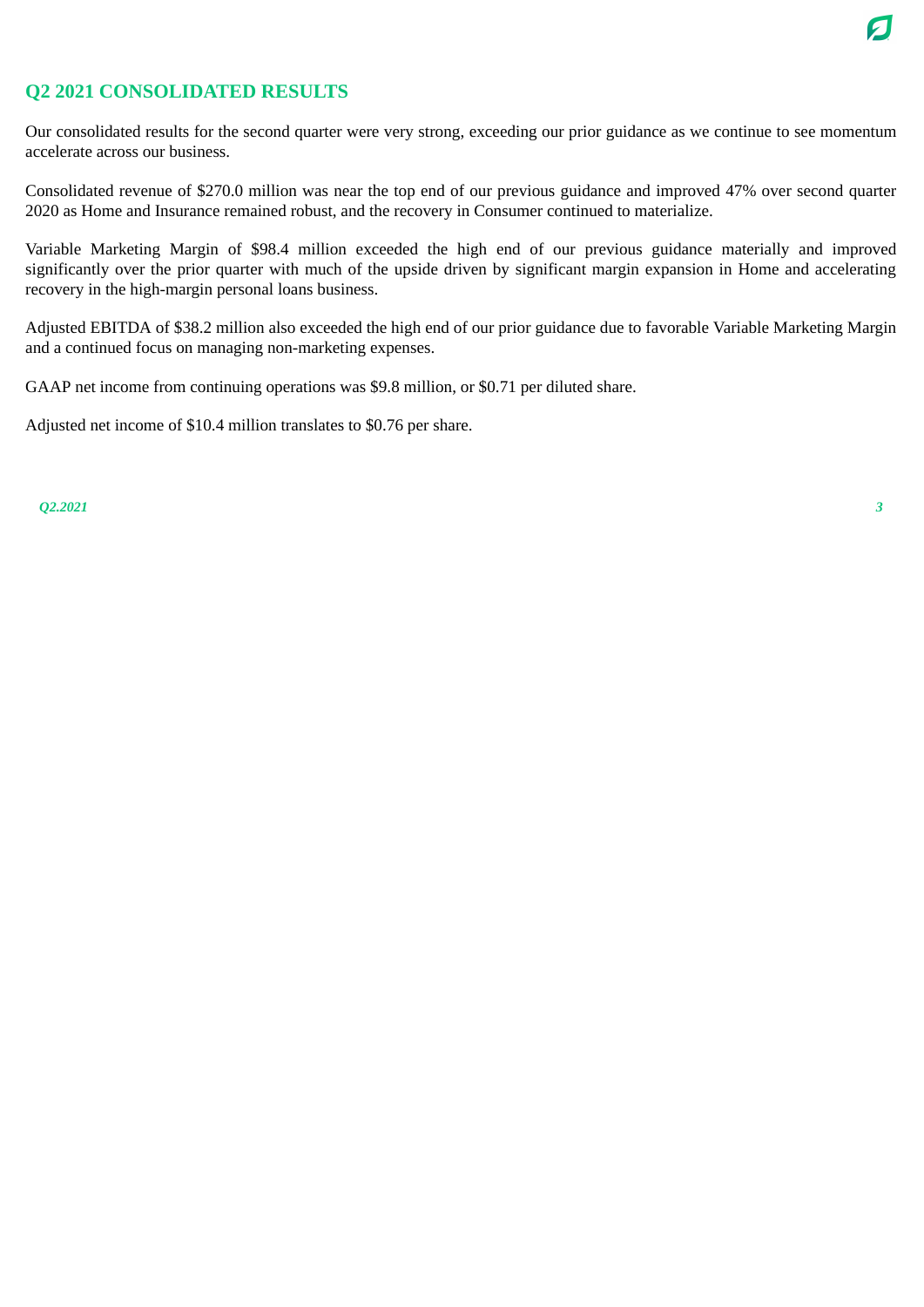### **SEGMENT RESULTS**

| (millions)                             | 2020         |                |               |                |               |                | 2021          | Y/Y   |             |          |
|----------------------------------------|--------------|----------------|---------------|----------------|---------------|----------------|---------------|-------|-------------|----------|
|                                        |              | Q <sub>2</sub> |               | Q <sub>3</sub> |               | Q <sub>4</sub> |               | Q1    | Q2          | % Change |
| Home $(1)$                             |              |                |               |                |               |                |               |       |             |          |
| Revenue                                | $\mathbb{S}$ | 74.1           | $\mathbb{S}$  | 78.9           | $\mathbb{S}$  | 88.8           | $\mathbb{S}$  | 128.1 | \$<br>104.9 | 42%      |
| Segment profit                         | \$           | 38.7           | $\mathcal{S}$ | 25.2           | $\mathcal{S}$ | 32.3           | $\mathcal{S}$ | 39.0  | \$<br>39.0  | 1%       |
| Segment profit % of revenue            |              | 52%            |               | 32%            |               | 36%            |               | 30%   | 37%         |          |
| $\overline{\mathbf{Consumer}}^{(2)}$   |              |                |               |                |               |                |               |       |             |          |
| Revenue                                | $\mathbb{S}$ | 37.1           | \$            | 48.4           | $\mathbf{\$}$ | 47.8           | $\mathbb{S}$  | 57.9  | \$<br>75.7  | 104%     |
| Segment profit                         | \$           | 19.4           | \$            | 21.6           | $\mathcal{S}$ | 22.7           | $\mathbb{S}$  | 24.6  | \$<br>33.4  | 72%      |
| Segment profit % of revenue            |              | 52%            |               | 45%            |               | 47%            |               | 42%   | 44%         |          |
| <b>Insurance</b> <sup>(3)</sup>        |              |                |               |                |               |                |               |       |             |          |
| Revenue                                | \$           | 72.9           | \$            | 92.5           | $\mathbb{S}$  | 85.6           | $\mathbb{S}$  | 86.6  | \$<br>89.3  | 22%      |
| Segment profit                         | \$           | 30.1           | \$            | 37.0           | \$            | 33.4           | $\mathbb{S}$  | 32.8  | \$<br>33.2  | 10%      |
| Segment profit % of revenue            |              | 41%            |               | 40%            |               | 39%            |               | 38%   | 37%         |          |
| Other Category <sup>(4)</sup>          |              |                |               |                |               |                |               |       |             |          |
| Revenue                                | \$           | 0.2            | $\mathbb{S}$  | 0.5            | $\mathbb{S}$  | 0.1            | $\mathbb{S}$  | 0.1   | \$<br>0.2   | $-$ %    |
| Profit (loss)                          | $\mathbb{S}$ | 0.1            | $\mathbb{S}$  |                | \$            | (0.4)          | \$            | (0.1) | \$          | (100)%   |
| <b>Total</b>                           |              |                |               |                |               |                |               |       |             |          |
| <b>Revenue</b>                         | \$           | 184.3          | $\mathbf{s}$  | 220.3          | \$            | 222.3          | $\mathbf{s}$  | 272.8 | \$<br>270.0 | 47%      |
| <b>Segment profit</b>                  | \$           | 88.3           | $\mathbf{s}$  | 83.8           | $\mathbf{s}$  | 88.0           | $\mathbf{\$}$ | 96.3  | \$<br>105.6 | 20%      |
| Segment profit % of revenue            |              | 48%            |               | 38%            |               | 40%            |               | 35%   | 39%         |          |
| Brand marketing expense <sup>(5)</sup> | $\mathbb{S}$ | (5.8)          | $\mathbb{S}$  | (5.7)          | \$            | (5.7)          | \$            | (7.3) | \$<br>(7.2) | 24%      |
|                                        |              |                |               |                |               |                |               |       |             |          |
| Variable marketing margin              | \$           | 82.5           | $\mathbf{s}$  | 78.1           | \$            | 82.3           | \$            | 89.0  | \$<br>98.4  | 19%      |
| Variable marketing margin % of revenue |              | 45%            |               | 35%            |               | 37%            |               | 33%   | 36%         |          |

*(1) The Home segment includes the following products: purchase mortgage, refinance mortgage, home equity loans and lines of credit, reverse mortgage loans, and real estate.*

*(2) The Consumer segment includes the following products: credit cards, personal loans, small business loans, student loans, auto loans, deposit accounts, and other credit products such as credit repair and debt settlement.*

*(3) The Insurance segment consists of insurance quote products.*

*(4) The Other category primarily includes marketing revenue and related expenses not allocated to a specific segment.*

*(5) Brand marketing expense represents the portion of selling and marketing expense attributable to variable costs paid for advertising, direct marketing and related expenses that are not assignable to the segments' products. This measure excludes overhead, fixed costs and personnel-related expenses.*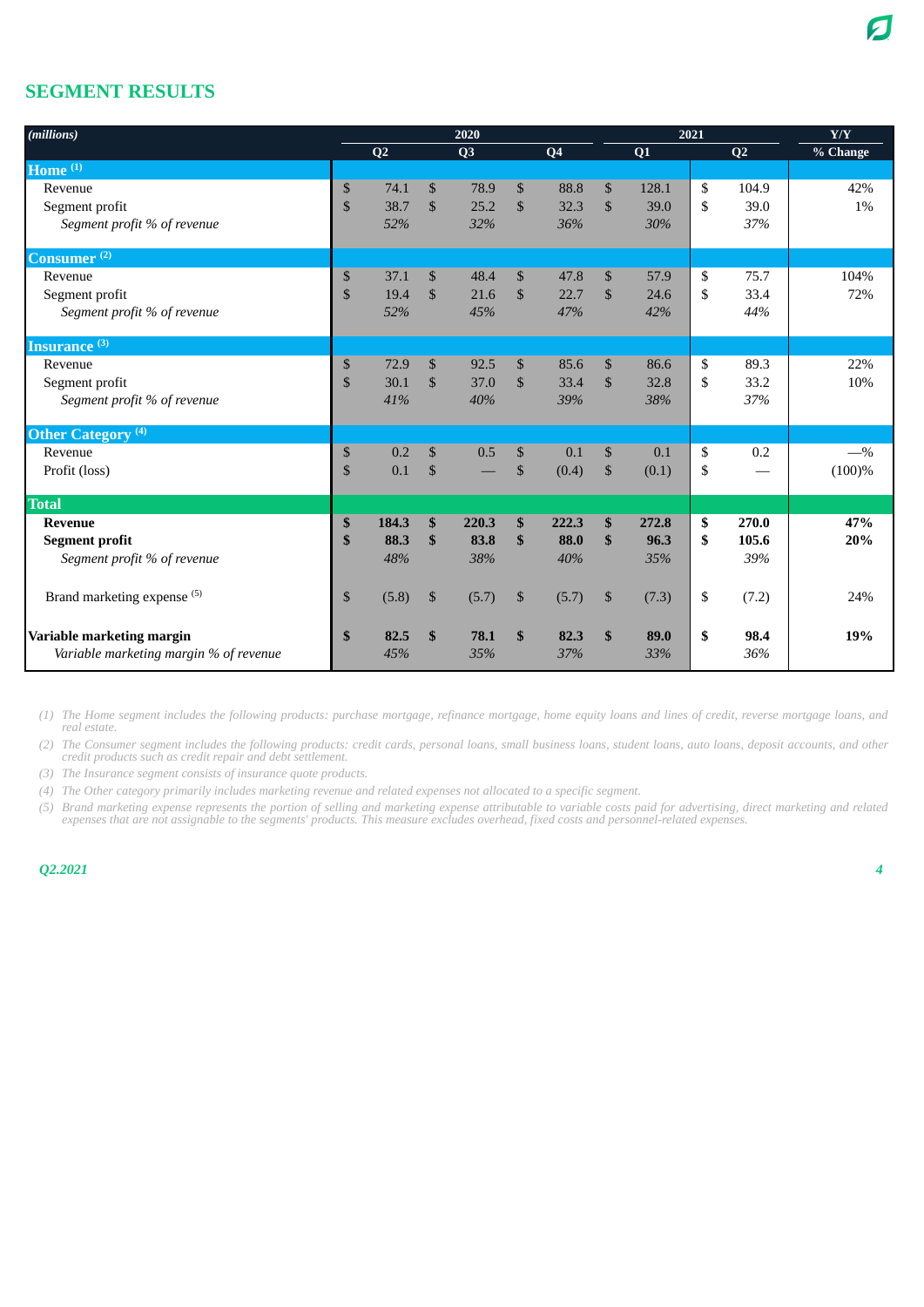### **HOME**

The Home segment continued its strong performance in Q2 with segment revenue of \$104.9 million, up 42% over the prior year while segment profit improved to \$39.0 million, up 1%. Within Home, our core mortgage business drove revenue of \$87.5 million, up 31% year-over-year. While revenue from refinance inquiries continues to pace the Home segment, both purchase and home equity showed considerable growth in the quarter.

Although the refinance market is moderating from its peak earlier this year, our mortgage business continues to perform well as we serve as an integral piece of our partners' marketing mix. The evolution of our product offering over the last two years, in which we're providing more diversified solutions for a wider swath of lenders, has enabled us to better withstand fluctuations in the macroeconomic environment. Demand for our services and competition among lenders on our network drove growth in mortgage revenue per lead of 71% over the prior year period. As monetization has steadily improved over the last several quarters, so has the margin profile of our Home segment, which improved to 37% of revenue in Q2 vs 30% in Q1.

As we enter the third quarter, we continue to operate in a low interest rate environment, with 30-year fixed rates averaging just under 3% in recent weeks. The interest rate landscape and its impact on refinance activity remain fluid and continue to drive some uncertainty in the operating environment, but we are confident that our market-leading position and flexible model will enable us to remain successful in this evolving market.

### **CONSUMER**

We continued to see momentum accelerate across our Consumer businesses in the second quarter, with strong performance in both credit card and personal loans as demand from consumers and our network of lenders returns.

Personal loans revenue of \$25.2 million in Q2 grew 70% quarter-over-quarter as we began to see consumer demand for the product return as the economy begins to reopen. Consumer balance sheets have been benefiting from reduced debt balances and increased savings thanks, in part, to government stimulus programs, which led to moderate consumer demand for this product. However, it is becoming clear that the pendulum is starting to swing, and macroeconomic factors are once again moving in our direction. Lender health and demand began to return late last year and continues to improve as we have more lenders live on the network than we had pre-COVID, and our unit economics are similarly robust. We continue to view this market with optimism, and, as the business continues to grow, we believe it will have an outsized impact to the overall profitability of our portfolio.

In our credit card business, Q2 revenue of \$22.4 million was up 27% sequentially over Q1 as issuers expanded budgets and increased payouts. We are seeing positive signs of recovery with a larger number of issuers back on the network and increasing approval rates. However, the profitability of our credit card business remains constrained as we continue to reinvest incremental revenue upside back into the business to drive increasing consumer traffic for our partners and capture wallet share.

While the personal loans and credit card businesses drive the biggest impact to this segment in total, several of the smaller businesses that round out the segment are driving considerable segment profit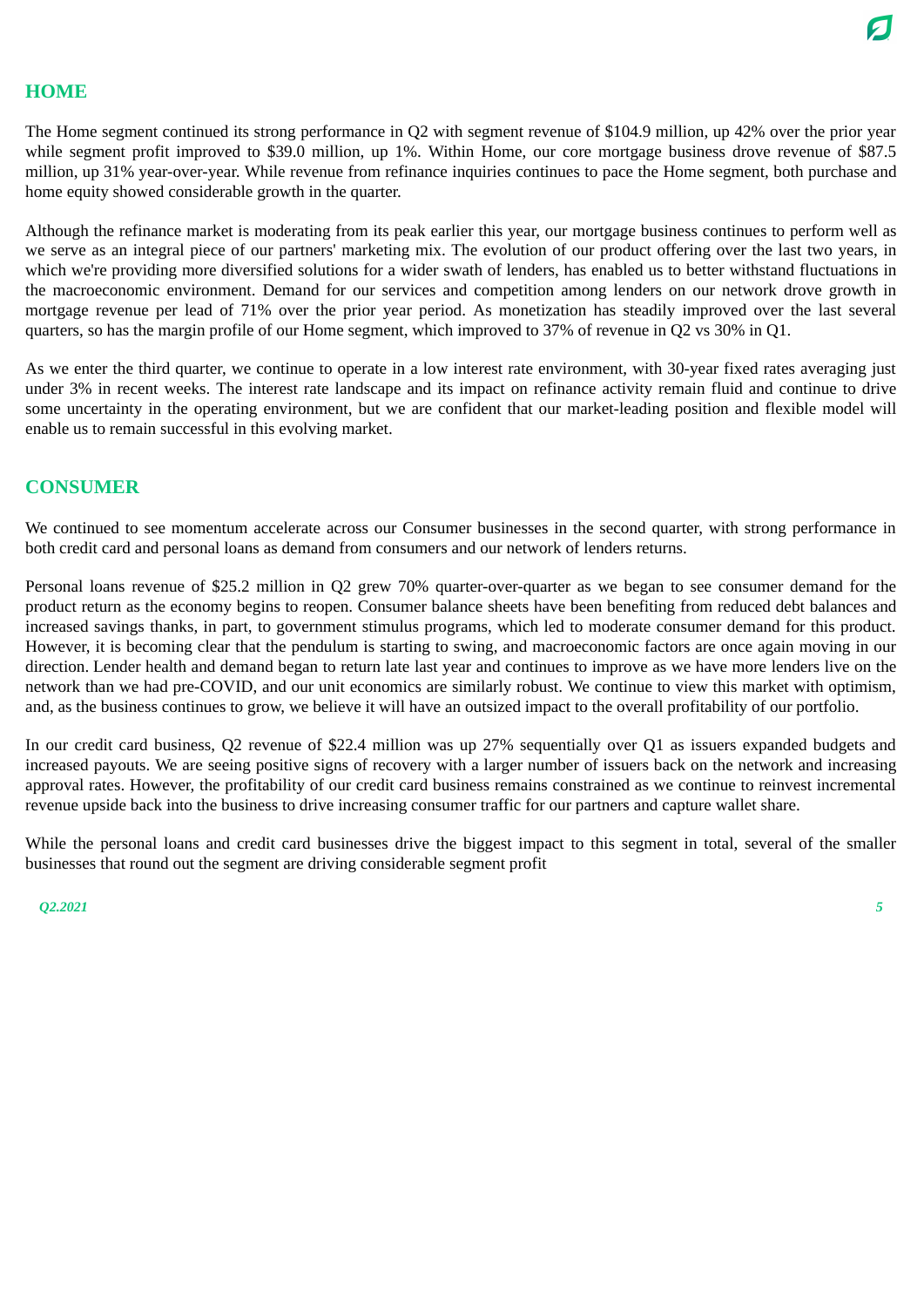

contribution. Small business has continued its steady recovery from the trough in Q2 2020, and our credit services business has quietly grown its contribution to more than 25% of Consumer segment profit.

As a reminder, the Consumer segment in total drove \$213 million in segment profit in full-year 2019. So even with the progress we have made over the last four quarters, at \$33.4 million in segment profit in Q2 2021, we believe there is a long runway for growth ahead of us.

### **INSURANCE**

Insurance continued to perform well, delivering revenue of \$89.3 million in Q2, up 22% over the prior year, and segment profit of \$33.2 million, up 10%.

We continue to diversify and strengthen our insurance business by expanding into new traffic acquisition channels, expanding our carrier network and growing into non-auto categories, further adding to the durability of our business model as a whole.

In Q2, our publisher platform continued to grow, delivering another quarter of record revenue and margin with the addition of 40 new partners. And our inbound channel, which re-distributes pre-qualified traffic from third-party sources, continued its positive momentum in the quarter. These additional traffic sources enable incremental growth while reducing our reliance on paid search marketing in which we have seen increasing competition in recent months.

The strength of our network of suppliers continues to improve as 8 of our top 10 customers increased spend compared to the prior year, while reliance on our single top customer has been reduced, with that carrier now representing less than 25% of segment revenue in the quarter.

Additionally, our efforts to scale in non-auto insurance categories continue to pay off. Revenue from our home insurance products again grew to record levels in Q2, up 38% over the prior year, as we increasingly leverage our presence in mortgage. We continue to make significant investments in the Medicare vertical, striving to have 125 licensed agents onboarded and producing ahead of the Q4 Open Enrollment period.

Broadly speaking, we're investing heavily in our agency capabilities across both the Medicare and P&C lines, including not only licensed agents, but the technology infrastructure to support bindable offers and more elegant consumer shopping experiences across our suite of products.

### **My LENDINGTREE**

My LendingTree remains integral to our ongoing efforts to build a comprehensive and engaging financial management ecosystem.

We saw considerable growth return to My LendingTree in Q2 as personal loans and credit card regain strength, resulting in My LendingTree revenue contribution of \$14.7 million, up 31% over Q1. We continued to add new signups at an impressive rate, adding 1.2 million in the quarter and bringing cumulative signups to 18.9 million. As we mentioned previously, a substantial portion of the growth in new signups is being driven by our Powered by LendingTree syndication partnerships, and we continue to

```
Q2.2021 6
```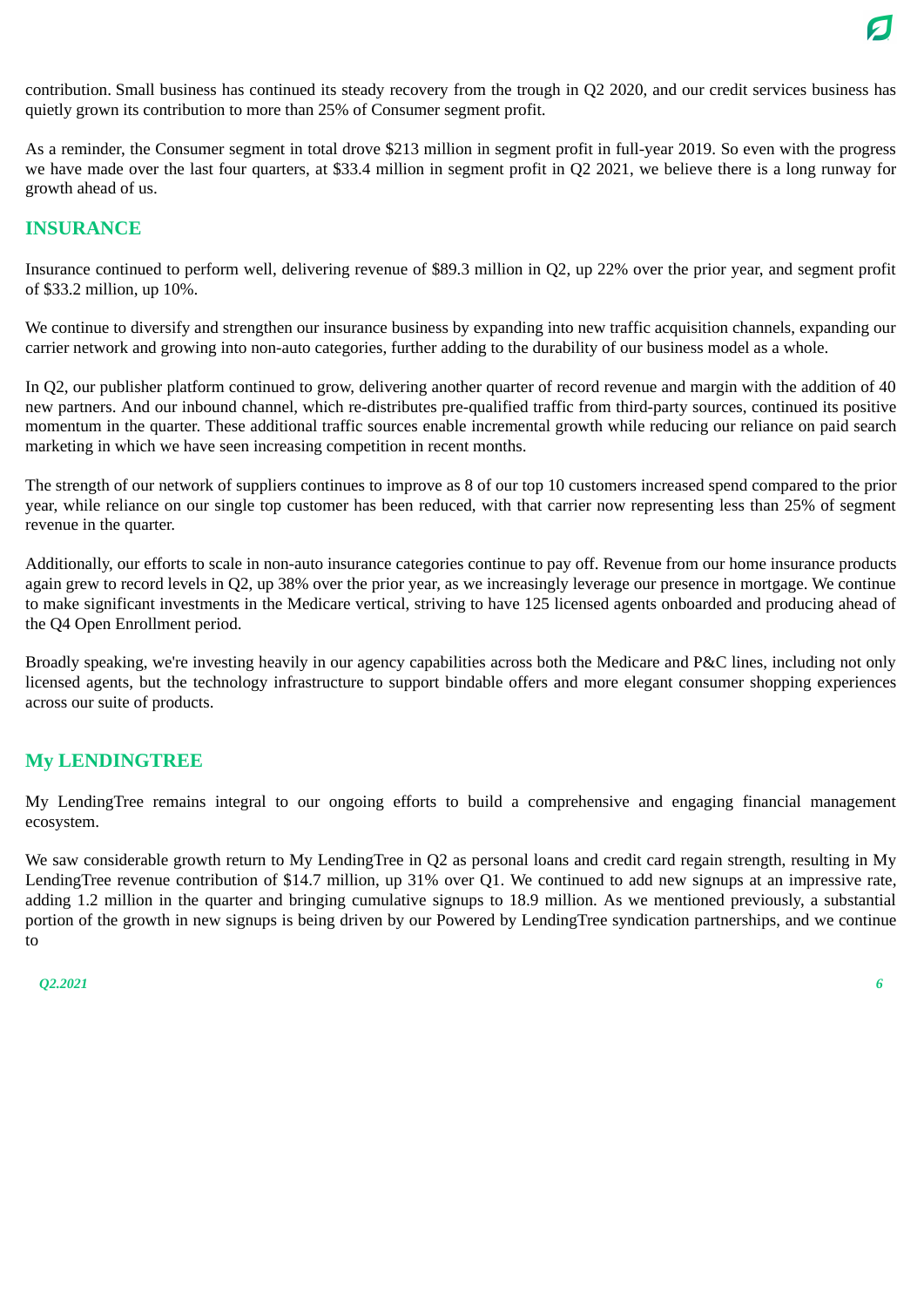scale this offering. We believe we have a unique and differentiated approach to this market and one that will enable us to increase the usership of our tools, content, and marketplaces in a more meaningful way.

This syndication effort, along with continuing to add value-enhancing functionality for our users, are the top priorities for My LendingTree throughout the remainder of the year. We continue to augment our offerings to drive increased engagement and to develop tools that will improve users' spending habits in addition to increasing their credit scores. We recently launched credit monitoring alerts as well as a credit score simulation tool that quantifies the effects of recommended behaviors for our users. In the month of June, we recorded our highest Net Promoter Score (NPS) to date. And while driving adoption of connected bank accounts through Plaid has proven more challenging than initially expected, those users who are taking advantage are demonstrating exponentially higher retention and improved monetization.

Our commitment to scaling My LendingTree remains unwavering and, as we march forward with renewed focus, our path to a truly differentiated offering is becoming clear.

| (millions)                                        |                |                   |             |              |     |                |          |
|---------------------------------------------------|----------------|-------------------|-------------|--------------|-----|----------------|----------|
|                                                   |                | $20\overline{20}$ |             | 2021         | Y/Y |                |          |
| My LendingTree                                    | Q <sub>2</sub> | Q3                | <b>Q4</b>   | Q1           |     | Q <sub>2</sub> | % Change |
| Cumulative Sign-ups (at quarter-end)              | 15.2           | 15.7              | 16.6        | 17.7         |     | 18.9           | 24 %     |
| <b>Revenue Contribution</b><br>% of total revenue | 9.1<br>4.9%    | 9.6<br>$4.4\%$    | 9.8<br>4.4% | 11.2<br>4.1% | w   | 14.7<br>5.4 %  | 62 %     |

## **BALANCE SHEET & CASH FLOW**

We ended the quarter with \$203.2 million of cash on hand. In Discontinued Operations, we resolved the final outstanding claim related to our Home Loan Center ("HLC") subsidiary. In July 2021, we reached a settlement agreement with Lehman Brothers Holding Inc., and the settlement amount is included in current liabilities on our balance sheet as of June 30, 2021. We expect any future claims relating to HLC to be immaterial.

### **FINANCIAL OUTLOOK\***

Today we're issuing an outlook for the third quarter 2021. Our assumptions reflect current trends, although we continue to acknowledge the difficulty in forecasting the recovery of our Consumer segment and the effects of volatile interest rate movements in our Home segment.

Our guidance for Q3 assumes the following:

- We expect Home to remain resilient, generally extending the trends we observed in Q2.
- In Consumer, we expect the elevated pace of recovery in key products to continue.
- Top-line growth should continue in Insurance, while segment margins continue to contract modestly to the mid-thirties as a percent of revenue.
- Non-variable costs are expected to increase materially over Q2 as we added 115 employees in Q2 and continue to add staffing in Q3 to support key initiatives, particularly our Medicare agency.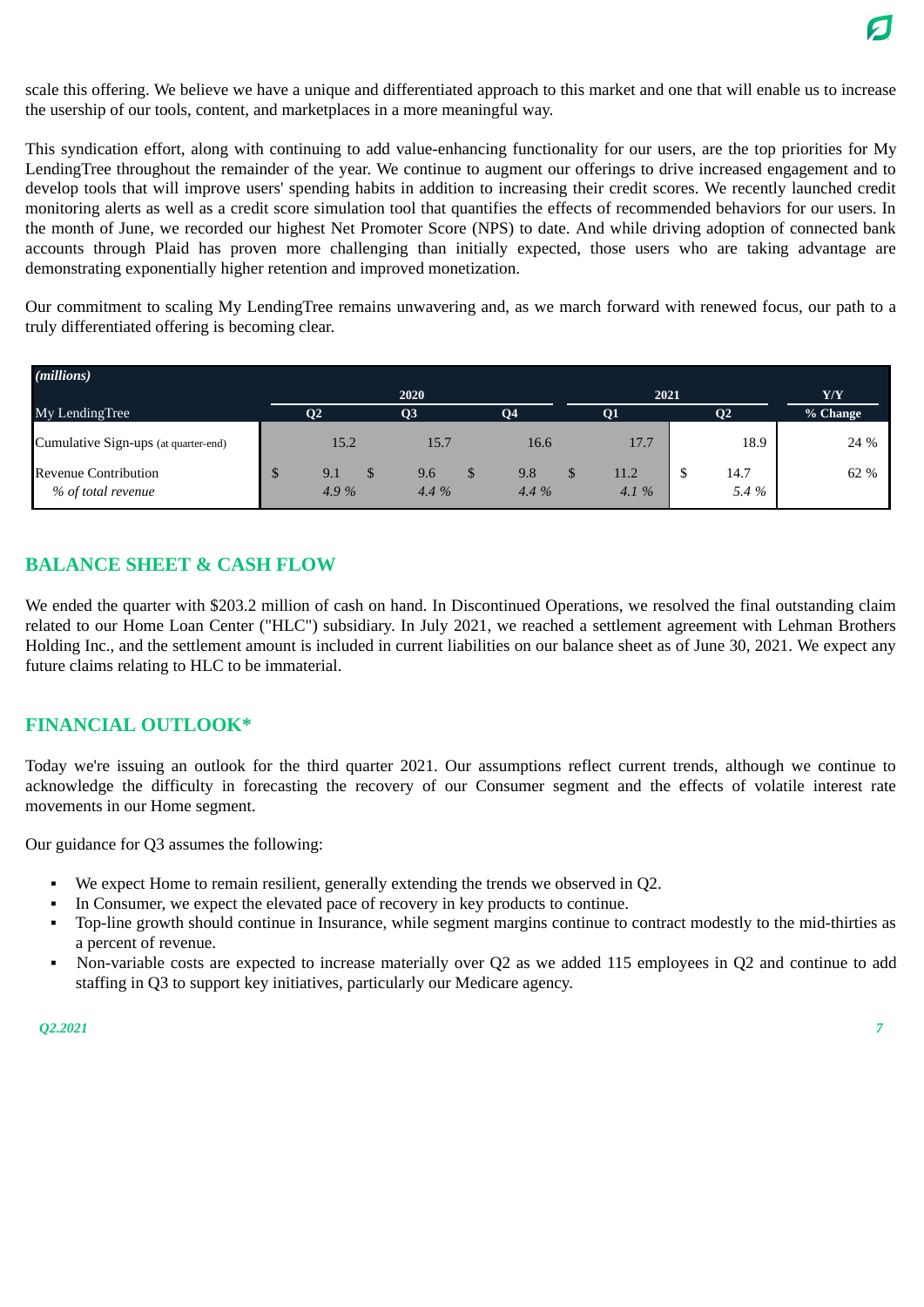### **Q3 2021 Outlook:**

- Revenue: \$285 \$298 million
- Variable Marketing Margin: \$99 \$107 million
- Adjusted EBITDA: \$35 \$40 million

\*LendingTree is not able to provide a reconciliation of projected variable marketing margin or adjusted EBITDA to the most directly comparable expected GAAP results due to the unknown effect, timing and potential significance of the effects of legal matters, tax considerations, and income and expense from changes in fair value of contingent consideration from acquisitions. Expenses associated with legal matters, tax consequences, and income and expense from changes in fair value of contingent consideration from acquisitions have in the past, and may in the future, significantly affect GAAP results in a *particular period.*

### **CONCLUSION**

We are once again pleased to report better-than-expected results for the quarter at hand. Our Home segment is executing incredibly well, the key products within our Consumer segment continue to demonstrate increasing strength as we move through this cycle, and we remain very encouraged by our prospects for growth across a broad and evolving insurance landscape. The breadth and depth of supply we have built across financial services is an undeniable competitive advantage, and we are relentlessly focused on leveraging that advantage to scale the company into the quarters and years ahead.

Thank you for your continued support.

Sincerely,

**Doug Lebda** Chairman & CEO

**Trent Ziegler** CFO

**LendingTree, Inc.**

|                                                      | <b>Media Relations:</b> |
|------------------------------------------------------|-------------------------|
| <b>Investor Relations:</b> investors@lendingtree.com | press@lendingtree.com   |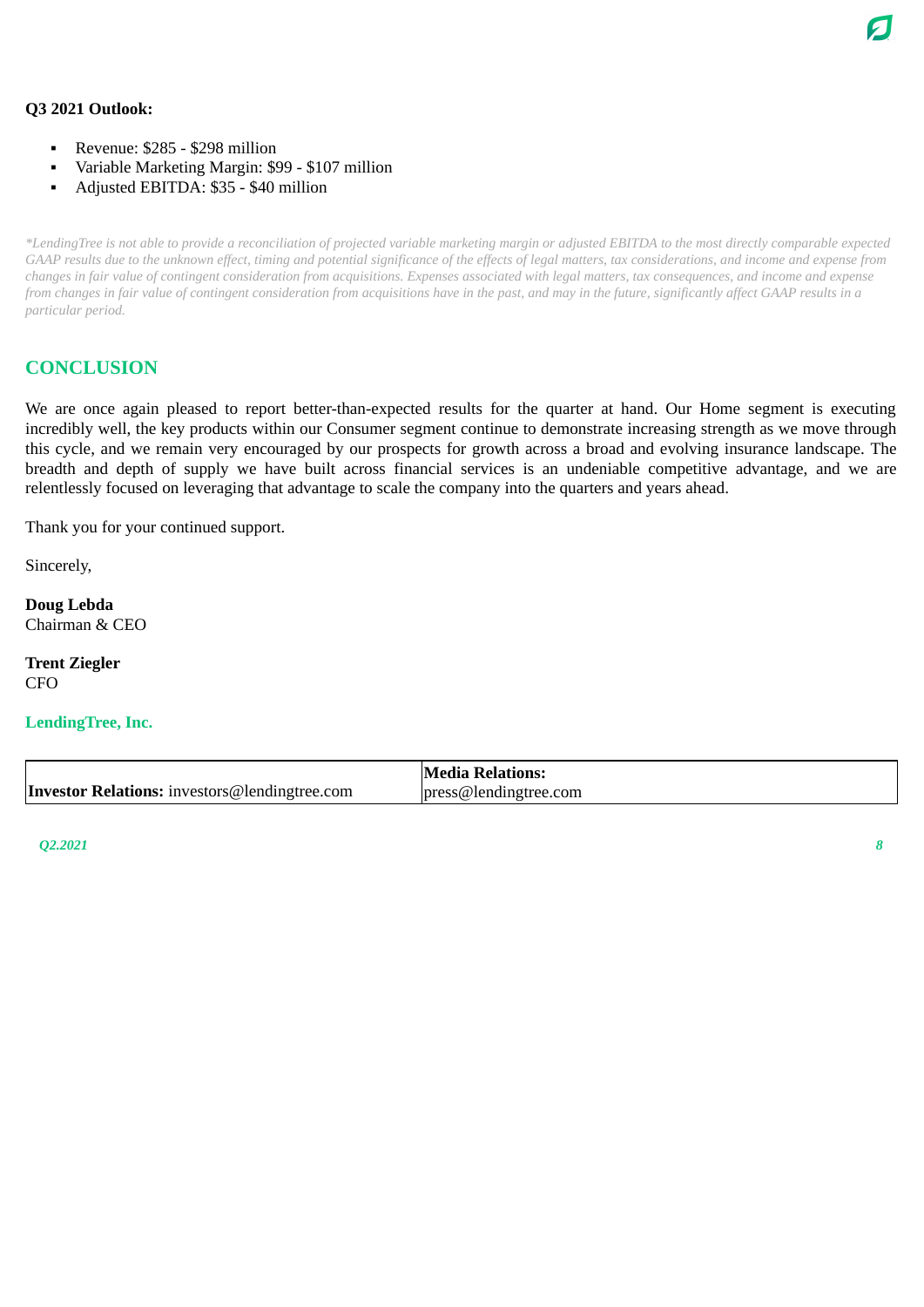### **LENDINGTREE, INC. AND SUBSIDIARIES CONSOLIDATED STATEMENTS OF OPERATIONS AND COMPREHENSIVE INCOME**

**(Unaudited)**

|                                                                                                 | <b>Three Months Ended</b> | <b>June 30,</b> |                                          | <b>Six Months Ended</b><br><b>June 30,</b> |           |    |           |
|-------------------------------------------------------------------------------------------------|---------------------------|-----------------|------------------------------------------|--------------------------------------------|-----------|----|-----------|
|                                                                                                 | 2021                      |                 | 2020                                     |                                            | 2021      |    | 2020      |
|                                                                                                 |                           |                 | (in thousands, except per share amounts) |                                            |           |    |           |
| <b>Revenue</b>                                                                                  | \$<br>270,014             | \$              | 184,326                                  | - \$                                       | 542,764   | \$ | 467,410   |
| Costs and expenses:                                                                             |                           |                 |                                          |                                            |           |    |           |
| Cost of revenue (exclusive of depreciation and amortization shown separately<br>below) $^{(1)}$ | 13,934                    |                 | 13,464                                   |                                            | 27,829    |    | 27,716    |
| Selling and marketing expense <sup>(1)</sup>                                                    | 185,206                   |                 | 113,921                                  |                                            | 382,668   |    | 309,459   |
| General and administrative expense <sup>(1)</sup>                                               | 39,811                    |                 | 28,489                                   |                                            | 74,800    |    | 60,571    |
| Product development <sup>(1)</sup>                                                              | 13,290                    |                 | 10,812                                   |                                            | 25,758    |    | 21,775    |
| Depreciation                                                                                    | 4,443                     |                 | 3,550                                    |                                            | 8,161     |    | 6,928     |
| Amortization of intangibles                                                                     | 11,310                    |                 | 13,756                                   |                                            | 22,622    |    | 27,513    |
| Change in fair value of contingent consideration                                                | (8,850)                   |                 | 9,175                                    |                                            | (8,053)   |    | 1,053     |
| Severance                                                                                       |                           |                 | 32                                       |                                            |           |    | 190       |
| Litigation settlements and contingencies                                                        | 322                       |                 | (1, 325)                                 |                                            | 338       |    | (996)     |
| <b>Total costs and expenses</b>                                                                 | 259,466                   |                 | 191,874                                  |                                            | 534,123   |    | 454,209   |
| <b>Operating income (loss)</b>                                                                  | 10,548                    |                 | (7,548)                                  |                                            | 8,641     |    | 13,201    |
| Other (expense) income, net:                                                                    |                           |                 |                                          |                                            |           |    |           |
| Interest expense, net                                                                           | (9,840)                   |                 | (4,955)                                  |                                            | (20, 055) |    | (9,789)   |
| Other income                                                                                    |                           |                 | 7                                        |                                            | 40,072    |    | 7         |
| Income (loss) before income taxes                                                               | 708                       |                 | (12, 496)                                |                                            | 28,658    |    | 3,419     |
| Income tax benefit                                                                              | 9,092                     |                 | 3,880                                    |                                            | 454       |    | 6,941     |
| Net income (loss) from continuing operations                                                    | 9,800                     |                 | (8,616)                                  |                                            | 29,112    |    | 10,360    |
| Loss from discontinued operations, net of tax                                                   | (3,199)                   |                 | (21, 141)                                |                                            | (3,462)   |    | (25, 716) |
| Net income (loss) and comprehensive income (loss)                                               | \$<br>6,601               | \$              | (29, 757)                                | \$                                         | 25,650    | \$ | (15, 356) |
|                                                                                                 |                           |                 |                                          |                                            |           |    |           |
| Weighted average shares outstanding:                                                            |                           |                 |                                          |                                            |           |    |           |
| <b>Basic</b>                                                                                    | 13,243                    |                 | 12,984                                   |                                            | 13,157    |    | 12,971    |
| Diluted                                                                                         | 13,719                    |                 | 12,984                                   |                                            | 13,913    |    | 13,954    |
| Income (loss) per share from continuing operations:                                             |                           |                 |                                          |                                            |           |    |           |
| <b>Basic</b>                                                                                    | \$<br>0.74                | \$              | (0.66)                                   | \$                                         | 2.21      | \$ | 0.80      |
| Diluted                                                                                         | \$<br>0.71                | \$              | (0.66)                                   | \$                                         | 2.09      | \$ | 0.74      |
| Loss per share from discontinued operations:                                                    |                           |                 |                                          |                                            |           |    |           |
| <b>Basic</b>                                                                                    | \$<br>$(0.24)$ \$         |                 | (1.63)                                   | \$                                         | (0.26)    | \$ | (1.98)    |
| Diluted                                                                                         | \$<br>$(0.23)$ \$         |                 | $(1.63)$ \$                              |                                            | (0.25)    | \$ | (1.84)    |
| Net income (loss) per share:                                                                    |                           |                 |                                          |                                            |           |    |           |
| <b>Basic</b>                                                                                    | \$<br>0.50                | \$              | (2.29)                                   | \$                                         | 1.95      | \$ | (1.18)    |
| Diluted                                                                                         | \$<br>0.48                | \$              | (2.29)                                   | \$                                         | 1.84      | \$ | (1.10)    |
| $(1)$ Amounts include non-cash compensation, as follows:                                        |                           |                 |                                          |                                            |           |    |           |
| Cost of revenue                                                                                 | \$<br>463                 | \$              | 333                                      | \$                                         | 860       | \$ | 575       |
| Selling and marketing expense                                                                   | 1,976                     |                 | 1,597                                    |                                            | 3,778     |    | 2,753     |
| General and administrative expense                                                              | 13,254                    |                 | 9,729                                    |                                            | 25,425    |    | 18,852    |
| Product development                                                                             | 2,601                     |                 | 1,499                                    |                                            | 4,667     |    | 2,895     |

*Q2.2021 9*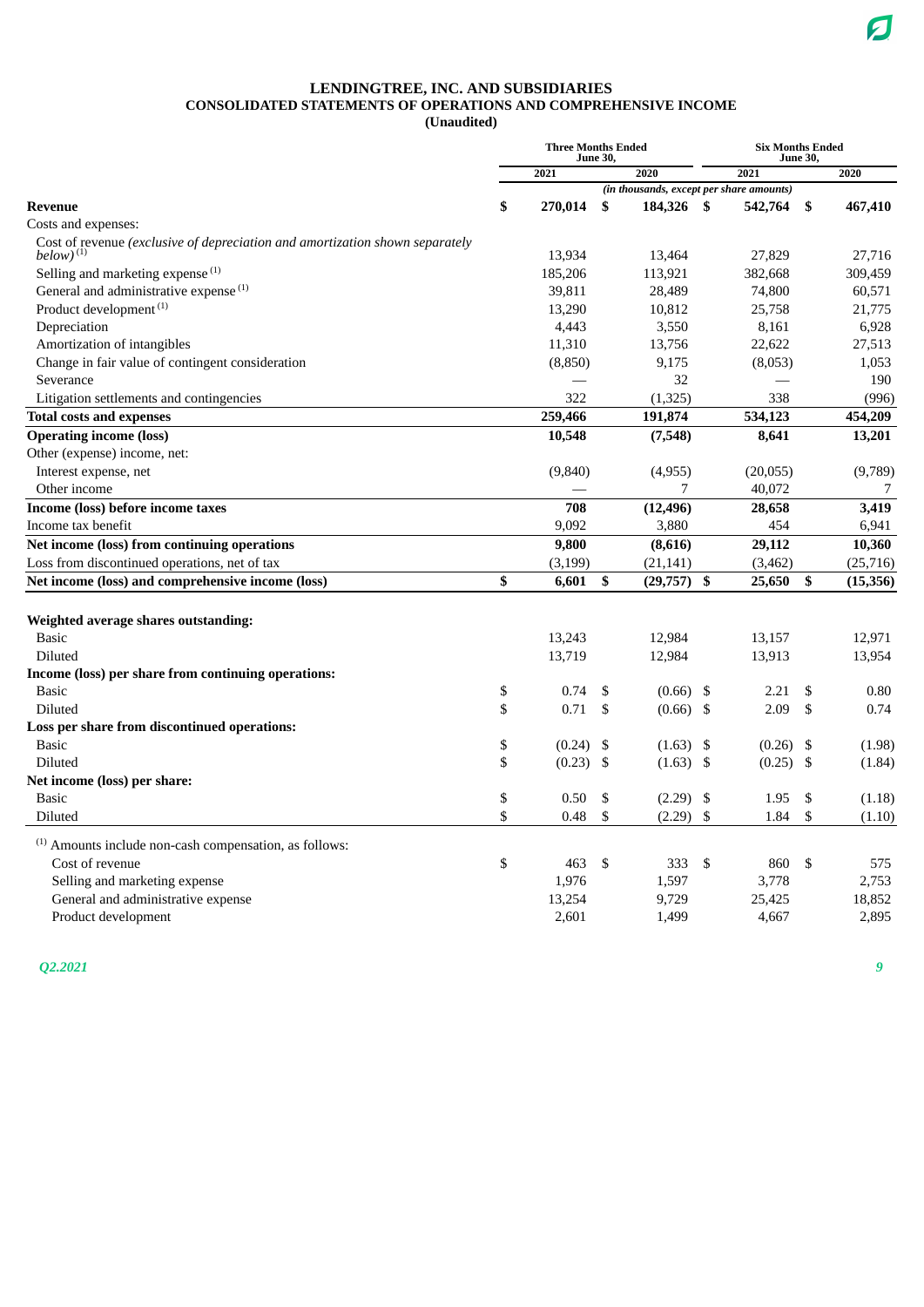#### **LENDINGTREE, INC. AND SUBSIDIARIES CONSOLIDATED BALANCE SHEETS (Unaudited)**

|                                                                                                                                                                                      | June 30,<br>2021                          | <b>December 31, 2020</b> |            |  |
|--------------------------------------------------------------------------------------------------------------------------------------------------------------------------------------|-------------------------------------------|--------------------------|------------|--|
|                                                                                                                                                                                      | (in thousands, except par value and share | amounts)                 |            |  |
| <b>ASSETS:</b>                                                                                                                                                                       |                                           |                          |            |  |
| Cash and cash equivalents                                                                                                                                                            | \$<br>203.164                             | -\$                      | 169,932    |  |
| Restricted cash and cash equivalents                                                                                                                                                 | 83                                        |                          | 117        |  |
| Accounts receivable, net                                                                                                                                                             | 124,076                                   |                          | 89,841     |  |
| Prepaid and other current assets                                                                                                                                                     | 18,211                                    |                          | 27,949     |  |
| Current assets of discontinued operations                                                                                                                                            |                                           |                          | 8,570      |  |
| <b>Total current assets</b>                                                                                                                                                          | 345,534                                   |                          | 296,409    |  |
| Property and equipment, net                                                                                                                                                          | 74,701                                    |                          | 62,381     |  |
| Operating lease right-of-use assets                                                                                                                                                  | 79.967                                    |                          | 84,109     |  |
| Goodwill                                                                                                                                                                             | 420,139                                   |                          | 420,139    |  |
| Intangible assets, net                                                                                                                                                               | 105,880                                   |                          | 128,502    |  |
| Deferred income tax assets                                                                                                                                                           | 96,679                                    |                          | 96,224     |  |
| <b>Equity investment</b>                                                                                                                                                             | 121,253                                   |                          | 80,000     |  |
| Other non-current assets                                                                                                                                                             | 5,440                                     |                          | 5,334      |  |
| Non-current assets of discontinued operations                                                                                                                                        | 17,044                                    |                          | 15,892     |  |
| <b>Total assets</b>                                                                                                                                                                  | \$<br>1,266,637                           | \$                       | 1,188,990  |  |
|                                                                                                                                                                                      |                                           |                          |            |  |
| <b>LIABILITIES:</b>                                                                                                                                                                  |                                           |                          |            |  |
| Current portion of long-term debt                                                                                                                                                    | \$<br>161,723                             | \$                       |            |  |
| Accounts payable, trade                                                                                                                                                              | 6,623                                     |                          | 10,111     |  |
| Accrued expenses and other current liabilities                                                                                                                                       | 106,376                                   |                          | 101,196    |  |
| Current contingent consideration                                                                                                                                                     | 196                                       |                          |            |  |
| Current liabilities of discontinued operations                                                                                                                                       | 4,933                                     |                          | 536        |  |
| <b>Total current liabilities</b>                                                                                                                                                     | 279,851                                   |                          | 111,843    |  |
| Long-term debt                                                                                                                                                                       | 465,876                                   |                          | 611,412    |  |
| Operating lease liabilities                                                                                                                                                          | 100,153                                   |                          | 92,363     |  |
| Non-current contingent consideration                                                                                                                                                 |                                           |                          | 8,249      |  |
| Other non-current liabilities                                                                                                                                                        | 389                                       |                          | 362        |  |
| <b>Total liabilities</b>                                                                                                                                                             | 846,269                                   |                          | 824,229    |  |
| Commitments and contingencies                                                                                                                                                        |                                           |                          |            |  |
| <b>SHAREHOLDERS' EQUITY:</b>                                                                                                                                                         |                                           |                          |            |  |
| Preferred stock \$.01 par value; 5,000,000 shares authorized; none issued or outstanding                                                                                             |                                           |                          |            |  |
| Common stock \$.01 par value; 50,000,000 shares authorized; 15,955,742 and 15,766,193 shares issued, respectively,<br>and 13,314,424 and 13,124,875 shares outstanding, respectively | 160                                       |                          | 158        |  |
| Additional paid-in capital                                                                                                                                                           | 1,218,628                                 |                          | 1,188,673  |  |
| Accumulated deficit                                                                                                                                                                  | (615,259)                                 |                          | (640, 909) |  |
| Treasury stock; 2,641,318 shares                                                                                                                                                     | (183, 161)                                |                          | (183, 161) |  |
| <b>Total shareholders' equity</b>                                                                                                                                                    | 420,368                                   |                          | 364,761    |  |
| Total liabilities and shareholders' equity                                                                                                                                           | \$<br>1,266,637                           | \$                       | 1,188,990  |  |

*Q2.2021 10*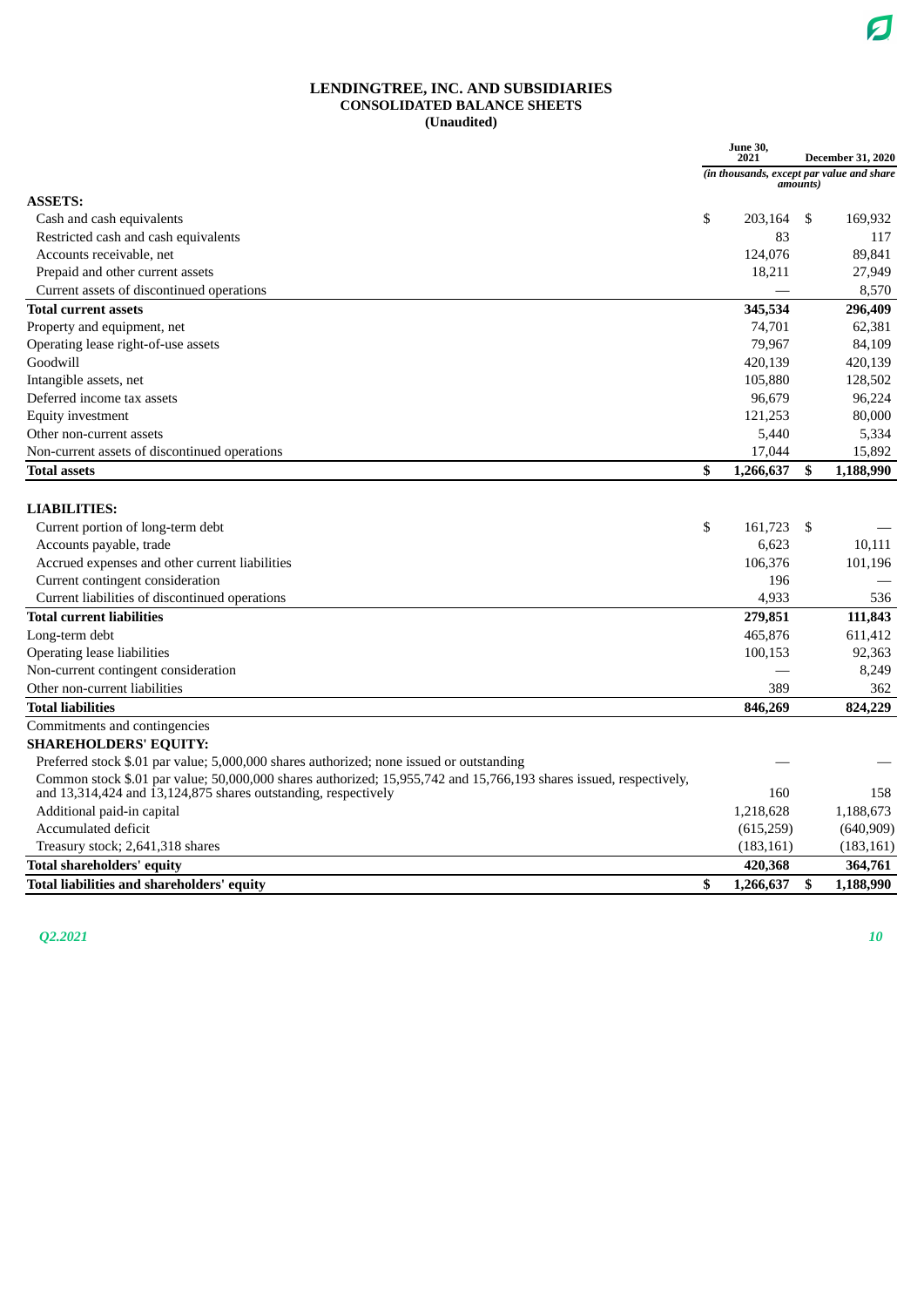#### **LENDINGTREE, INC. AND SUBSIDIARIES CONSOLIDATED STATEMENTS OF CASH FLOWS (Unaudited)**

|                                                                                                                                                   |    | <b>Six Months Ended</b> |                |           |
|---------------------------------------------------------------------------------------------------------------------------------------------------|----|-------------------------|----------------|-----------|
|                                                                                                                                                   |    | 2021                    |                | 2020      |
|                                                                                                                                                   |    |                         | (in thousands) |           |
| Cash flows from operating activities attributable to continuing operations:                                                                       |    |                         |                |           |
| Net income (loss) and comprehensive income (loss)                                                                                                 | \$ | 25,650                  | \$             | (15,356)  |
| Less: Loss from discontinued operations, net of tax                                                                                               |    | 3,462                   |                | 25,716    |
| Income from continuing operations                                                                                                                 |    | 29,112                  |                | 10,360    |
| Adjustments to reconcile income from continuing operations to net cash provided by operating activities attributable to continuing<br>operations: |    |                         |                |           |
| Loss on impairments and disposal of assets                                                                                                        |    | 1,400                   |                | 552       |
| Amortization of intangibles                                                                                                                       |    | 22,622                  |                | 27,513    |
| Depreciation                                                                                                                                      |    | 8,161                   |                | 6,928     |
| Non-cash compensation expense                                                                                                                     |    | 34,730                  |                | 25,075    |
| Deferred income taxes                                                                                                                             |    | (455)                   |                | (7,000)   |
| Change in fair value of contingent consideration                                                                                                  |    | (8,053)                 |                | 1,053     |
| Unrealized gain on investments                                                                                                                    |    | (40,072)                |                |           |
| Bad debt expense                                                                                                                                  |    | 1,145                   |                | 949       |
| Amortization of debt issuance costs                                                                                                               |    | 2,547                   |                | 1,158     |
| Amortization of convertible debt discount                                                                                                         |    | 14,670                  |                | 6,250     |
| Reduction in carrying amount of ROU asset, offset by change in operating lease liabilities                                                        |    | 11,079                  |                | 1,956     |
| Changes in current assets and liabilities:                                                                                                        |    |                         |                |           |
| Accounts receivable                                                                                                                               |    | (35, 381)               |                | 35,501    |
| Prepaid and other current assets                                                                                                                  |    | (680)                   |                | 1,369     |
| Accounts payable, accrued expenses and other current liabilities                                                                                  |    | 3,845                   |                | (19, 134) |
| Current contingent consideration                                                                                                                  |    |                         |                | (2,670)   |
| Income taxes receivable                                                                                                                           |    | 10,322                  |                | 63        |
| Other, net                                                                                                                                        |    | (412)                   |                | (2,007)   |
| Net cash provided by operating activities attributable to continuing operations                                                                   |    | 54,580                  |                | 87,916    |
| Cash flows from investing activities attributable to continuing operations:                                                                       |    |                         |                |           |
| Capital expenditures                                                                                                                              |    | (23, 585)               |                | (9,108)   |
| Equity investment                                                                                                                                 |    | (1,180)                 |                | (80,000)  |
| Net cash used in investing activities attributable to continuing operations                                                                       |    | (24, 765)               |                | (89, 108) |
| Cash flows from financing activities attributable to continuing operations:                                                                       |    |                         |                |           |
| Payments related to net-share settlement of stock-based compensation, net of proceeds from exercise of stock options                              |    | (4,771)                 |                | (6,068)   |
| Net proceeds from revolving credit facility                                                                                                       |    |                         |                | 55,000    |
| Payment of debt issuance costs                                                                                                                    |    | (168)                   |                | (306)     |
| Contingent consideration payments                                                                                                                 |    |                         |                | (3,330)   |
| Other financing activities                                                                                                                        |    | (31)                    |                | (14)      |
| Net cash (used in) provided by financing activities attributable to continuing operations                                                         |    | (4,970)                 |                | 45,282    |
| Total cash provided by continuing operations                                                                                                      |    | 24,845                  |                | 44,090    |
| Discontinued operations:                                                                                                                          |    |                         |                |           |
| Net cash provided by (used in) operating activities attributable to discontinued operations                                                       |    | 8,353                   |                | (2,571)   |
| Total cash provided by (used in) discontinued operations                                                                                          |    | 8,353                   |                | (2,571)   |
| Net increase in cash, cash equivalents, restricted cash and restricted cash equivalents                                                           |    | 33,198                  |                | 41,519    |
| Cash, cash equivalents, restricted cash and restricted cash equivalents at beginning of period                                                    |    | 170,049                 |                | 60,339    |
| Cash, cash equivalents, restricted cash and restricted cash equivalents at end of period                                                          | \$ | 203,247                 | \$             | 101,858   |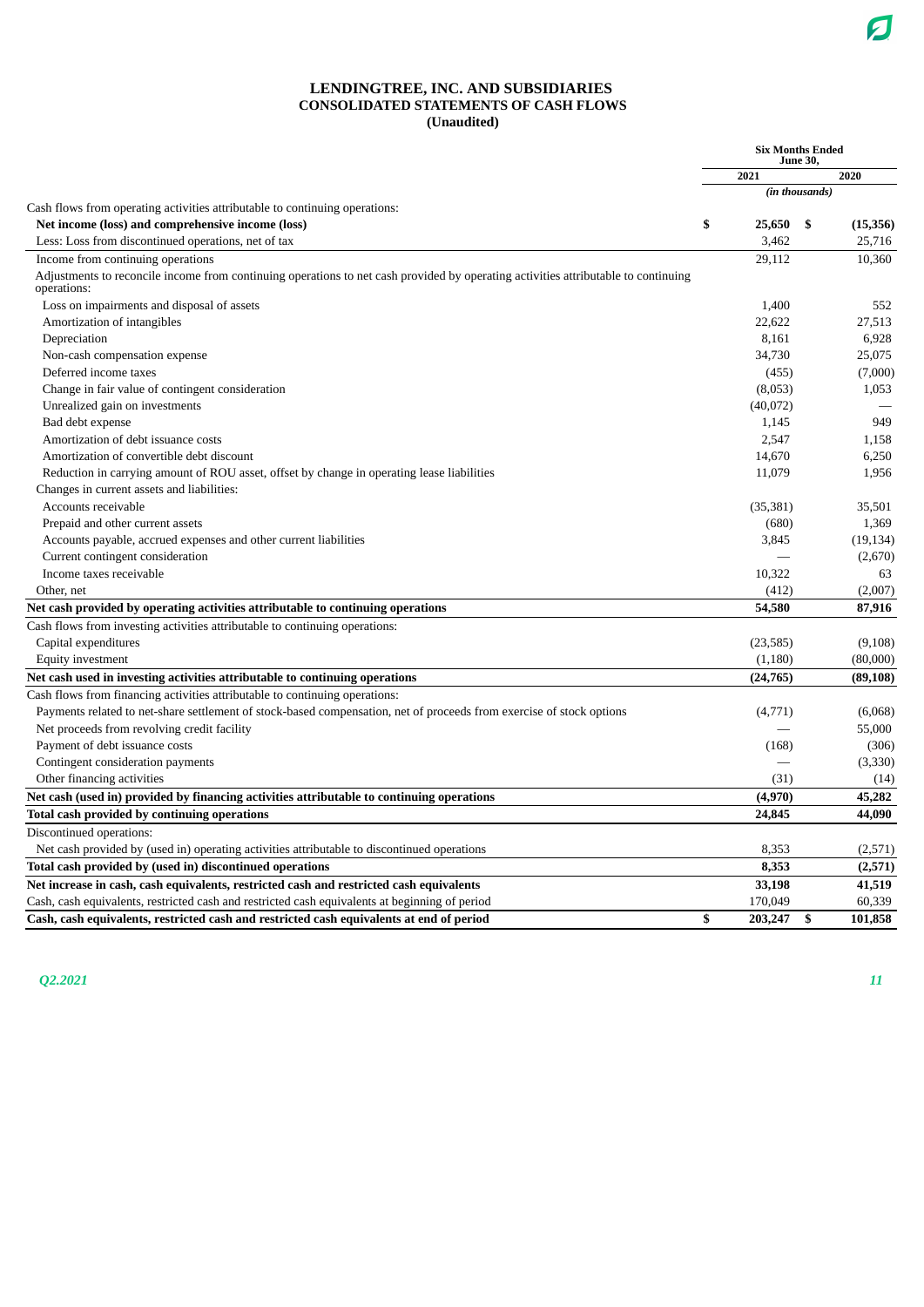### **Variable Marketing Expense**

Below is a reconciliation of selling and marketing expense to variable marketing expense. See "LendingTree's Principles of Financial Reporting" for further discussion of the Company's use of this non-GAAP measure.

|                                                  | <b>Three Months Ended</b> |  |                       |  |                      |  |                   |  |                         |  |
|--------------------------------------------------|---------------------------|--|-----------------------|--|----------------------|--|-------------------|--|-------------------------|--|
|                                                  | <b>June 30,</b><br>2020   |  | September 30,<br>2020 |  | December 31.<br>2020 |  | March 31,<br>2021 |  | <b>June 30,</b><br>2021 |  |
|                                                  |                           |  |                       |  | (in thousands)       |  |                   |  |                         |  |
| Selling and marketing expense                    | 113,921                   |  | 154,670 \$            |  | 153.275              |  | 197,462 \$        |  | 185,206                 |  |
| Non-variable selling and marketing expense $(1)$ | (12.091)                  |  | (12.541)              |  | (13.248)             |  | (13,760)          |  | (13,610)                |  |
| Variable marketing expense                       | 101,830                   |  | 142,129 \$            |  | 140.027              |  | 183,702 \$        |  | 171,596                 |  |

(1) Represents the portion of selling and marketing expense not attributable to variable costs paid for advertising, direct marketing and related *expenses. Includes overhead, fixed costs and personnel-related expenses.*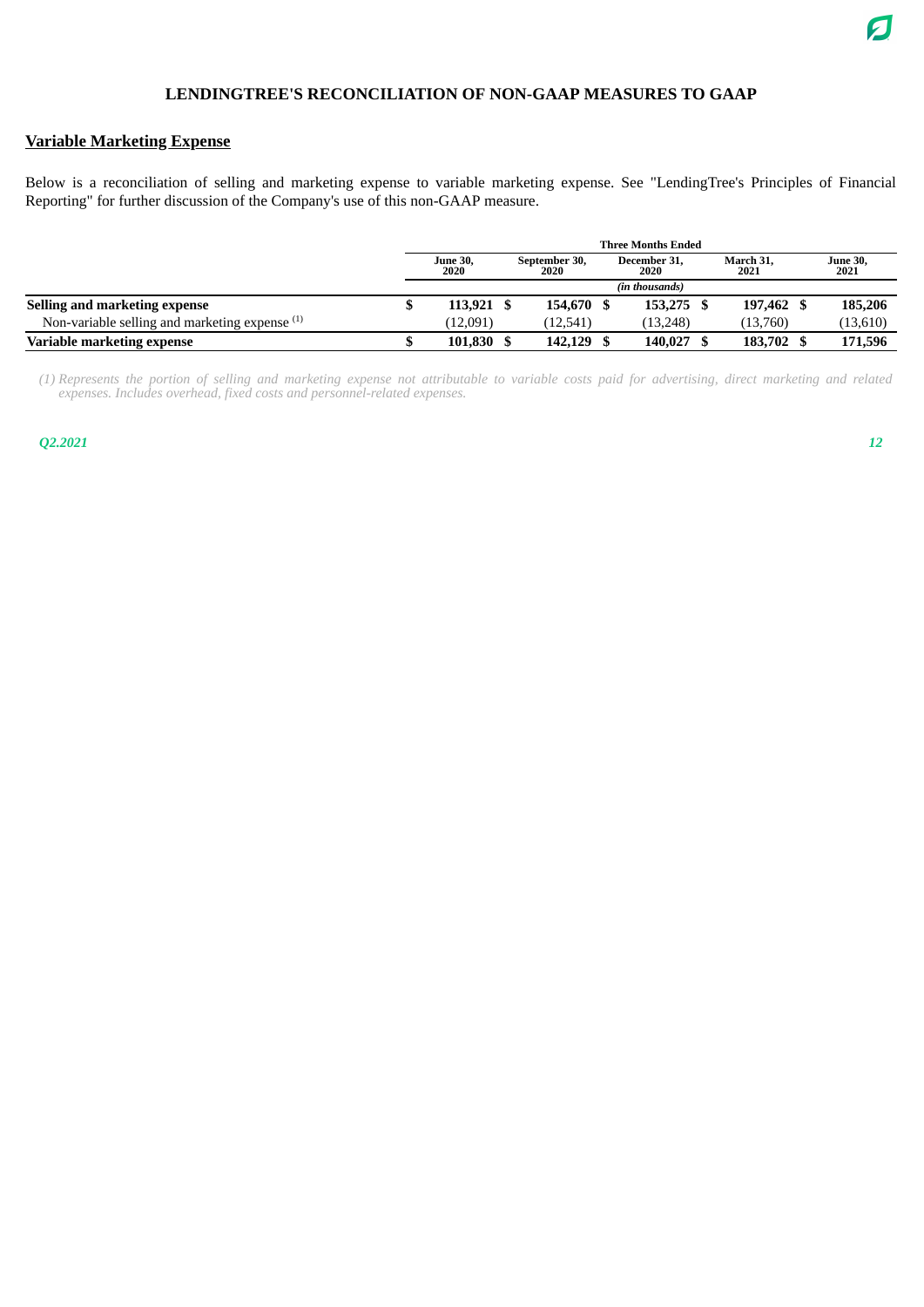### **Variable Marketing Margin**

Below is a reconciliation of net (loss) income from continuing operations to variable marketing margin and net (loss) income from continuing operations % of revenue to variable marketing margin % of revenue. See "LendingTree's Principles of Financial Reporting" for further discussion of the Company's use of these non-GAAP measures.

|                                                           |                                    |                         |  |                       |  | <b>Three Months Ended</b> |  |                   |  |                         |  |  |
|-----------------------------------------------------------|------------------------------------|-------------------------|--|-----------------------|--|---------------------------|--|-------------------|--|-------------------------|--|--|
|                                                           |                                    | <b>June 30,</b><br>2020 |  | September 30,<br>2020 |  | December 31,<br>2020      |  | March 31,<br>2021 |  | <b>June 30,</b><br>2021 |  |  |
|                                                           | (in thousands, except percentages) |                         |  |                       |  |                           |  |                   |  |                         |  |  |
| Net (loss) income from continuing operations              | \$                                 | $(8,616)$ \$            |  | $(24,809)$ \$         |  | $(8,117)$ \$              |  | 19,312 \$         |  | 9,800                   |  |  |
| Net (loss) income from continuing operations % of revenue |                                    | $(5)\%$                 |  | (11)%                 |  | (4)%                      |  | 7%                |  | 4%                      |  |  |
| Adjustments to reconcile to variable marketing margin:    |                                    |                         |  |                       |  |                           |  |                   |  |                         |  |  |
| Cost of revenue                                           |                                    | 13,464                  |  | 13,220                |  | 13,558                    |  | 13,895            |  | 13,934                  |  |  |
| Non-variable selling and marketing expense (1)            |                                    | 12,091                  |  | 12,541                |  | 13,248                    |  | 13,760            |  | 13,610                  |  |  |
| General and administrative expense                        |                                    | 28,489                  |  | 33,705                |  | 34,825                    |  | 34,989            |  | 39,811                  |  |  |
| Product development                                       |                                    | 10,812                  |  | 11,477                |  | 10,384                    |  | 12,468            |  | 13,290                  |  |  |
| Depreciation                                              |                                    | 3,550                   |  | 3,535                 |  | 3,738                     |  | 3,718             |  | 4,443                   |  |  |
| Amortization of intangibles                               |                                    | 13,756                  |  | 13,090                |  | 12,475                    |  | 11,312            |  | 11,310                  |  |  |
| Change in fair value of contingent consideration          |                                    | 9,175                   |  | 6,658                 |  | (2, 384)                  |  | 797               |  | (8,850)                 |  |  |
| Severance                                                 |                                    | 32                      |  |                       |  | 105                       |  |                   |  |                         |  |  |
| Litigation settlements and contingencies                  |                                    | (1,325)                 |  | 13                    |  | 40                        |  | 16                |  | 322                     |  |  |
| Interest expense, net                                     |                                    | 4,955                   |  | 16,617                |  | 9,894                     |  | 10,215            |  | 9,840                   |  |  |
| Other income                                              |                                    | (7)                     |  |                       |  | (369)                     |  | (40,072)          |  |                         |  |  |
| Income tax (benefit) expense                              |                                    | (3,880)                 |  | (7, 925)              |  | (5,095)                   |  | 8,638             |  | (9,092)                 |  |  |
| Variable marketing margin                                 | \$                                 | 82,496 \$               |  | 78,122 \$             |  | 82,302 \$                 |  | 89,048 \$         |  | 98,418                  |  |  |
| Variable marketing margin % of revenue                    |                                    | 45%                     |  | 35%                   |  | 37%                       |  | 33%               |  | 36%                     |  |  |

*(1) Represents the portion of selling and marketing expense not attributable to variable costs paid for advertising, direct marketing and related expenses. Includes overhead, fixed costs and personnel-related expenses.*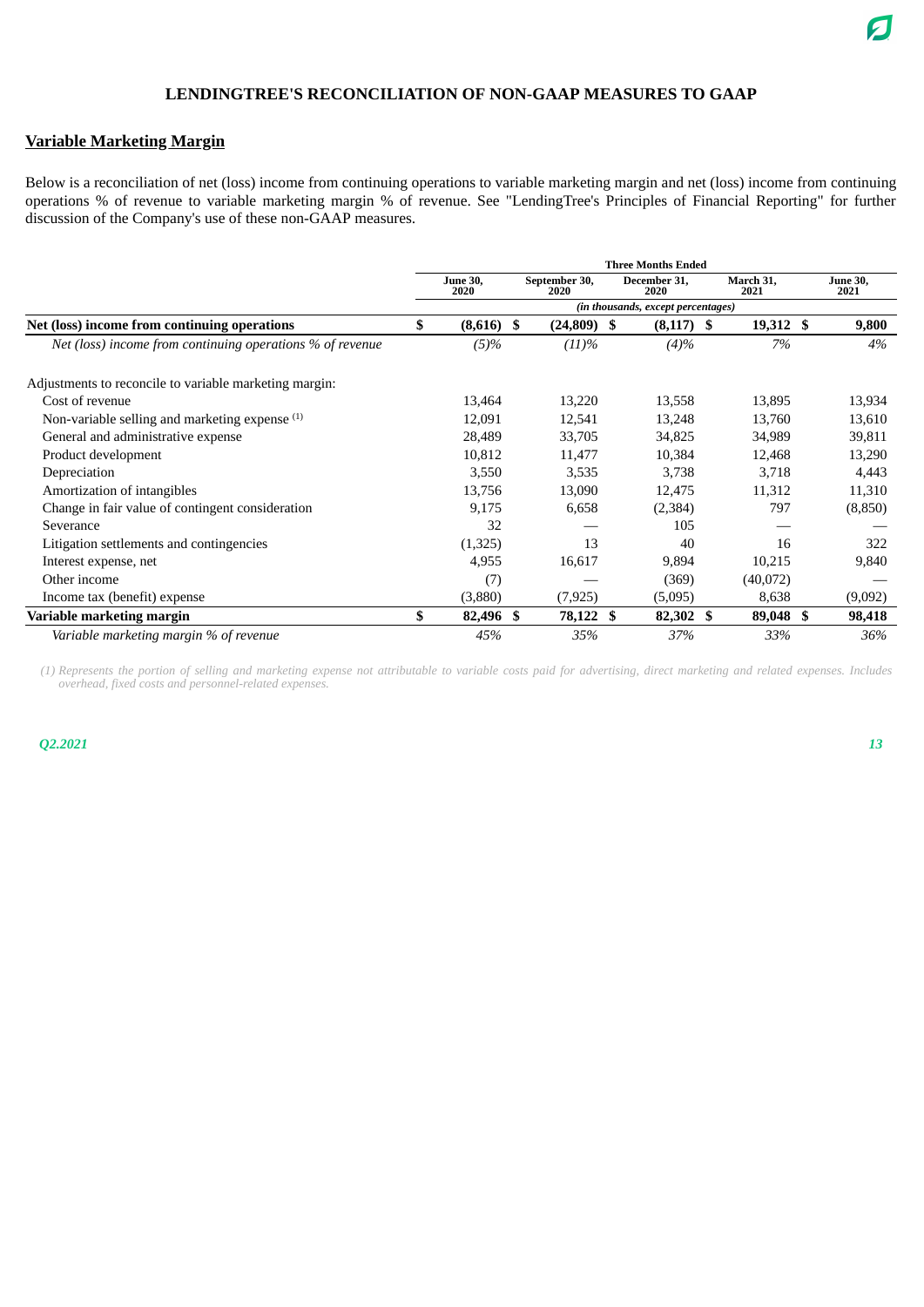### **Adjusted EBITDA**

Below is a reconciliation of net (loss) income from continuing operations to adjusted EBITDA and net (loss) income from continuing operations % of revenue to adjusted EBITDA % of revenue. See "LendingTree's Principles of Financial Reporting" for further discussion of the Company's use of these non-GAAP measures.

|                                                           | <b>Three Months Ended</b><br>March 31,<br>September 30,<br>December 31,<br><b>June 30,</b><br>2020<br>2021<br>2020<br>2020<br>(in thousands, except percentages)<br>\$<br>$(8,616)$ \$<br>$(24,809)$ \$<br>19,312 \$<br>$(8,117)$ \$<br>(11)%<br>$(4)\%$<br>7%<br>$(5)\%$<br>13,756<br>13,090<br>11,312<br>12,475<br>3,550<br>3,535<br>3,738<br>3,718<br>32<br>105<br>22<br>134<br>474<br>348<br>(40,072) |           |  |           |  |           |  |                         |  |  |
|-----------------------------------------------------------|-----------------------------------------------------------------------------------------------------------------------------------------------------------------------------------------------------------------------------------------------------------------------------------------------------------------------------------------------------------------------------------------------------------|-----------|--|-----------|--|-----------|--|-------------------------|--|--|
|                                                           |                                                                                                                                                                                                                                                                                                                                                                                                           |           |  |           |  |           |  | <b>June 30,</b><br>2021 |  |  |
|                                                           |                                                                                                                                                                                                                                                                                                                                                                                                           |           |  |           |  |           |  |                         |  |  |
| Net (loss) income from continuing operations              |                                                                                                                                                                                                                                                                                                                                                                                                           |           |  |           |  |           |  | 9,800                   |  |  |
| Net (loss) income from continuing operations % of revenue |                                                                                                                                                                                                                                                                                                                                                                                                           |           |  |           |  |           |  | 4%                      |  |  |
| Adjustments to reconcile to adjusted EBITDA:              |                                                                                                                                                                                                                                                                                                                                                                                                           |           |  |           |  |           |  |                         |  |  |
| Amortization of intangibles                               |                                                                                                                                                                                                                                                                                                                                                                                                           |           |  |           |  |           |  | 11,310                  |  |  |
| Depreciation                                              |                                                                                                                                                                                                                                                                                                                                                                                                           |           |  |           |  |           |  | 4,443                   |  |  |
| Severance                                                 |                                                                                                                                                                                                                                                                                                                                                                                                           |           |  |           |  |           |  |                         |  |  |
| Loss on impairments and disposal of assets                |                                                                                                                                                                                                                                                                                                                                                                                                           |           |  |           |  |           |  | 1,052                   |  |  |
| Unrealized gain on investments                            |                                                                                                                                                                                                                                                                                                                                                                                                           |           |  |           |  |           |  |                         |  |  |
| Non-cash compensation                                     | 13,158                                                                                                                                                                                                                                                                                                                                                                                                    | 14,161    |  | 14,497    |  | 16,436    |  | 18,294                  |  |  |
| Costs of secondary public offering                        |                                                                                                                                                                                                                                                                                                                                                                                                           |           |  | 863       |  |           |  |                         |  |  |
| Change in fair value of contingent consideration          | 9,175                                                                                                                                                                                                                                                                                                                                                                                                     | 6,658     |  | (2, 384)  |  | 797       |  | (8,850)                 |  |  |
| Acquisition expense                                       | 20                                                                                                                                                                                                                                                                                                                                                                                                        | 205       |  | (188)     |  | 29        |  | 1,110                   |  |  |
| Litigation settlements and contingencies                  | (1,325)                                                                                                                                                                                                                                                                                                                                                                                                   | 13        |  | 40        |  | 16        |  | 322                     |  |  |
| Interest expense, net                                     | 4,955                                                                                                                                                                                                                                                                                                                                                                                                     | 16,617    |  | 9,894     |  | 10,215    |  | 9,840                   |  |  |
| Income tax (benefit) expense                              | (3,880)                                                                                                                                                                                                                                                                                                                                                                                                   | (7, 925)  |  | (5,095)   |  | 8,638     |  | (9,092)                 |  |  |
| <b>Adjusted EBITDA</b>                                    | \$<br>30,847 \$                                                                                                                                                                                                                                                                                                                                                                                           | 21,679 \$ |  | 26,302 \$ |  | 30,749 \$ |  | 38,229                  |  |  |
| Adjusted EBITDA % of revenue                              | 17%                                                                                                                                                                                                                                                                                                                                                                                                       | 10%       |  | 12%       |  | 11%       |  | 14%                     |  |  |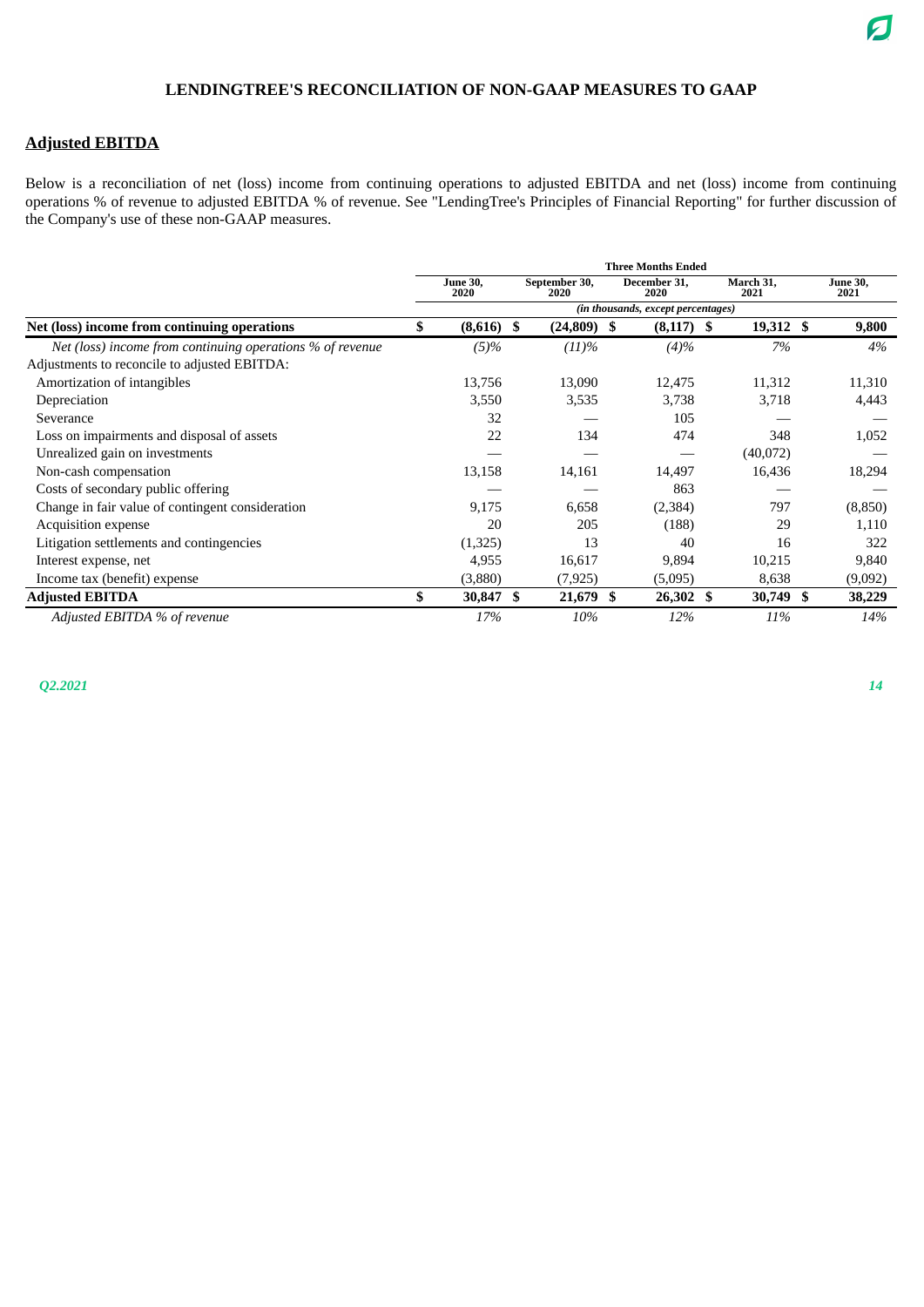### **Adjusted Net Income**

Below is a reconciliation of net (loss) income from continuing operations to adjusted net income (loss) and net (loss) income per diluted share from continuing operations to adjusted net income (loss) per share. See "LendingTree's Principles of Financial Reporting" for further discussion of the Company's use of these non-GAAP measures.

|                                                                |                         |                       |      | <b>Three Months Ended</b>                |    |                   |                         |
|----------------------------------------------------------------|-------------------------|-----------------------|------|------------------------------------------|----|-------------------|-------------------------|
|                                                                | <b>June 30,</b><br>2020 | September 30,<br>2020 |      | December 31.<br>2020                     |    | March 31,<br>2021 | <b>June 30,</b><br>2021 |
|                                                                |                         |                       |      | (in thousands, except per share amounts) |    |                   |                         |
| Net (loss) income from continuing operations                   | \$<br>$(8,616)$ \$      | $(24,809)$ \$         |      | $(8,117)$ \$                             |    | 19,312 \$         | 9,800                   |
| Adjustments to reconcile to adjusted net income (loss):        |                         |                       |      |                                          |    |                   |                         |
| Severance                                                      | 32                      |                       |      | 105                                      |    |                   |                         |
| Loss on impairments and disposal of assets                     | 22                      | 134                   |      | 474                                      |    | 348               | 1,052                   |
| Unrealized gain on investments                                 |                         |                       |      |                                          |    | (40,072)          |                         |
| Non-cash compensation                                          | 13,158                  | 14,161                |      | 14,497                                   |    | 16,436            | 18,294                  |
| Costs of secondary public offering                             |                         |                       |      | 863                                      |    |                   |                         |
| Change in fair value of contingent consideration               | 9,175                   | 6,658                 |      | (2, 384)                                 |    | 797               | (8, 850)                |
| <b>Acquisition expense</b>                                     | 20                      | 205                   |      | (188)                                    |    | 29                | 1,110                   |
| Litigation settlements and contingencies                       | (1,325)                 | 13                    |      | 40                                       |    | 16                | 322                     |
| Loss on extinguishment of debt                                 |                         | 7,768                 |      |                                          |    |                   |                         |
| Income tax (benefit) expense from adjusted items               | (5,357)                 | (7, 361)              |      | (3,402)                                  |    | 5,699             | (3,024)                 |
| Excess tax benefit on stock compensation                       | (753)                   | (175)                 |      | (51)                                     |    | (32)              | (8,261)                 |
| <b>Adjusted net income (loss)</b>                              | \$<br>6,356 \$          | (3,406)               | - \$ | 1,837                                    | -S | $2,533$ \$        | 10,443                  |
| Net (loss) income per diluted share from continuing operations | \$<br>$(0.66)$ \$       | $(1.90)$ \$           |      | $(0.62)$ \$                              |    | 1.37 <sup>°</sup> | 0.71                    |
| Adjustments to reconcile net (loss) income from continuing     |                         |                       |      |                                          |    |                   |                         |
| operations to adjusted net income (loss)                       | 1.15                    | 1.64                  |      | 0.76                                     |    | (1.19)            | 0.05                    |
| Adjustments to reconcile effect of dilutive securities         | (0.03)                  |                       |      | (0.01)                                   |    |                   |                         |
| Adjusted net income (loss) per share                           | \$<br>0.46 <sup>5</sup> | $(0.26)$ \$           |      | $0.13 \;$ \$                             |    | 0.18 <sup>5</sup> | 0.76                    |
| Adjusted weighted average diluted shares outstanding           | 13,814                  | 13,033                |      | 14,163                                   |    | 14,119            | 13,719                  |
| Effect of dilutive securities                                  | 830                     |                       |      | 1,112                                    |    |                   |                         |
| Weighted average diluted shares outstanding                    | 12,984                  | 13,033                |      | 13,051                                   |    | 14,119            | 13,719                  |
| Effect of dilutive securities                                  |                         |                       |      |                                          |    | 1,049             | 476                     |
| Weighted average basic shares outstanding                      | 12,984                  | 13,033                |      | 13,051                                   |    | 13,070            | 13,243                  |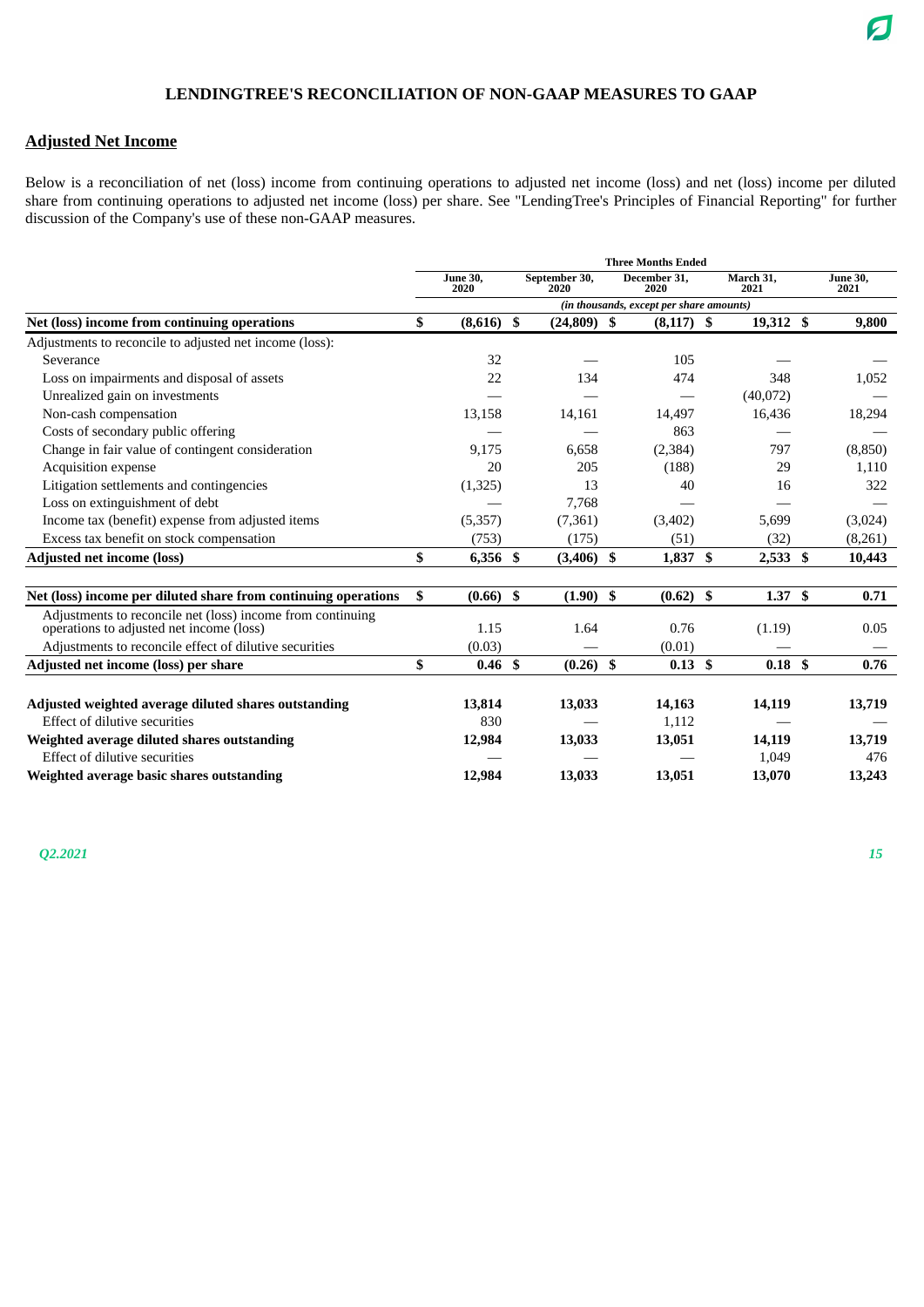## **LENDINGTREE'S PRINCIPLES OF FINANCIAL REPORTING**

LendingTree reports the following non-GAAP measures as supplemental to GAAP:

- Variable marketing margin, including variable marketing expense
- Variable marketing margin % of revenue
- Earnings Before Interest, Taxes, Depreciation and Amortization, as adjusted for certain items discussed below ("Adjusted EBITDA")
- Adjusted EBITDA % of revenue
- Adjusted net income
- Adjusted net income per share

Variable marketing margin is a measure of the efficiency of the Company's operating model, measuring revenue after subtracting variable marketing and advertising costs that directly influence revenue. The Company's operating model is highly sensitive to the amount and efficiency of variable marketing expenditures, and the Company's proprietary systems are able to make rapidly changing decisions concerning the deployment of variable marketing expenditures (primarily but not exclusively online and mobile advertising placement) based on proprietary and sophisticated analytics. Variable marketing margin and variable marketing margin % of revenue are primary metrics by which the Company measures the effectiveness of its marketing efforts.

Adjusted EBITDA and adjusted EBITDA % of revenue are primary metrics by which LendingTree evaluates the operating performance of its businesses, on which its marketing expenditures and internal budgets are based and, in the case of adjusted EBITDA, by which management and many employees are compensated in most years.

Adjusted net income and adjusted net income per share supplement GAAP income from continuing operations and GAAP income per diluted share from continuing operations by enabling investors to make period to period comparisons of those components of the nearest comparable GAAP measures that management believes better reflect the underlying financial performance of the Company's business operations during particular financial reporting periods. Adjusted net income and adjusted net income per share exclude certain amounts, such as non-cash compensation, non-cash asset impairment charges, gain/loss on disposal of assets, gain/loss on investments, severance, litigation settlements and contingencies, acquisition and disposition income or expenses including with respect to changes in fair value of contingent consideration, gain/loss on extinguishment of debt, one-time items which are recognized and recorded under GAAP in particular periods but which might be viewed as not necessarily coinciding with the underlying business operations for the periods in which they are so recognized and recorded, the effects to income taxes of the aforementioned adjustments and any excess tax benefit or expense associated with stock-based compensation recorded in net income in conjunction with FASB pronouncement ASU 2016-09. LendingTree believes that adjusted net income and adjusted net income per share are useful financial indicators that provide a different view of the financial performance of the Company than adjusted EBITDA (the primary metric by which LendingTree evaluates the operating performance of its businesses) and the GAAP measures of net income from continuing operations and GAAP income per diluted share from continuing operations.

These non-GAAP measures should be considered in addition to results prepared in accordance with GAAP, but should not be considered a substitute for or superior to GAAP results. LendingTree provides and encourages investors to examine the reconciling adjustments between the GAAP and non-GAAP measures set forth above.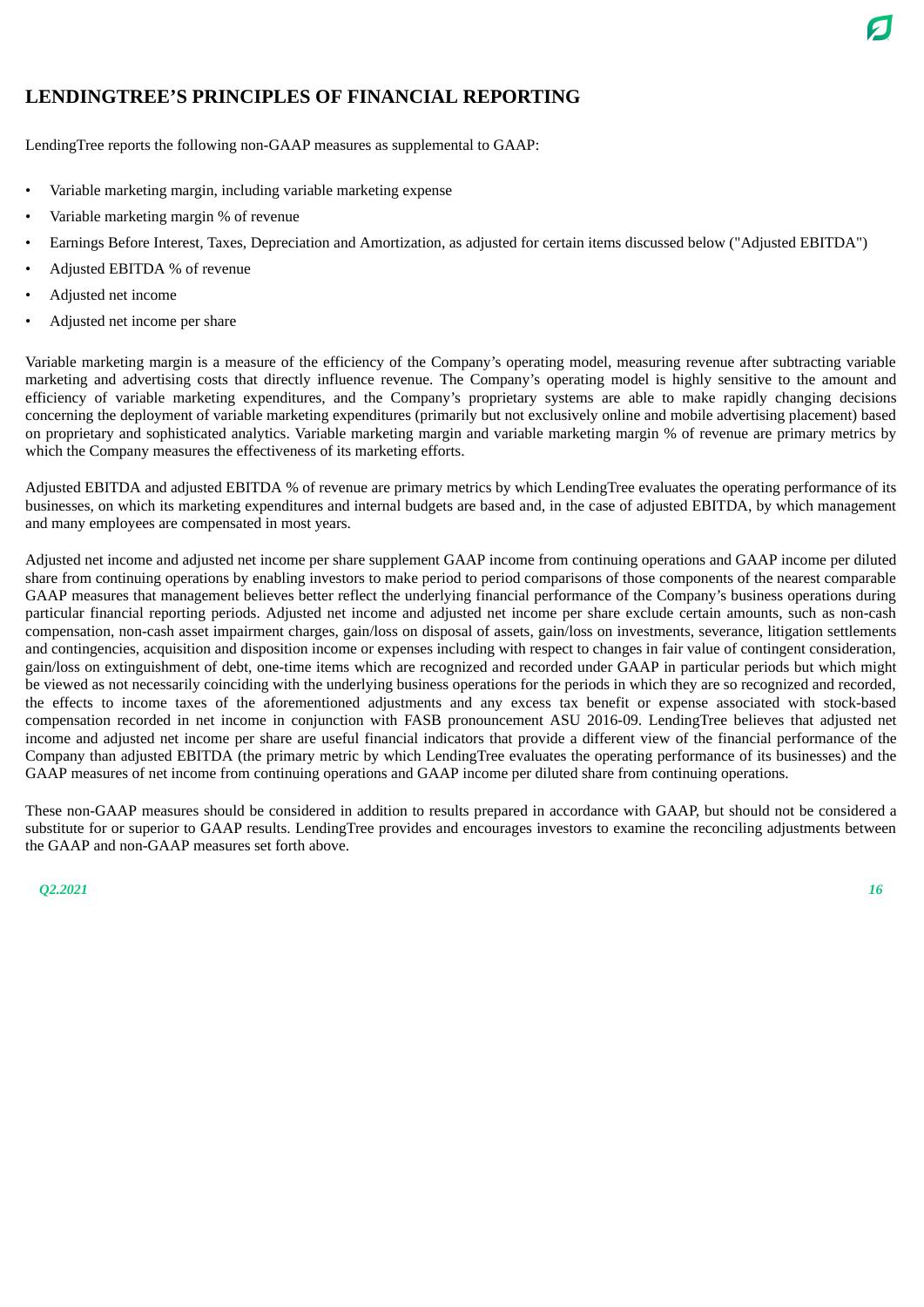

### **Definition of LendingTree's Non-GAAP Measures**

Variable marketing margin is defined as revenue less variable marketing expense. Variable marketing expense is defined as the expense attributable to variable costs paid for advertising, direct marketing and related expenses, and excluding overhead, fixed costs and personnelrelated expenses. The majority of these variable advertising costs are expressly intended to drive traffic to our websites and these variable advertising costs are included in selling and marketing expense on the Company's consolidated statements of operations and consolidated income.

EBITDA is defined as net income from continuing operations excluding interest, income taxes, amortization of intangibles and depreciation.

Adjusted EBITDA is defined as EBITDA excluding (1) non-cash compensation expense, (2) non-cash impairment charges, (3) gain/loss on disposal of assets, (4) gain/loss on investments, (5) restructuring and severance expenses, (6) litigation settlements and contingencies, (7) acquisitions and dispositions income or expense (including with respect to changes in fair value of contingent consideration), and (8) onetime items.

Adjusted net income is defined as net income (loss) from continuing operations excluding (1) non-cash compensation expense, (2) non-cash impairment charges, (3) gain/loss on disposal of assets, (4) gain/loss on investments, (5) restructuring and severance expenses, (6) litigation settlements and contingencies, (7) acquisitions and dispositions income or expense (including with respect to changes in fair value of contingent consideration), (8) gain/loss on extinguishment of debt, (9) one-time items, (10) the effects to income taxes of the aforementioned adjustments, and (11) any excess tax benefit or expense associated with stock-based compensation recorded in net income in conjunction with FASB pronouncement ASU 2016-09.

Adjusted net income per share is defined as adjusted net income divided by the adjusted weighted average diluted shares outstanding. For periods which the Company reports GAAP loss from continuing operations, the effects of potentially dilutive securities are excluded from the calculation of net loss per diluted share from continuing operations because their inclusion would have been anti-dilutive. In periods where the Company reports GAAP loss from continuing operations but reports positive non-GAAP adjusted net income, the effects of potentially dilutive securities are included in the denominator for calculating adjusted net income per share.

LendingTree endeavors to compensate for the limitations of these non-GAAP measures by also providing the comparable GAAP measures with equal or greater prominence and descriptions of the reconciling items, including quantifying such items, to derive the non-GAAP measures. These non-GAAP measures may not be comparable to similarly titled measures used by other companies.

#### **One-Time Items**

Adjusted EBITDA and adjusted net income are adjusted for one-time items, if applicable. Items are considered one-time in nature if they are non-recurring, infrequent or unusual, and have not occurred in the past two years or are not expected to recur in the next two years, in accordance with SEC rules. For the periods presented in this report, there are no adjustments for one-time items, except for the Q4 2020 expenses incurred in connection with a secondary public offering of our common stock by our largest shareholder, for which we did not receive any proceeds.